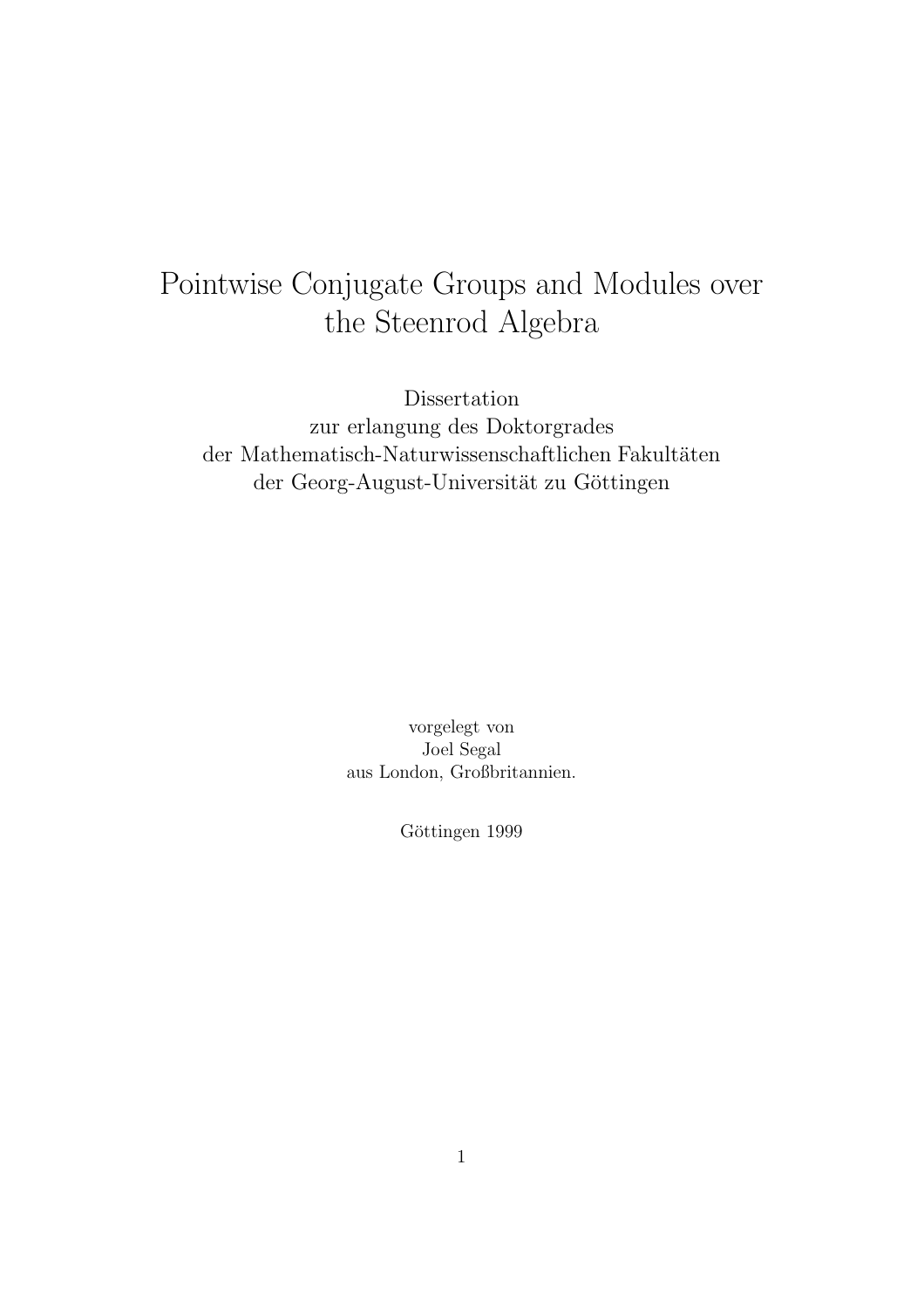D  $7$ Referent: Larry Smith Koreferent: Grant Walker Tag der mündlichen Prüfung: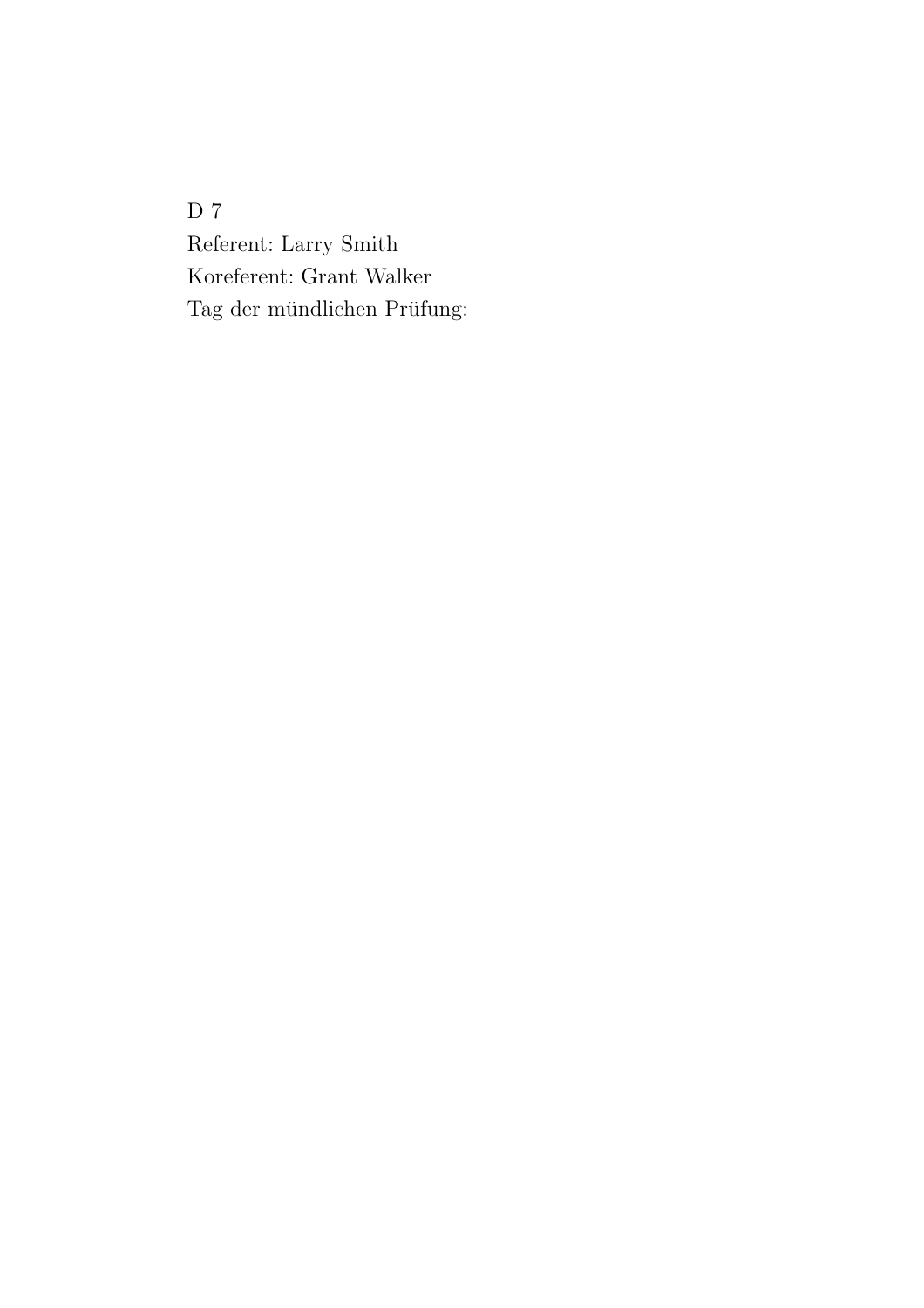# Pointwise Conjugate Groups and Modules over the Steenrod Algebra

Joel Segal

PhD Thesis, Göttingen 1999.

#### **Abstract**

This thesis is concerned with *pointwise conjugate representations* of finite groups and their rings of polynomial invariants. In particular, it will be shown that these rings are isomorphic as modules over the Steenrod algebra  $\mathcal{P}^*$  if and only if the group representations are pointwise conjugate.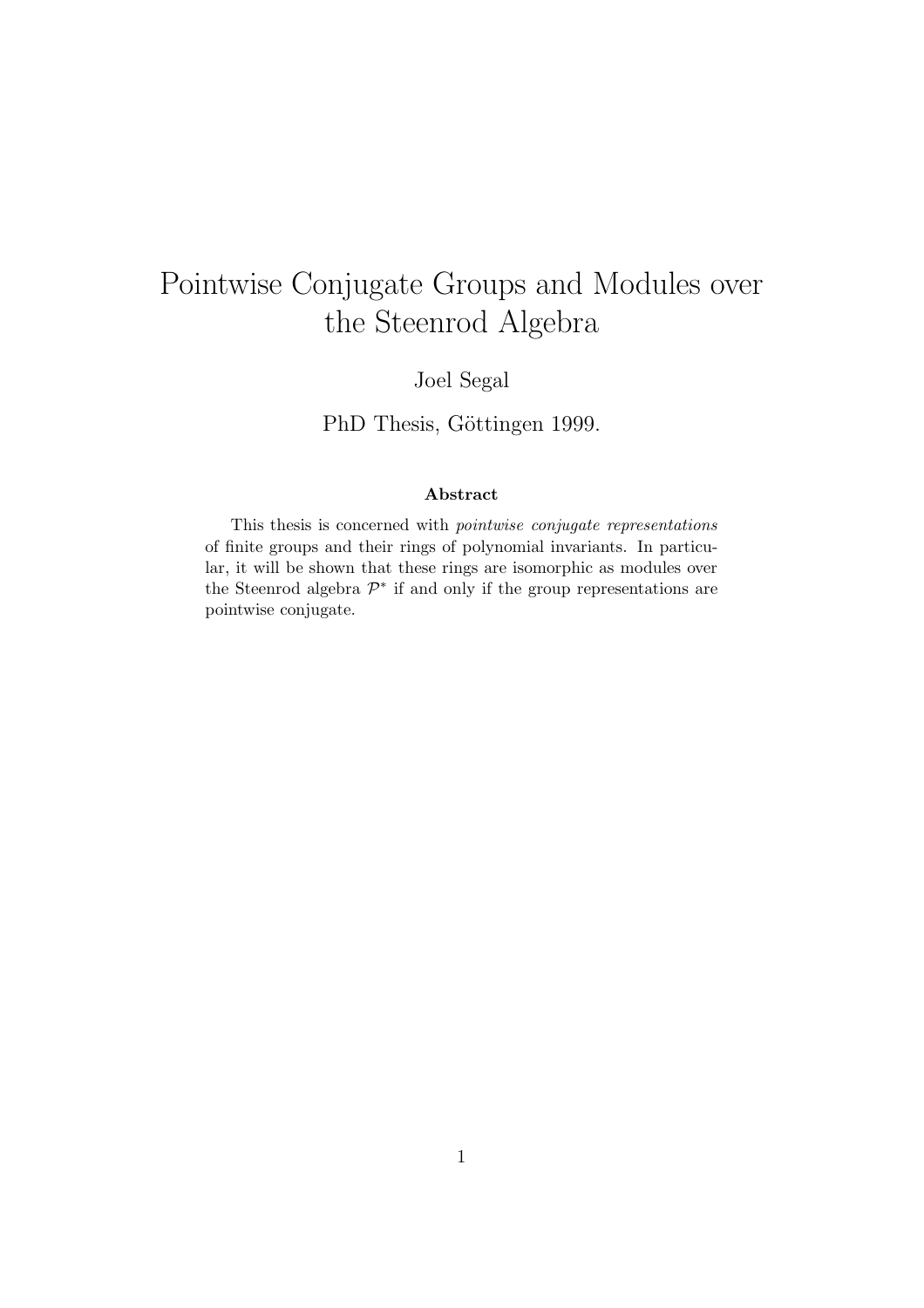## **Contents**

| $\mathbf{1}$ | Introduction                                                                                       | 3              |
|--------------|----------------------------------------------------------------------------------------------------|----------------|
|              | 1.1                                                                                                | $\overline{5}$ |
|              | 1.2                                                                                                | 6              |
| $\bf{2}$     | Pointwise Conjugacy                                                                                | 9              |
| $\bf{3}$     | <b>Finding Examples</b>                                                                            | 14             |
|              | Conformal groups $\ldots \ldots \ldots \ldots \ldots \ldots \ldots \ldots \ldots \ldots 14$<br>3.1 |                |
|              | $3.2^{\circ}$                                                                                      | 16             |
|              | 4 Rings of Polynomial Invariants                                                                   | 21             |
|              |                                                                                                    |                |
|              |                                                                                                    | 21             |
| 5            | Modules over $\mathcal{P}^*$                                                                       | 23             |
| 6            | Cohomology                                                                                         | 29             |
|              | 6.1                                                                                                | 29             |
|              | Polynomial tensor exterior algebras<br>6.2                                                         | 31             |
| $7\degree$   | <b>Modular Representations</b>                                                                     | 33             |
|              | 7.1                                                                                                | 33             |
|              | The image of the transfer: two examples<br>7.2                                                     | 35             |
|              | A Appendix: Small Conformal Groups                                                                 | 38             |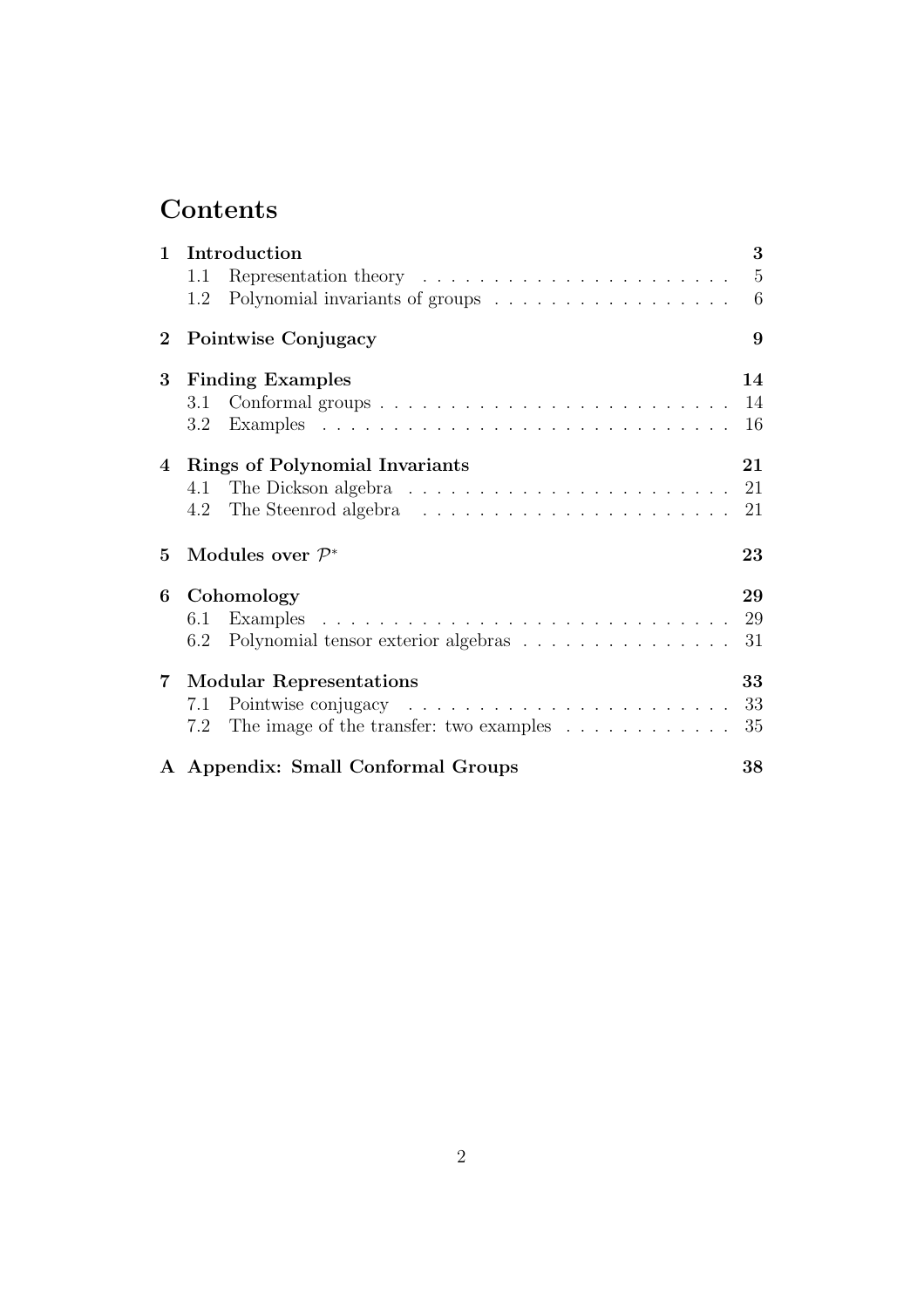### **1 Introduction**

The origins of this thesis lie in a paper by John Martino and Stuart Priddy, Stable Homotopy Classification of  $BG_p$ <sup> $\hat{ }}$ </sup>[16] from 1995. In it, they give a necessary and sufficient condition for the *p*-completions  $BG_p^{\hat{}}$  and  $BG_p^{\hat{}}$  of the classifying spaces of two groups  $G$  and  $G'$  to be stably homotopy equivalent. For a finite group G, its classifying space BG is an Eilenberg-MacLane space  $K(G, 1)$  and thus G determines BG up to homotopy equivalence. This is however no longer true for *stable* homotopy equivalence: that is,  $\Sigma^k BG \simeq$  $\Sigma^k BG'$  for large k need not imply that  $G \cong G'$ . As

$$
BG \simeq \bigvee_{p||G|} BG_p^{\hat{}}\,,
$$

stably, where  $BG_p^{\hat{}}$  is the p-completion of  $BG$ , they examined the question as to when two such  $p$ -completions for different groups are stably homotopy equivalent.

This turned out to involve the idea of pointwise conjugacy, the situation where there is a set bijection between two subgoups of a group, such that corresponding elements are conjugate in the larger group. This is clearly a generalisation of the notion of conjugate subgroups. Larry Smith noticed the connection with invariant theory, and suggested the project of treating this idea in an invariant theory context. Thus the beginning of the thesis was to translate some of the results of the paper [16] into a non homotopytheoretic language and find proofs independent of the deep homotopy theory machinery used there. This is done in Section 2.

Any study of stable homotopy theory involves the *Steenrod algebra*  $\mathcal{A}_p$ , the algebra of all natural stable transformations of the mod  $p$  cohomology functor. The Steenrod algebra originally entered invariant theory via topology, as invariant rings occur naturally as the cohomology rings of certain spaces (see Section 6). It is a powerful tool in the study of invariants, see for example [22].

In characteristic  $p \neq 2$  the invariant rings occurring as cohomology rings are naturally graded with generators in degree 2. Thus the Bockstein operator in the Steenrod algebra is identically zero on these polynomial invariant rings, as it increases degrees by 1. In this context, I follow Larry Smith in denoting the Steenrod algebra without Bockstein as  $\mathcal{P}^*$ , and defining it in terms of generators and relations of operators on a polynomial ring  $\mathbb{F}[V]$ , independently of topology.

The utility of  $\mathcal{P}^*$  in invariant theory lies in the fact that the invariant ring  $\mathbb{F}[V]^G$  of a finite group G has the structure of an *unstable algebra over*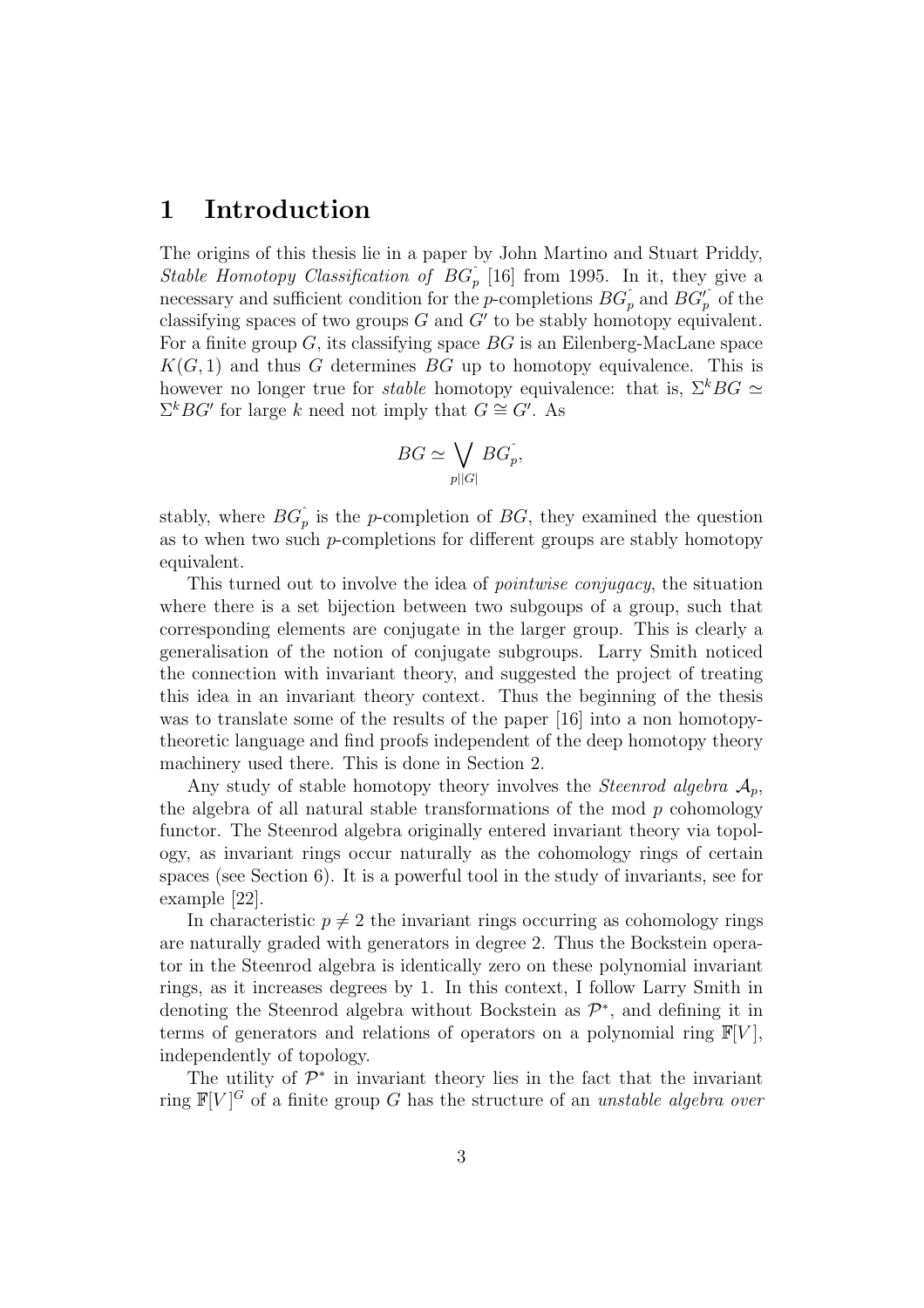$\mathcal{P}^*$ , it is a module over  $\mathcal{P}^*$  which satisfies the so-called unstability conditions (see Section 4). Thus elements of  $\mathcal{P}^*$  take invariants to invariants, and can be used to manufacture new invariants from old. The existence of this  $\mathcal{P}^*$ module and -algebra structure of course raises the question as to whether it is restricted, or determined, by the group  $G$ , and it is this question which the thesis treats. In particular, in the central Section 5 it is shown that two invariant rings  $\mathbb{F}[V]^H$  and  $\mathbb{F}[V]^K$  of finite groups H and K are isomorphic as unstable modules over  $\mathcal{P}^*$  if and only if H and K are pointwise conjugate in  $GL(n, \mathbb{F})$ , and isomorphic as unstable algebras over  $\mathcal{P}^*$  if and only if H and K are conjugate in  $GL(n, \mathbb{F})$ .

The topological Steenrod algebra is used only in Section 6, where applications to topology are given, namely examples of non homotopy-equivalent topological spaces with the same  $A_p$ -module structure.

The structure of the thesis is as follows. Apart from Sections 6 and 7, we treat almost exclusively the *non-modular* case, that is, when the characteristic of the field does not divide the order of the group. Sections 1.1 and 1.2 briefly treat the invariant theory and representation theory needed in the sequel. Section 2 introduces the definition of pointwise conjugacy, giving a number of equivalent conditions which are used in an essential way in the rest of the thesis. Section 3 treats the question as to precisely when this situation arises, showing that pointwise conjugacy is in some sense equivalent to the condition of conformality for groups, an old term denoting that two groups have the same number of elements of each order. Some examples are given, and various group theory results are quoted which guarantee an infinite (and fairly 'common') supply of pairs of pointwise conjugate representations.

In Section 4 the Steenrod algebra and the *Dickson algebra*, a particular invariant ring, are defined. Applications to invariant rings make their first appearance in Section 5, where it is shown that, in the non-modular case, pointwise conjugacy is equivalent to the invariant rings being isomorphic as modules over  $\mathcal{P}^*$ . Section 6 gives a topological interpretation and examples, and Section 7 examines the modular case: that is, when the characteristic of the field divides the order of the group. As is often the case in invariant theory and representation theory, the nice results in the non-modular case are then no longer true.

I would like to thank the many colleagues and friends who supported me in various ways during work on this thesis, in particular my supervisor Larry Smith for always being full of ideas and suggestions for further work – much more than I could do credit to! And Miriam Seibold, thanks to whom I came to Göttingen in the first place.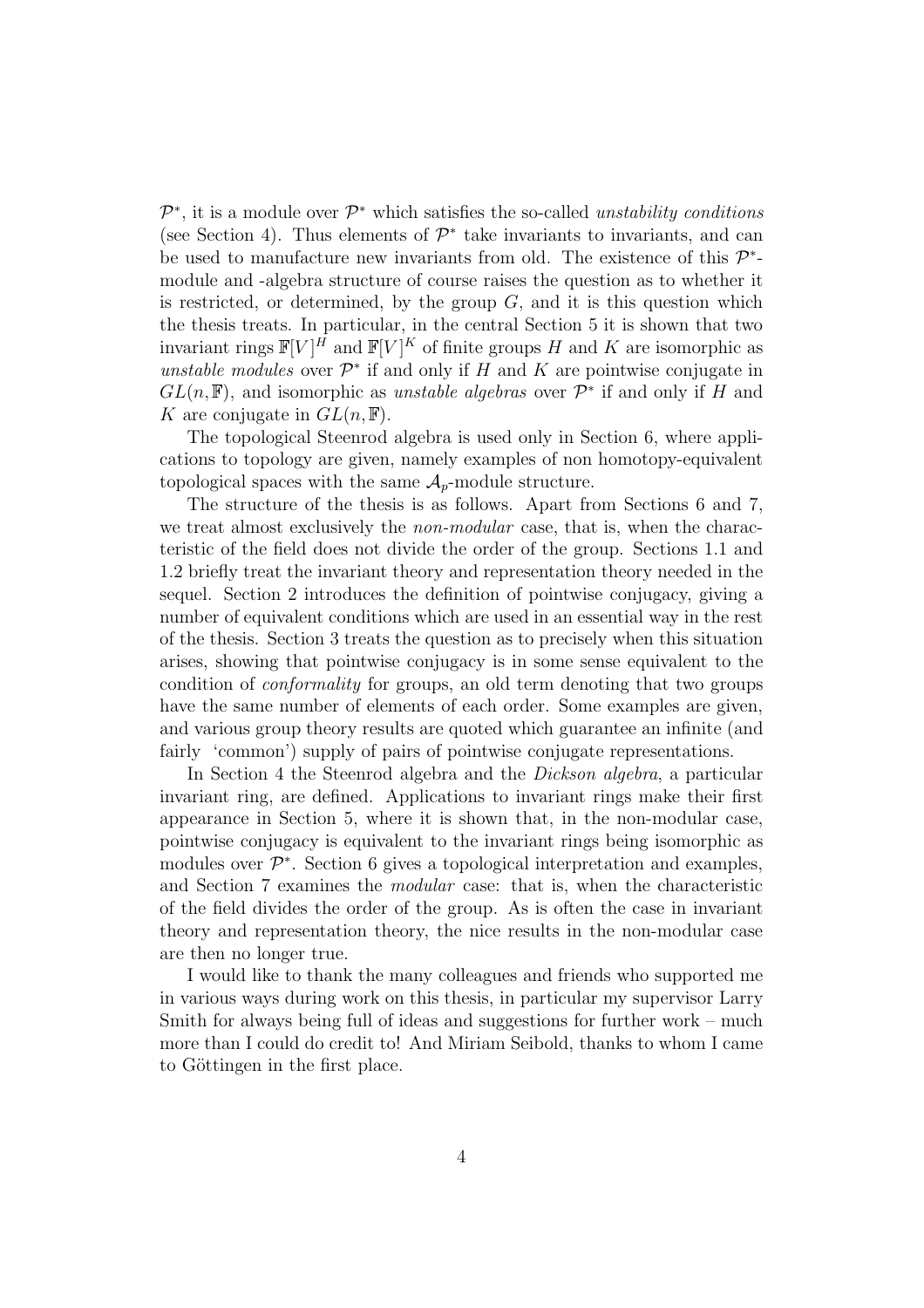#### **1.1 Representation theory**

Let  $\rho: G \longrightarrow GL(n, \mathbb{F})$  be a representation of a finite group G. The G action on  $V = \mathbb{F}^n$  can be extended to an action of the group algebra  $\mathbb{F}G$ , defined to be  $\mathbb F$ -linear combinations of elements of  $G$ , via

$$
\left(\sum_{g \in G} \lambda_g g\right)(v) = \sum_{g \in G} \lambda_g g(v).
$$

This makes V into an  $\mathbb{F}G$ -module, and conversely any finite dimensional  $\mathbb{F}G$ module induces a representation of G by restriction to the group elements. Thus representations of G and <sup>F</sup>G-modules are equivalent terms, and will be used interchangeably in the sequel. All modules referred to will be left modules, unless explicitly stated otherwise.

The *character* of the representation is a function  $\chi : G \longrightarrow \mathbb{F}$ , given by  $\chi(q)$  =trace( $\rho(q)$ ). Suppose that the characteristic of F does not divide the order of G. This is called the non-modular case. Then the character determines the representation up to conjugacy in  $GL(n, \mathbb{F})$ , provided that  $\mathbb{F}$  is sufficiently large, i.e. contains roots of unity for all divisors of  $|G|$ . If however  $char(\mathbb{F}) = p$  and  $p||G|$ , then the situation is more complicated. Brauer ([6]) found a way to define a character in  $\mathbb{C}$ , starting from a representation in <sup>F</sup>. This Brauer character has many of the properties of the non-modular case, in particular we shall use the fact that if  $V$  is a *projective*  $\mathbb{F}G$ -module, the Brauer character characterises the representation up to conjugacy in  $GL(n, \mathbb{F})$  (see [3] or [21]).

Let H be a subgroup of G. Given a representation  $\sigma : H \longrightarrow GL(n, \mathbb{F})$ and corresponding  $\mathbb{F}H$ -module V, we define the *induced representation* on G to be the <sup>F</sup>G-module

 $\mathbb{F}G \otimes_{\mathbb{F}H} V$ ,

denoted  $Ind_H^G(\sigma)$ . Equivalently, the induced representation can expressed as the G-module

$$
Ind_H^G=\bigoplus_{r\in R}rV
$$

where R is a set of left coset representatives of H in G. Let  $\chi$  be the character of  $\sigma$ . If  $char(\mathbb{F}) \nmid |H|$ , the character  $\chi_H^G$  of the induced representation can be expressed in terms of  $\chi$ : to wit

$$
\chi_H^G(g) = \frac{1}{|H|} \sum_{\substack{x \in G, \\ x^{-1}gx \in H}} \chi(x^{-1}gx).
$$

For details, see [10] Chapter 10.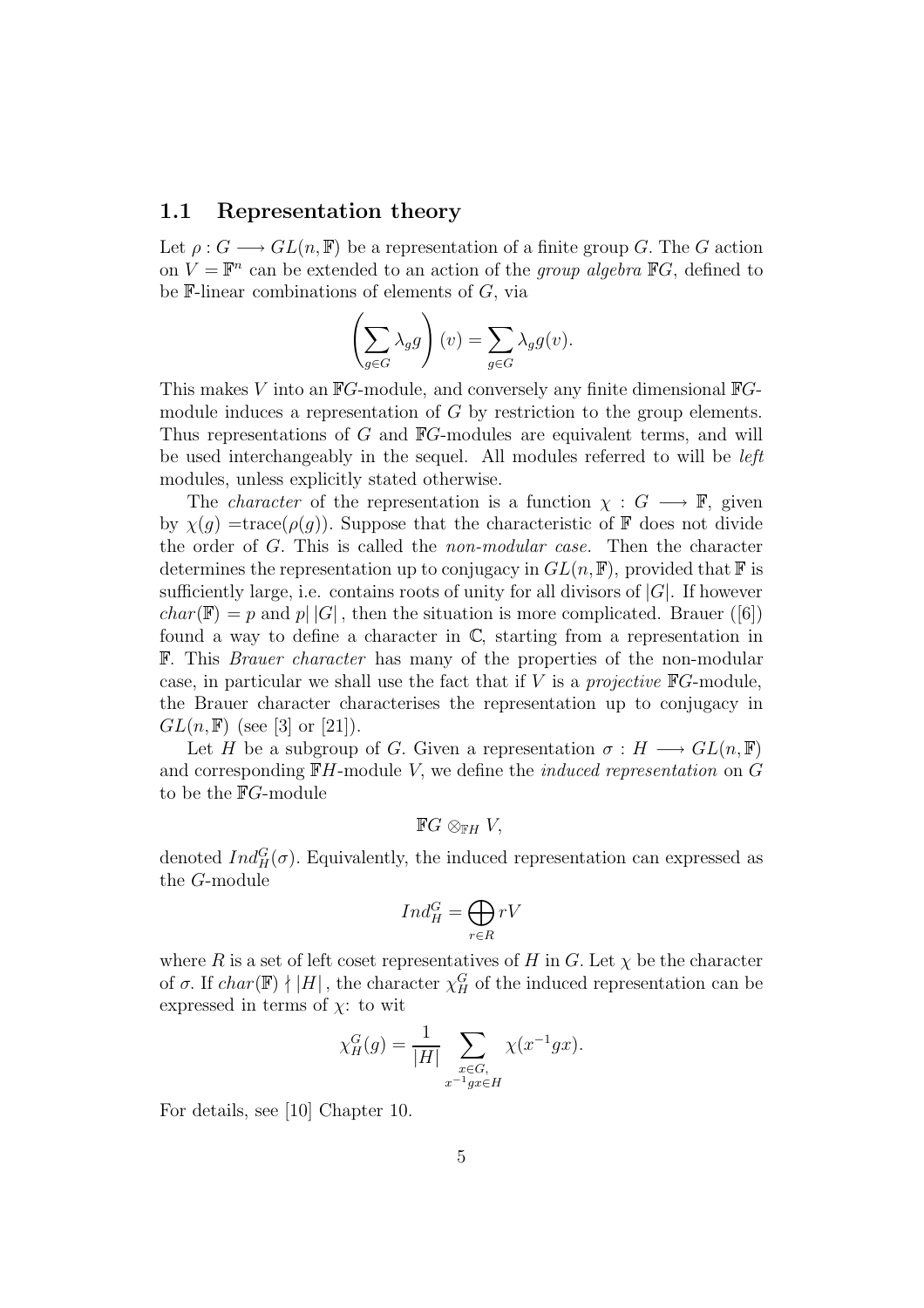#### **1.2 Polynomial invariants of groups**

Invariant theory in this paper denotes the study of invariants of polynomial rings under the action of a (finite) group. Let  $\mathbb F$  be a field, and let  $V =$  $\mathbb{F}^n$  be an *n*-dimensional vector space over  $\mathbb{F}$ . A subgroup  $G \le GL(n, \mathbb{F})$ operates on  $V^*$ , the dual space to V, as follows: for  $q \in G$  and  $f \in V^*$ , let  $(qf)(v) := f(q^{-1}v)$  for each  $v \in V$ . Let  $\mathbb{F}[V]$  be the F-algebra of polynomial functions on V, which may be defined as the symmetric algebra on  $V^*$ . Thus if  $\{x_1,\ldots,x_n\}$  is an F-basis for  $V^* = \text{Hom}_{\mathbb{F}}(V^*,\mathbb{F})$ , then

 $\mathbb{F}[V] = \mathbb{F}[x_1, \ldots, x_n] = \mathbb{F} \oplus V^* \oplus S^2(V^*) \oplus S^3(V^*) \oplus \cdots$ 

Here  $S^k(V^*)$  denotes the k-th symmetric power of  $V^*$ , i.e. the set of homogeneous polynomials of degree k in  $x_1, \ldots, x_n$ .  $\mathbb{F}[V]$  is naturally graded by giving each  $x_i$  degree 1 (or degree 2 in certain cases if we are doing topology), and the action of G on  $V^*$  extends multiplicatively to a degreepreserving action on  $\mathbb{F}[V]$ . The *ring of invariants*  $\mathbb{F}[V]^G$  is defined as

$$
\mathbb{F}[V]^G = \{ f \in \mathbb{F}[V] : gf = f \quad \forall g \in G \}.
$$

More generally, we are interested in the invariants of a faithful linear representation of a group  $\rho: G \hookrightarrow GL(n, \mathbb{F})$ . Identifying G with its image in  $GL(n, \mathbb{F})$ , we may talk of the ring of invariants of G when it is clear from the context which faithful representation is implied. Apart from in the last section, we shall be concerned almost exclusively with the case where  $char(\mathbb{F}) \nmid |G|$ .

There are one or two classical theorems which I shall make use of in this paper, the first of which was historically very important, providing part of the motivation for the beginnings of modern commutative algebra:

**Theorem** (Hilbert, Noether)  $\mathbb{F}[V]^G$  is finitely generated as an  $\mathbb{F}\text{-}algebra$ , and  $\mathbb{F}[V]$  is an integral extension of  $\mathbb{F}[V]^G$ .

**Proof.** Every element  $x \in \mathbb{F}[V]$  is a root of the monic polynomial

$$
\prod_{g \in G} (X - gx) \in \mathbb{F}[V]^G [X].
$$

If A is the subalgebra of  $\mathbb{F}[V]^G$  generated by the coefficients of the polynomials satisfied by the algebra generators of  $\mathbb{F}[V]$ , then the tower  $A \subseteq \mathbb{F}[V]^G \subseteq$  $\mathbb{F}[V]$  sandwiches  $\mathbb{F}[V]^G$  between two noetherian rings, with  $\mathbb{F}[V]$  integral over A. Thus  $\mathbb{F}[V]$  is finitely generated as an A-module.  $\mathbb{F}[V]^G$  is a submodule, hence also finitely generated over A, and thus over  $\mathbb{F}$ .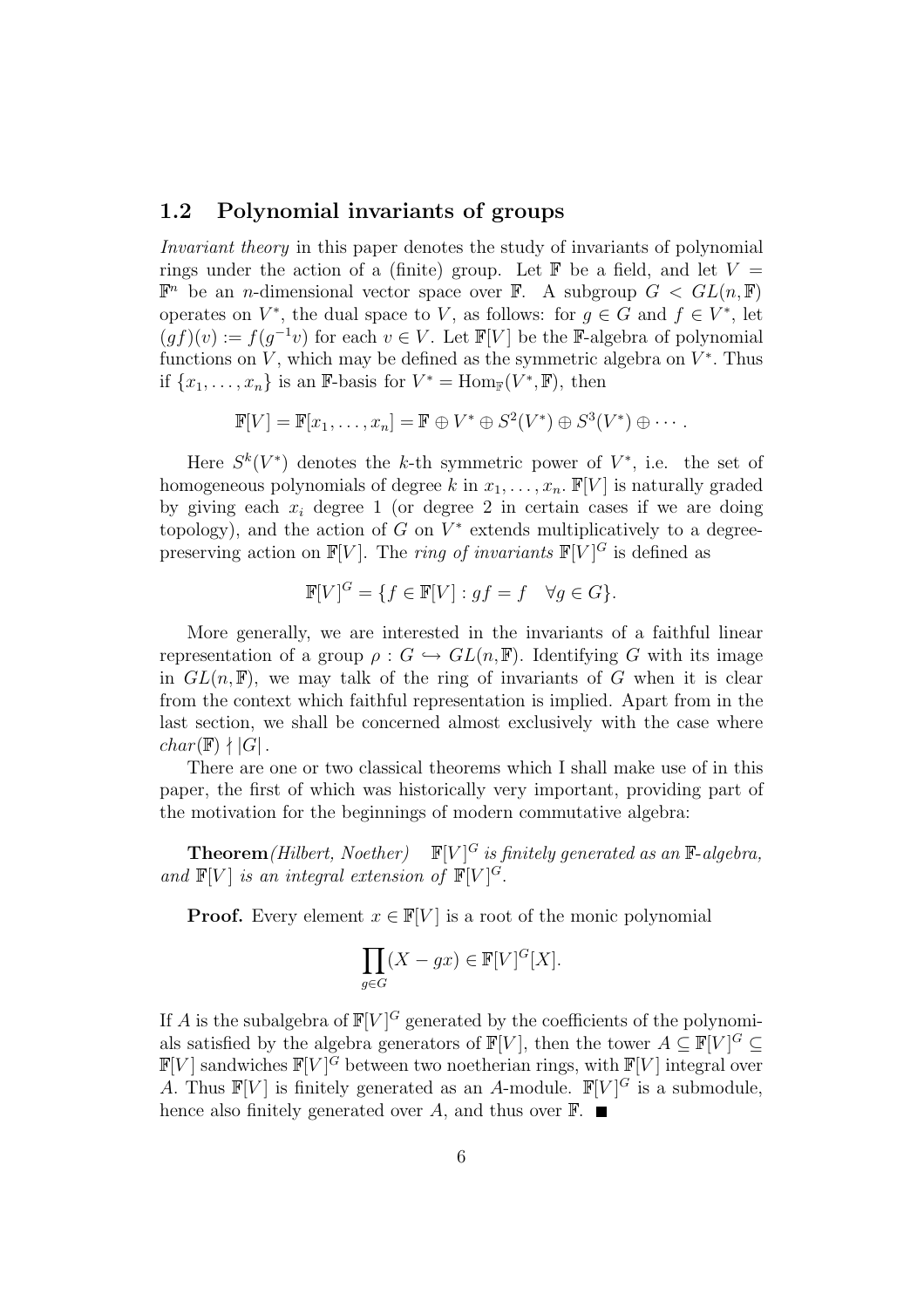The action of G on  $\mathbb{F}[V]$  can be extended to an action on the field of fractions  $\mathbb{F}(V)$  of  $\mathbb{F}[V]$ :

$$
g(f_1/f_2) := g(f_1)/g(f_2).
$$

We denote the subfield of elements fixed under this action by  $\mathbb{F}(V)^G$ .

**Proposition**  $\mathbb{F}(V)$  is a Galois extension of  $\mathbb{F}(V)^G$  with Galois group G. The field  $\mathbb{F}(V)^G$  is the field of fractions of  $\mathbb{F}[V]^G$ , and  $\mathbb{F}[V]^G$  is integrally closed in  $\mathbb{F}(V)^G$ .

**Proof.** G acts as field automorphisms of  $\mathbb{F}(V)$ , so the first statement is clear. It is also clear that  $FF(\mathbb{F}[V]^G) \subseteq \mathbb{F}(V)^G$ . Any element of  $\mathbb{F}(V)^G$ can be written as  $f_1/f_2$  where  $f_2 \in \mathbb{F}[V]^G$ , by multiplying numerator and denominator by the distinct images of the numerator under the G-action. Then  $f_1$  must also be G-invariant, giving the other inclusion.

Any  $f \in \mathbb{F}(V)^G$  integral over  $\mathbb{F}[V]^G$  is also integral over  $\mathbb{F}[V]$ . As  $\mathbb{F}[V]$ is integrally closed over  $\mathbb{F}(V)$ , it follows that  $f \in \mathbb{F}[V]$ , and hence that  $f \in \mathbb{F}[V]^G$ .

The *Poincaré series* for the algebra  $\mathbb{F}[V]^G$  is a way of encoding the vector space dimensions of the homogeneous components  $\mathbb{F}[V]_k^G$ : it is defined by

$$
P(\mathbb{F}[V]^G, t) := \sum_{k=0}^{\infty} \dim_{\mathbb{F}} (\mathbb{F}[V]^G_k) t^k.
$$

A first indication that pointwise conjugacy might have implications for invariant rings is given by the theorem of Molien (see e.g. [22]):

**Theorem** (Molien) Let  $\rho : G \hookrightarrow GL(n, \mathbb{F})$  be a representation of a finite group  $G$  over a field  $F$  of characteristic zero. Then the Poincaré series of the ring of invariants is given by

$$
P(\mathbb{F}[V]^G, t) = \frac{1}{|G|} \sum_{g \in G} \frac{1}{\det(1 - \rho(g)^{-1}t)}.
$$

The result is also true in positive characteristic p for  $p \nmid |G|$ . In this case one must use a 'Brauer Lift', lifting the eigenvalues to characteristic zero and defining trace and determinant by addition and multiplication.

Suppose that the elements of two groups  $H, K$  can be paired off so that for two representations  $\rho: H \hookrightarrow GL(n, \mathbb{F})$  and  $\sigma: K \hookrightarrow GL(n, \mathbb{F})$  corresponding elements h, k have images  $\rho(h)$  and  $\sigma(k)$  which are conjugate in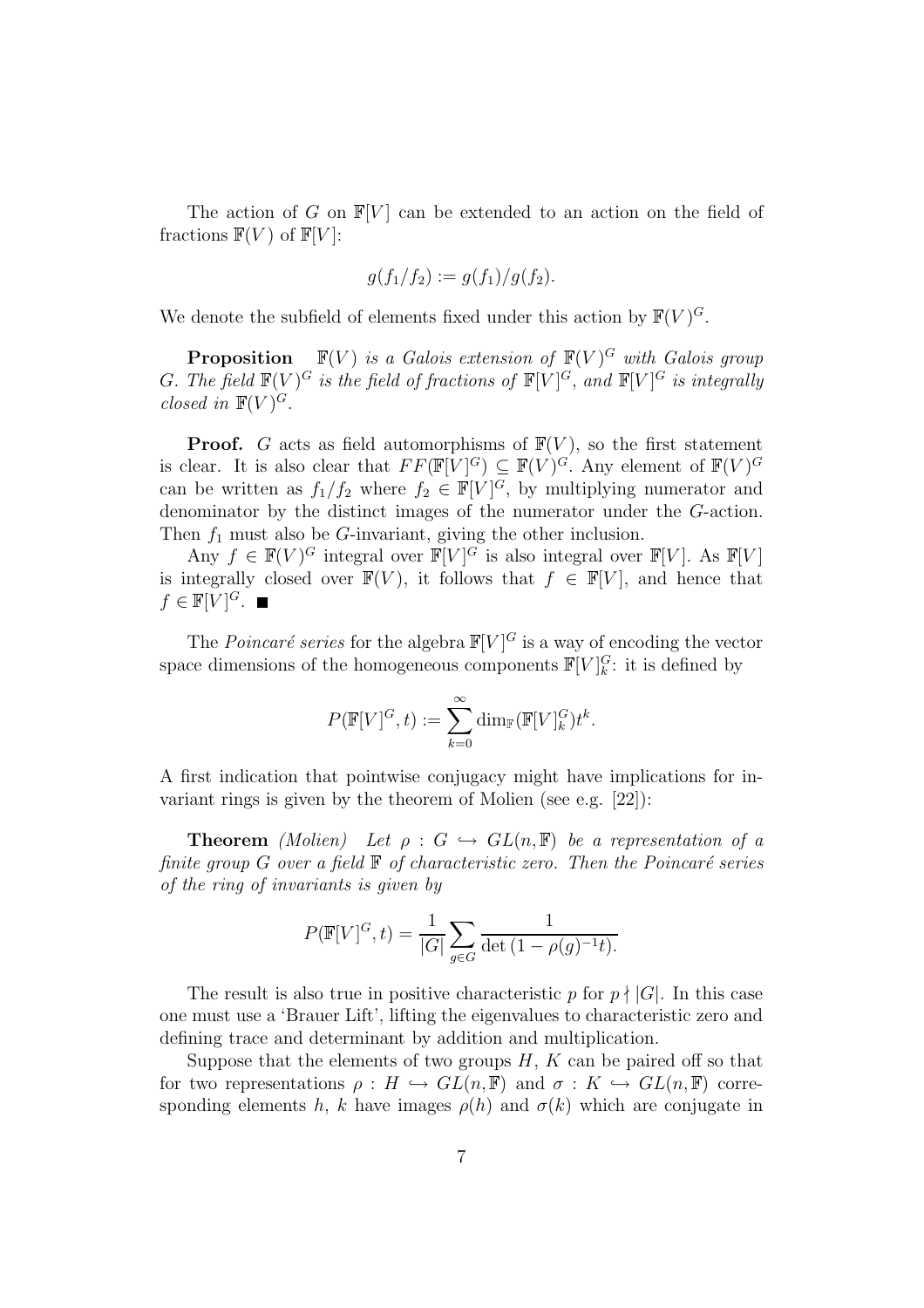$GL(n, \mathbb{F})$ ; in other words, that  $\rho(H)$  and  $\sigma(K)$  are pointwise conjugate in  $GL(n, \mathbb{F})$ . (Pointwise conjugacy will be properly defined in the next Section). Then Molien's Theorem implies that  $P(\mathbb{F}[V]^H, t) = P(\mathbb{F}[V]^K, t)$ , as the determinants of  $(1 - At)$  and  $(1 - Bt)$  are equal if A and B are conjugate matrices.

Thus pointwise conjugate representations of groups evidently have invariant rings which are related in some way, in particular having the same structure as graded vector spaces. The rest of the thesis examines this in more detail.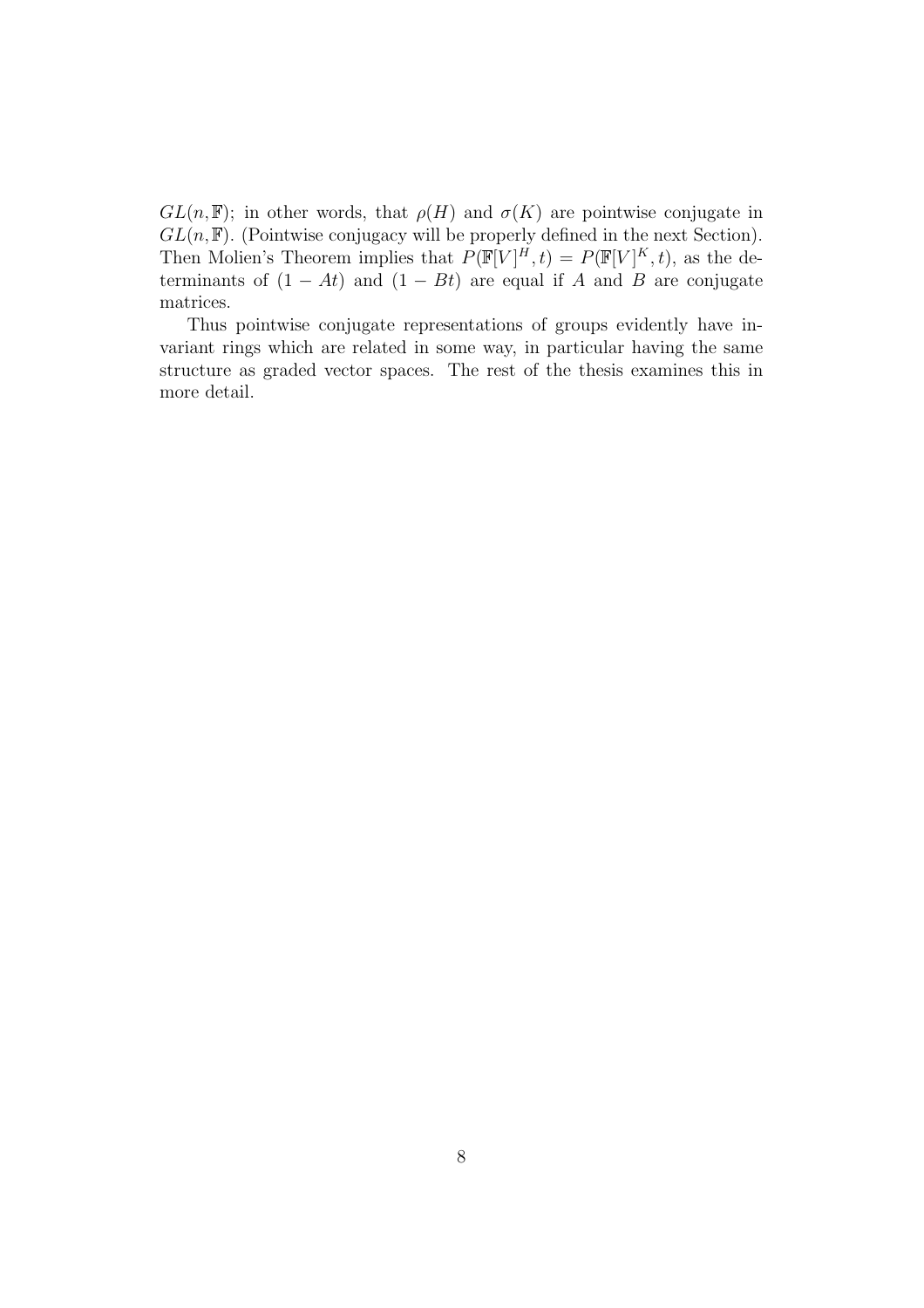### **2 Pointwise Conjugacy**

In this section we introduce the basic notation and present the first main theorem.

**Definition** Let  $\rho: H \hookrightarrow GL(n, \mathbb{F})$  and  $\sigma: K \hookrightarrow GL(n, \mathbb{F})$  be faithful representations of finite groups over the field <sup>F</sup>. We say ρ and σ are **pointwise conjugate** or PC if there is a set bijection  $\gamma : H \longrightarrow K$  such that, for all  $h \in H, \rho(h)$  is conjugate to  $\sigma(\gamma(h))$  in  $GL(n, \mathbb{F})$ .

More generally, consider the following

**Definition** Let G be a finite group and  $H, K < G$  subgroups. We say H and K are **pointwise conjugate in** G, or simply pointwise conjugate if G is clear from context, if there is a bijection between them such that corresponding elements are conjugate in G.

Clearly, as  $\rho$  and  $\sigma$  are faithful representations, when we identify the groups H and K with their images in  $GL(n, \mathbb{F})$  the definitions coincide.

The following easy observation is often useful:

**Lemma 1** H, K < G are pointwise conjugate if and only if  $|H \cap C| = |K \cap C|$ for every conjugacy class C in G.

For the next theorem, we need a preparatory Lemma:

**Lemma 2** Let S be the  $\mathbb{F}\text{-vector subspace of the group algebra } \mathbb{F}(G)$  consisting of those  $\sum_{g \in G} \lambda_g g$  which satisfy the following condition:  $\sum_{g \in C} \lambda_g = 0$ for every conjugacy class C in G. Let  $[\mathbb{F}(G), \mathbb{F}(G)]$  be the vector subspace of  $\mathbb{F}(G)$  spanned by all commutators of elements of G. Then  $S = [\mathbb{F}(G), \mathbb{F}(G)].$ 

**Proof.** It is clear that S is in fact a subspace. Suppose  $x, y \in G$ . Then the commutator

$$
xy - yx = xy - x^{-1}(xy)x
$$
  
= 1(xy) + (-1)(xy)<sup>x</sup>,

(where  $q^x := x^{-1}qx$ ), which is in S. Thus every commutator is in S, hence the subspace generated by commutators is contained in S. Next, suppose  ${g^{x_1}, \ldots, g^{x_r}}$  is a conjugacy class in G, and  $w = \sum \lambda_i g^{x_i}$  with  $\sum \lambda_i = 0$ . Then  $w = \sum \lambda_i (g^{x_i} - g) = \sum \lambda_i (h_i x_i - x_i h_i)$ , where  $h_i = x_i^{-1} g$ , is a linear combination of commutators and so in  $[F(G), F(G)]$ . But every element of S can be written as a sum of such w, and we are finished.  $\blacksquare$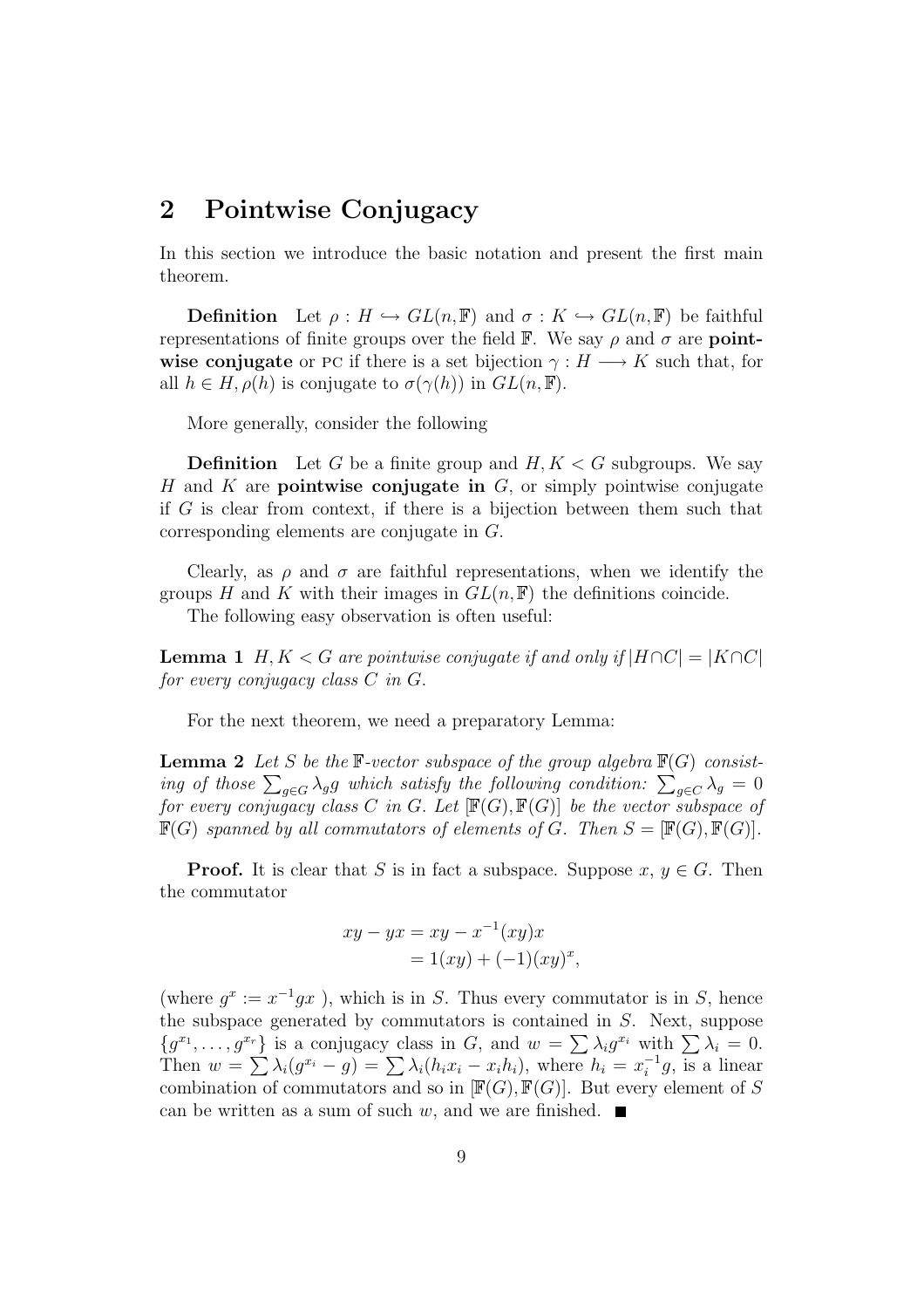**Theorem 3** Let G be a finite group and  $H, K < G$  subgroups such that  $|H|\cdot|K| \in \mathbb{F}^\times$  (i.e. the characteristic of the field does not divide the orders of  $H$  or  $K$ ). Then the following conditions are equivalent:

- (a)  $H, K < G$  are pointwise conjugate
- (b)  $Ind_H^G(1_H) \cong Ind_K^G(1_K)$  as  $\mathbb{F}(G)$ -modules
- (c) the idempotents

$$
e_H = \frac{1}{|H|} \sum_{h \in H} h
$$

$$
e_K = \frac{1}{|K|} \sum_{k \in K} k
$$

are conjugate in the group ring  $\mathbb{F}(G)$ .

Furthermore for char( $\mathbb{F}$ )  $\neq$  2, the following are also equivalent to the above:

- (d) there are elements  $\zeta$  and  $\xi$  in  $\mathbb{F}(G)$  such that:  $e_H = \zeta e_K \xi e_H$  and  $e_K =$  $ξe_Hζe_K$
- (e)  $e_H e_K \in [\mathbb{F}(G), \mathbb{F}(G)]$ , where  $[\mathbb{F}(G), \mathbb{F}(G)]$  denotes the vector space generated by all commutators in  $\mathbb{F}(G)$ .

**Proof.** (a)  $\Leftrightarrow$  (b) : We claim that the  $\mathbb{F}(G)$ -modules  $Ind_H^G(1_H)$  and  $Ind_K^G(1_K)$  have the same (Brauer) character (see [21] Chapter 18), where  $1_H$  is the trivial  $\mathbb{F}(H)$ -module,  $1_K$  the trivial  $\mathbb{F}(K)$ -module. Let  $\chi_H^G$  be the character of  $Ind_H^G(1_H)$ ,  $\chi_{1_H}$  that of  $1_H$ , and similarly for  $\chi_K^G$ ,  $\chi_{1_K}$ . For  $g \in G$ , with conjugacy class  $(g)$  in  $G$ , the following calculation

$$
\chi_H^G(g) = \frac{1}{|H|} \sum_{x \in G, x^{-1}gx \in H} \chi_{1_H}(x^{-1}gx)
$$
  
= 
$$
\frac{1}{|H|} \sum_{x \in G, x^{-1}gx \in H} 1
$$
  
= 
$$
\frac{1}{|H|} |(g) \cap H| \cdot |C_G(g)|
$$
  
= 
$$
\frac{1}{|K|} |(g) \cap K| \cdot |C_G(g)|
$$
(\*)  
= 
$$
\chi_K^G(g)
$$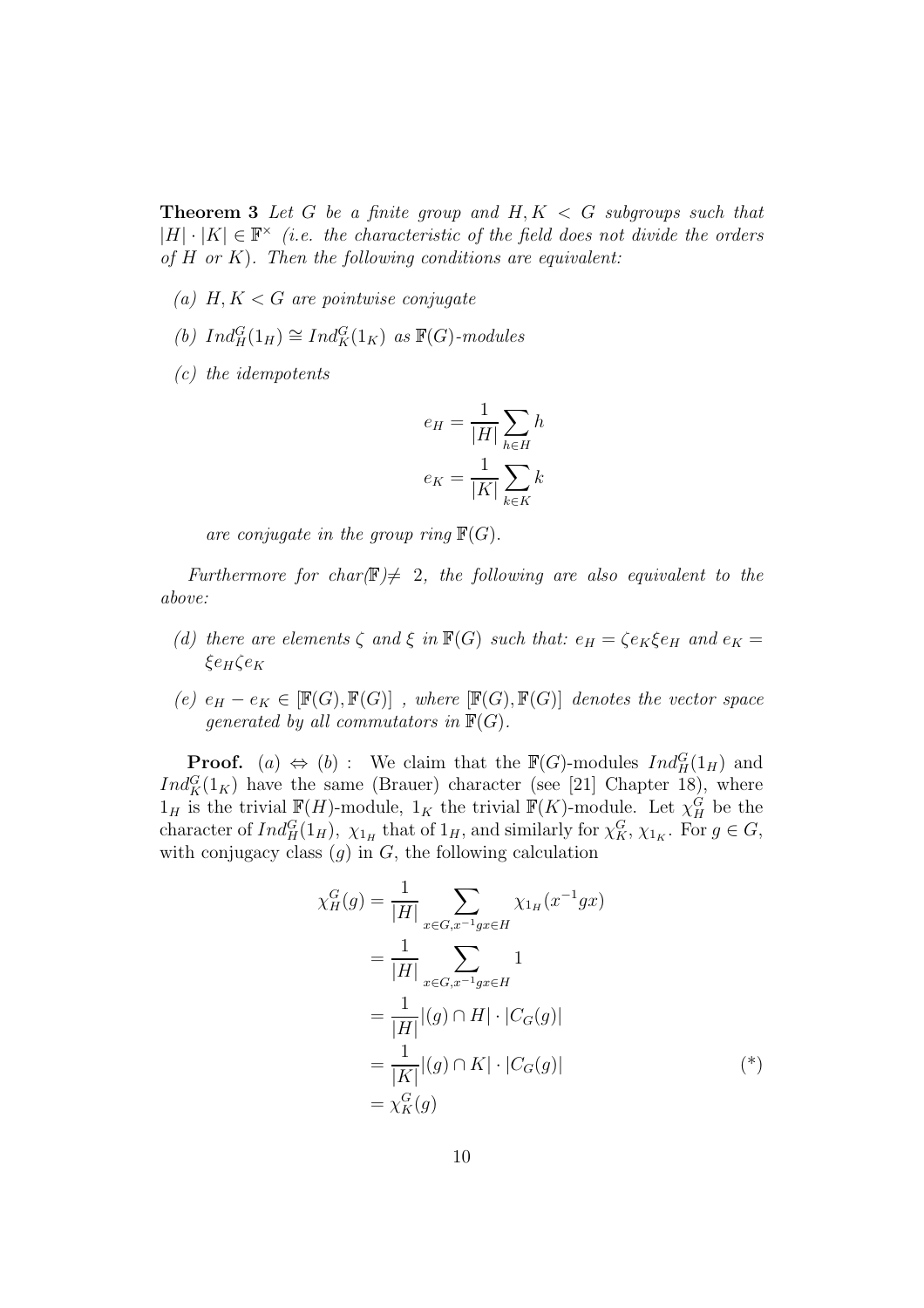where  $C_G(g)$  denotes the centraliser of g in G, shows that  $\chi_H^G(g) = \chi_K^G(g)$ if and only if  $\frac{1}{|H|} |(g) \cap H| = \frac{1}{|K|} |(g) \cap K|$ . This holds for all  $g \in G$  if H is pointwise conjugate to K by Lemma 1. Conversely, if  $\chi_H^G(g) = \chi_K^G(g)$ , then

$$
\frac{|G|}{|H|} = \chi_H^G(id) = \chi_K^G(id) = \frac{|G|}{|K|},
$$

so  $|H| = |K|$  and thus  $|(g) \cap H| = |(g) \cap K|$ , so H is pointwise conjugate to K in G by Lemma 1. Note that even in the characteristic  $p$  case, the Brauer character is defined over a finite extension of  $\mathbb{Q}$ , thus the equalities are not just modulo p.

Observe that  $1_H \cong \langle e_H \rangle$ , the  $\mathbb{F}(H)$ -submodule of  $\mathbb{F}(H)$  generated by the element  $e_H$ . It follows that

$$
Ind_H^G(1_H) = \mathbb{F}(G) \otimes_{\mathbb{F}(H)} \langle e_H \rangle \cong \mathbb{F}(G) \cdot e_H,
$$
 (†)

and similarly for K, so the  $\mathbb{F}(G)$ -modules are projective (being direct summands of  $\mathbb{F}(G)$ . Projective modules are isomorphic if and only if they have the same Brauer character ([21] or [3] Cor. 5.3.6), and we are done.

 $(b) \Rightarrow (c)$ : Let e, f be idempotents in  $\mathbb{F}(G)$ . We shall show that  $\mathbb{F}(G)$  ·  $e \cong \mathbb{F}(G)$  · f as  $\mathbb{F}(G)$ -modules implies that e is conjugate to f. Using the isomorphism (†) above, applying this to  $e_H$ ,  $e_K$  completes the proof.

Let  $\phi' : \mathbb{F}(G) \cdot e \longrightarrow \mathbb{F}(G) \cdot f$  be the given isomorphism. Then  $(1-e)(1-e)=1-2e+e^2=1-e$ , so  $(1-e)$  is also an idempotent and there are direct sum decompositions

$$
\mathbb{F}(G) = \mathbb{F}(G) \cdot e \oplus \mathbb{F}(G) \cdot (1 - e)
$$

$$
\mathbb{F}(G) = \mathbb{F}(G) \cdot f \oplus \mathbb{F}(G) \cdot (1 - f)
$$

Let us first deal with the case when  $\mathbb{F}(G)$  is semisimple. Then  $\mathbb{F}(G) \cdot e \cong$  $\mathbb{F}(G) \cdot f$  implies that

$$
\mathbb{F}(G) \cdot (1 - e) \cong \frac{\mathbb{F}(G)}{\mathbb{F}(G) \cdot e} \cong \frac{\mathbb{F}(G)}{\mathbb{F}(G) \cdot f} \cong \mathbb{F}(G) \cdot (1 - f),
$$

as  $\mathbb{F}(G)/\mathbb{F}(G) \cdot e$  and  $\mathbb{F}(G)/\mathbb{F}(G) \cdot f$  are uniquely determined by their composition factors.

In the case when  $\mathbb{F}(G)$  is not semisimple, it has a non-zero radical R, and  $\mathbb{F}(G)/R$  is semisimple. Let reduction modulo R be denoted by bars. Then  $\overline{\mathbb{F}(G) \cdot e} = \overline{\mathbb{F}(G)} \cdot \overline{e}$ , and the argument above tells us that  $\overline{\mathbb{F}(G)} \cdot (1-e) \cong$  $\overline{\mathbb{F}(G)} \cdot (1-f)$ . From [10] Thm 6.8, 'lifting idempotents', it follows that the lifts must be isomorphic, and so

$$
\mathbb{F}(G) \cdot (1 - e) \cong \mathbb{F}(G) \cdot (1 - f),
$$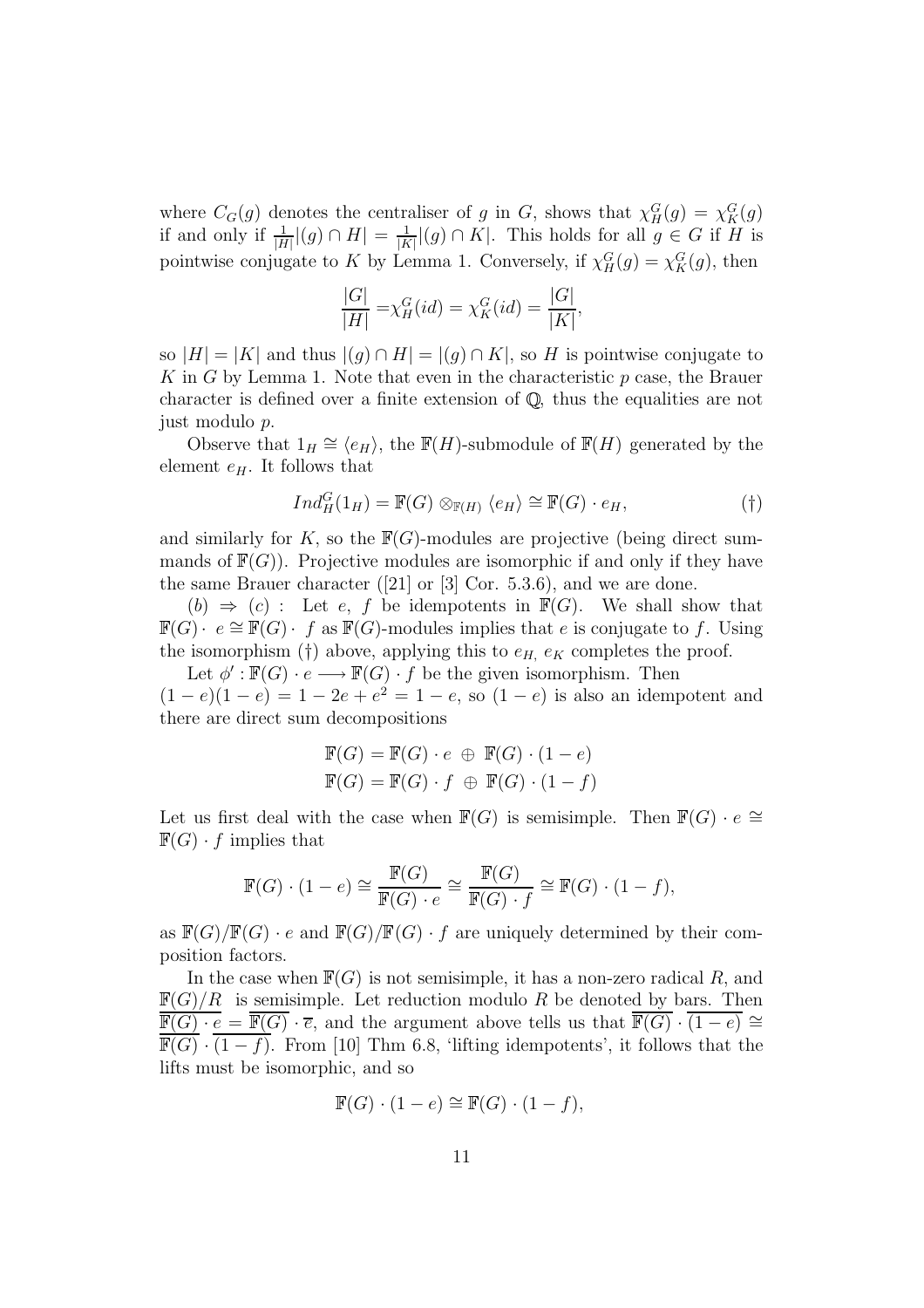also in this case. Call the induced isomorphism  $\phi'': \mathbb{F}(G) \cdot (1-e) \longrightarrow$  $\mathbb{F}(G) \cdot (1-f).$ 

Define a map  $\phi : \mathbb{F}(G) \longrightarrow \mathbb{F}(G)$  by  $\phi(a) = \phi'(ae) + \phi''(a(1-e))$ . Then  $\phi|_{\mathbb{F}(G)\cdot e} = \phi'$  and  $\phi|_{\mathbb{F}(G)\cdot (1-e)} = \phi''$ , so  $\phi$  is an isomorphism being so on each of the direct summands.

$$
\begin{array}{rcl}\n\mathbb{F}(G) & \cong & \mathbb{F}(G) \cdot e \quad \oplus & \mathbb{F}(G) \cdot (1 - e) \\
\phi \downarrow & & \phi' \downarrow & & \phi' \downarrow \\
\mathbb{F}(G) & \cong & \mathbb{F}(G) \cdot f \quad \oplus & \mathbb{F}(G) \cdot (1 - f)\n\end{array}
$$

Consider the identity element  $1 \in \mathbb{F}(G)$ , and let  $\phi(1) = \zeta$ . For all  $a \in \mathbb{F}(G)$ we have  $\phi(a) = \phi(a \cdot 1) = a \cdot \phi(1) = a \cdot \zeta$ , as  $\phi$  is a  $\mathbb{F}(G)$ -homomorphism. Since  $\phi$  is also surjective, there exists  $b \in \mathbb{F}(G)$  such that  $1 = \phi(b) = b \cdot \zeta$ , hence  $\zeta$  is invertible.

Finally, in  $\mathbb{F}(G) = \mathbb{F}(G) \cdot f \oplus \mathbb{F}(G) \cdot (1 - f)$ , we have

$$
f + (1 - f) = \zeta^{-1} \cdot 1 \cdot \zeta
$$
  
=  $\zeta^{-1} (e + (1 - e)) \zeta$   
=  $\zeta^{-1} e \zeta + \zeta^{-1} (1 - e) \zeta$ .

But  $e\zeta = \phi(e)$ , so  $\zeta^{-1}e\zeta \in \mathbb{F}(G) \cdot f$ , and similarly  $\zeta^{-1}(1-e)\zeta \in \mathbb{F}(G) \cdot (1-f)$ . Taking components gives  $f = \zeta^{-1}e\zeta$  as required. As noted, this yields  $(b) \Rightarrow$  $(c).$ 

 $(c) \Rightarrow (b)$  : Suppose  $e_H = ae_Ka^{-1}$ . Define a map  $\psi : \mathbb{F}(G) \cdot e_H \longrightarrow$  $\mathbb{F}(G) \cdot e_K$  by  $\psi(xe_H) = xe_H a = xa^{-1}e_K$ . Clearly, this is a left  $\mathbb{F}(G)$ -module homomorphism, as it is simply right multiplication by an element of  $\mathbb{F}(G)$ . Surjectivity is immediate: given  $ye_K \in \mathbb{F}(G) \cdot e_K$ ,  $\psi(yae_H) = yaa^{-1}e_K = ye_K$ . Injectivity is equally easy:  $\psi(xe_H) = \psi(ye_H) \Leftrightarrow xe_Ha = ye_Ha \Leftrightarrow xe_H = ye_H$ , as a is invertible in  $\mathbb{F}(G)$ . Thus  $\mathbb{F}(G) \cdot e_H \cong \mathbb{F}(G) \cdot e_K$ . As noted above,

$$
Ind_H^G(1_H) \cong \mathbb{F}(G) \otimes_{\mathbb{F}(H)} \langle e_H \rangle \cong \mathbb{F}(G) \cdot e_H
$$

and similarly for  $e_K$ . So

$$
Ind_H^G(1_H) \cong \mathbb{F}(G) \cdot e_H \cong \mathbb{F}(G) \cdot e_K \cong Ind_K^G(1_K)
$$

as required.

 $(c) \Rightarrow (d)$ : Suppose  $e_H = a^{-1}e_K a$ . Then  $e_H = a^{-1}e_K a e_H$ , as  $e_H$  is an idempotent. Similarly, we have  $e_K = ae_K a^{-1}e_H$ , and with  $a^{-1} = \zeta$  and  $a = \xi$ we are done.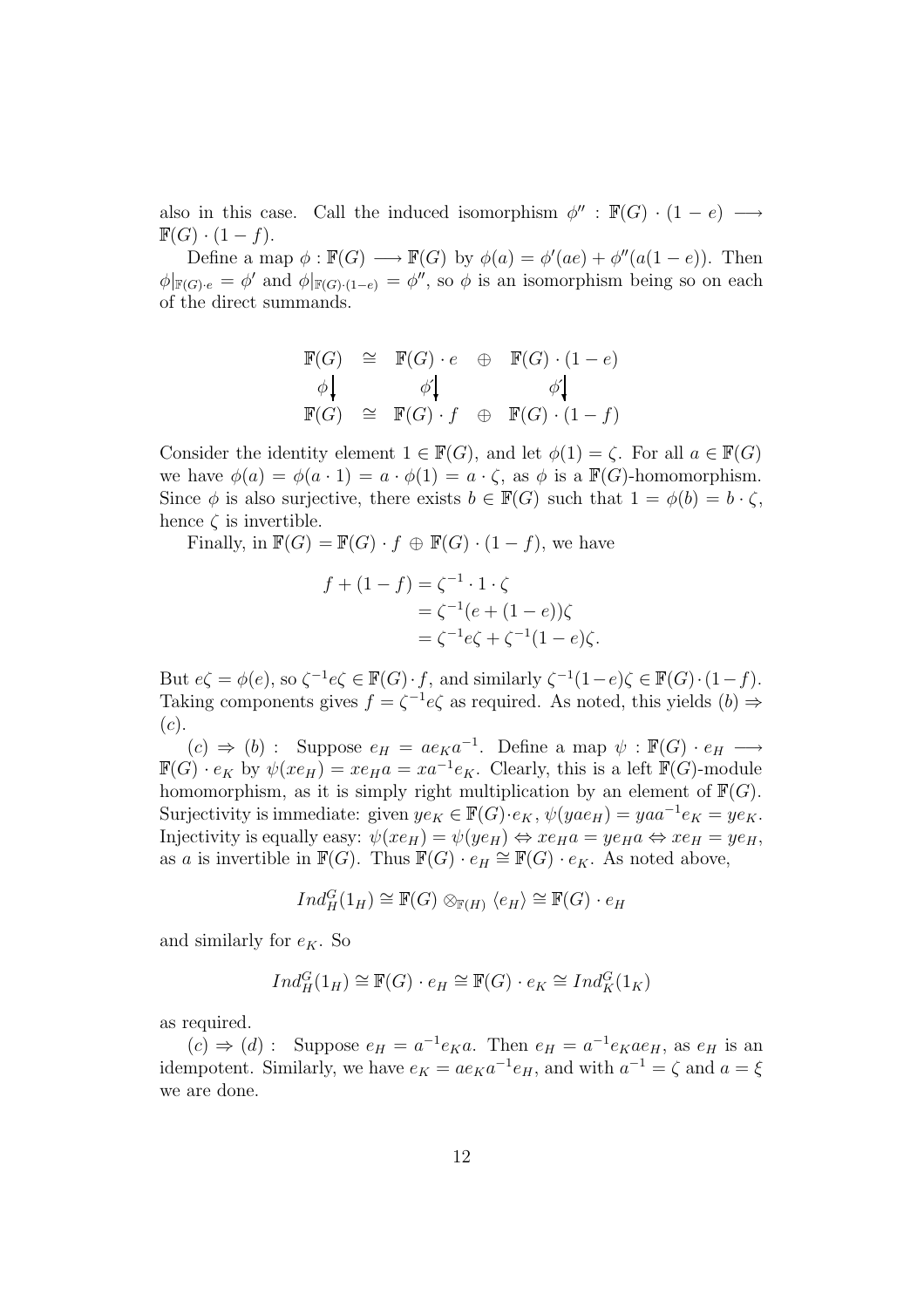$(d) \Rightarrow (e) : e_H - e_K = (\zeta e_K)(\xi e_H) - (\xi e_H)(\zeta e_H)$  is a linear combination of commutators.  $(\zeta, \xi, e_H \text{ and } e_K \text{ are sums of elements of } G, \text{ and addition})$ is associative over the group operation).

 $(e) \Rightarrow (a) : e_H - e_K \in [\mathbb{F}(G), \mathbb{F}(G)] = S$ , by Lemma 2. Consider the coefficient of id in this sum:  $1/|H| - 1/|K|$ . The identity is a complete conjugacy class, so  $1/|H| - 1/|K| = 0$  by our characterisation of S. Thus  $|H| = |K|$ . Elements s of S can be written as  $s = \sum_{a,d \in G} \lambda_{ab}(ab - ba)$ . Setting  $x = ab, y = a$ , we have

$$
s = \sum_{x,y \in G} \lambda_{xy}(x - y^{-1}xy). \tag{**}
$$

Consider  $s = |H|(e_H - e_K) \in S$ . Then

$$
s = \sum_{h \in H} h - \sum_{k \in K} k.
$$

Comparing this expression to (\*\*), we see that for each  $h \in H$ , there is a conjugate  $y_h^{-1} h y_h$  as summand in s with coefficient  $-1$  for some  $y_h \in G$ . Assuming we are not in characteristic 2, this element must be in the second sum; i.e.  $y_h^{-1} h y_h = k$  for some  $k \in K$ . But this holds for each element of  $H$ , and similarly with signs swapped for each element of  $K$ , so  $H$  and  $K$  are pointwise conjugate as required.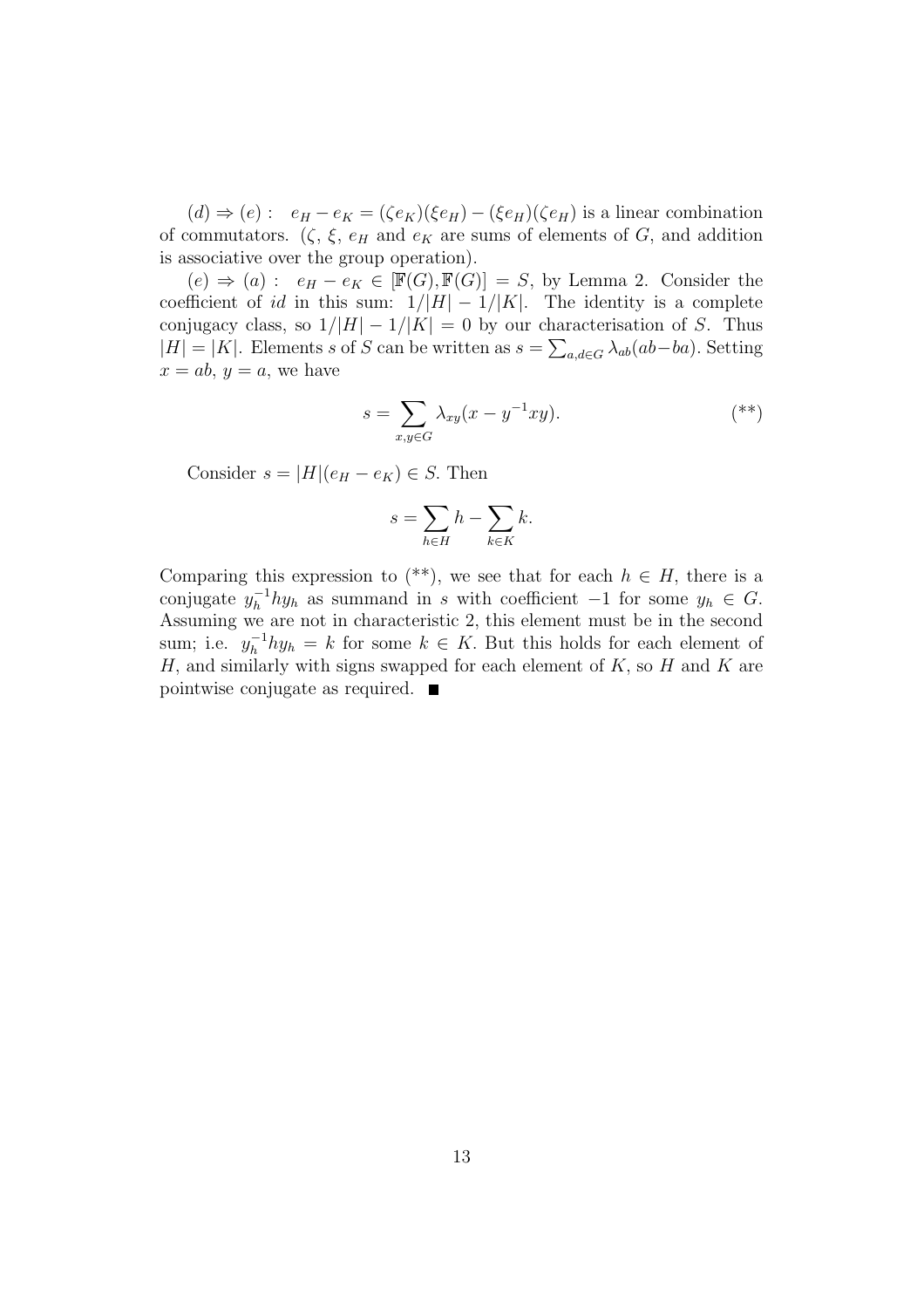## **3 Finding Examples**

#### **3.1 Conformal groups**

This is all very well. However, the construction can only be of interest if examples actually exist. How can we find some? Clearly, for two groups to be pointwise conjugate in a parent group it is necessary that they have the same number of elements of a given order, as conjugate elements have the same order. In fact in the case of linear representations this is in the following sense also sufficient:

**Proposition 4** For two finite groups H and K and any field  $\mathbb{F}$  the following are equivalent:

- (a) H has the same number of elements of order n as K for each n,
- (b) the regular representations of H and K over the field  $\mathbb F$  are pointwise conjugate,
- (c) there exist faithful representations of H and K which are pointwise conjugate.

**Proof.** (c)  $\Rightarrow$  (a) as noted above, and (b)  $\Rightarrow$  (c) is clear.

(a)  $\Rightarrow$  (b): In the regular representation  $reg(H)$ , elements of H act as permutations, and  $reg(H)$  is a subgroup of  $S_m$ , expressed as the group of permutation matrices in  $GL(m, \mathbb{F})$ .  $(m = |H|)$ . Suppose  $h \in H$  has order n. Let R be a set of right coset representatives for  $\langle h \rangle$ , the cyclic subgroup generated by  $h$ . Then each repeated left multiplication by  $h$  on an element  $r \in R$  gives a cycle  $c_r$  of length n

$$
r \mapsto hr \mapsto \cdots \mapsto h^{n-1}r \mapsto r.
$$

Each element  $h \in H$  appears exactly once in a cycle in  $\{c_r\}_{r \in R}$ , so we see that h, as a permutation, has cycle shape  $|H|/n$  cycles each of length n.

The same holds for any element k of order n in K. But in  $S_m$ , two elements are conjugate if and only if they have the same cycle shape. So  $reg(h) \sim reg(k)$  in  $S_m < GL(m, \mathbb{F})$ , where  $\sim$  denotes conjugacy. As H and K have the same number of elements of order n for each  $n$ , it follows that the regular representation of H is pointwise conjugate to that of K in  $S_m$ , and thus in  $GL(m, \mathbb{F})$ .

Two non-isomorphic groups are said to be *conformal* if they have the same number of elements of each order. Such group pairs have been studied,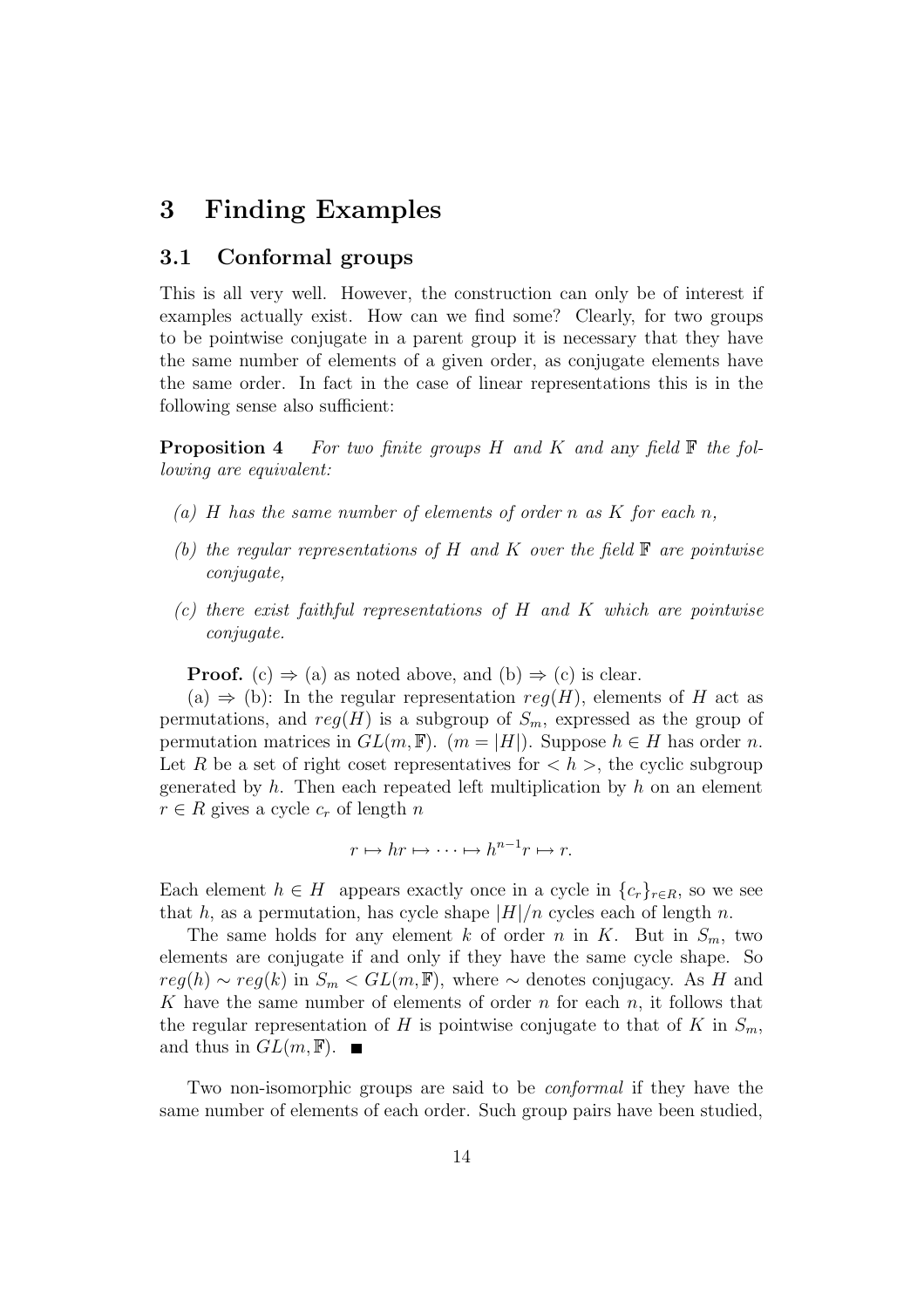and to some extent classified. We are interested in finite conformal groups. In particular, it is easy to see by the Structure Theorem for abelian groups that no two non-isomorphic abelian groups can be conformal. However, almost all abelian groups are conformal to at least one non-abelian group; more precisely, an abelian group is conformal to some other group if and only if

- 1. for p an odd prime, at least one of its Sylow p-subgroups is non-cyclic of order  $>p^2$ , or
- 2. if its Sylow 2-subgroups is of order  $\geq p^3$  and not elementary abelian

([17] pages 107-109). For a given natural number  $n = p_1^{a_1} \dots p_r^{a_r}$ , n odd or squarefree, R. Scapellato [19] has determined exactly when there exist conformal pairs of groups of order n. Say  $n \in C$  if this is the case.

For *n* odd,

- a) some  $a_i > 2$  implies  $n \in C$ ; if no  $a_i > 2$ , then
- b)  $n \notin C$  if and only if for all  $p_i, p_j, p_k, (p_k|p_i-1, p_j-1) \Rightarrow (p_i = p_j \text{ and } p_i^2 \nmid \text{ }$  $\overline{n}$ .

For *n* squarefree,  $n \in C$  if and only if there exist  $p_i, p_j, p_k$ , with  $p_k \neq 2$ , such that  $p_k|p_i - 1$  and  $p_k|p_j - 1$ .

For  $p$ -groups, we have  $($  [8] p. 53):

Let p be a prime number. If H, K are groups of order  $p^s$  and neither has an element of order  $p^2$ , then H is conformal with K.

In view of Proposition 4, these results guarantee an infinite supply of groups with pointwise conjugate representations. In the Appendix there is a table of groups of order up to 190, showing how many conformal pairs, triples etc of each order there are.

Having found pointwise conjugate representations of two groups (e.g. their regular representations), one can often reduce the dimension of the representations using the following Lemma:

**Lemma 5** Let  $\rho(H)$ ,  $\sigma(K) < GL(n, \mathbb{F})$  be pointwise conjugate representations of the finite groups  $H$ , K over a field  $\mathbb F$  of characteristic not dividing  $|H| = |K|$ , which is sufficiently large (i.e. which contains a primitive r-th root of unity, where r is the least common multiple of the orders of the elements of the groups). Let the representations  $\rho$  and  $\sigma$  be reducible,  $\rho = \bigoplus_i \rho_i$ ,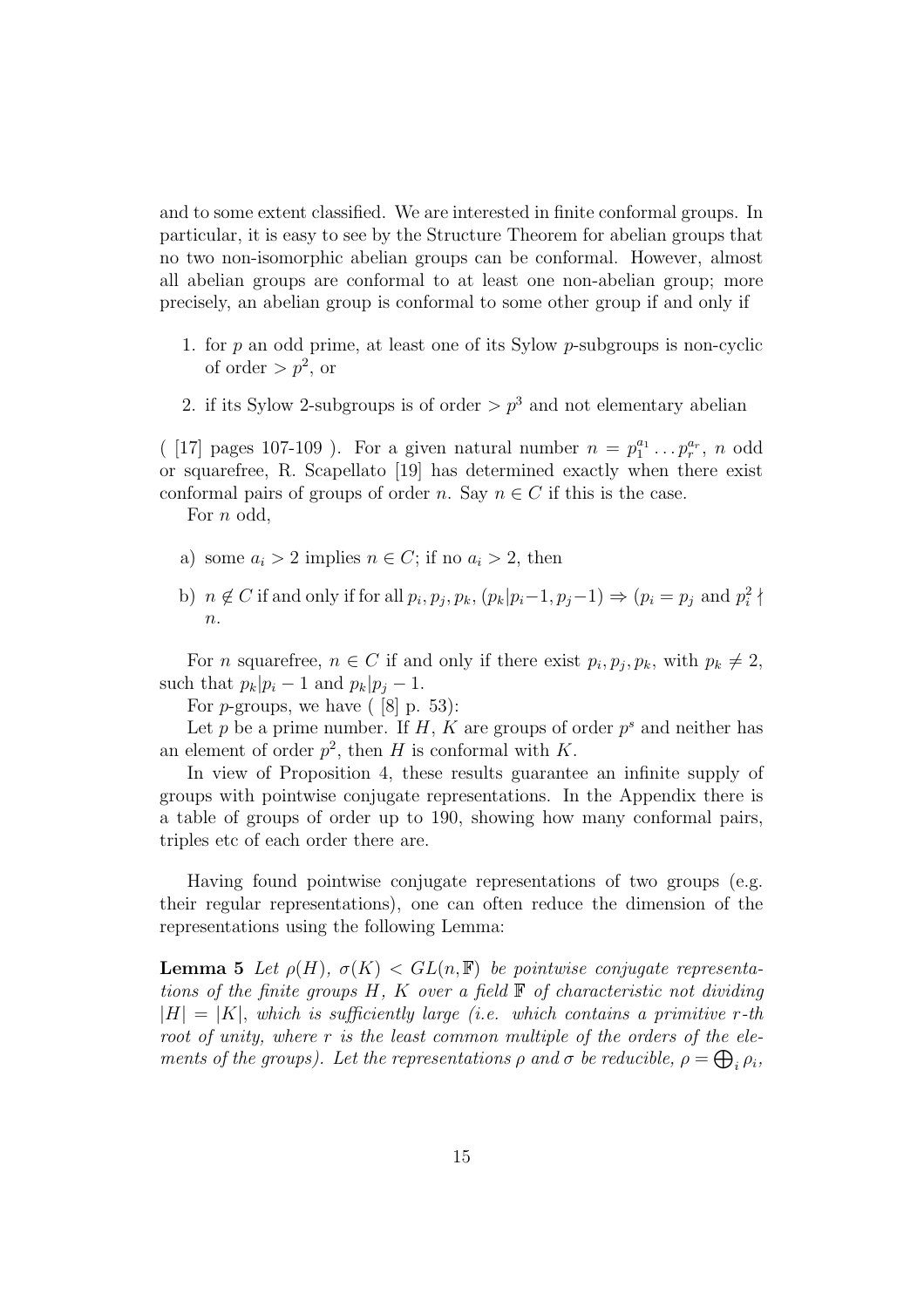$\sigma=\bigoplus_j\sigma_j$  with  $\rho_1,\ldots,\rho_s$  and  $\sigma_1,\ldots,\sigma_s$  (not necessarily all of the) representations of degree one, which take the same value on corresponding elements of H and K. Then the representations

$$
\bigoplus_{i \neq 1...s} \rho_i(H) \text{ and } \bigoplus_{j \neq 1...s} \sigma_j(K)
$$

are also pointwise conjugate.

**Proof.** As **F** is sufficiently large, by Maschke's Theorem we can find a basis of  $\mathbb{F}^n$  such that for each  $h \in H$  and corresponding  $k \in K$ ,  $\rho(h) := P$ and  $\sigma(k) := Q$  have the form

$$
P = \begin{pmatrix} \lambda & 0 \\ 0 & P' \end{pmatrix}, \quad Q = \begin{pmatrix} \lambda & 0 \\ 0 & Q' \end{pmatrix}
$$

where  $\lambda$  is  $\rho_1(h) = \sigma_1(k)$ . We know that P and Q are conjugate, and claim that  $P'$  and  $Q'$  are also. Consider the Jordan normal form of the matrices, with the diagonal entry corresponding to the eigenvalue  $\lambda$  in the top left corner. As the matrices are conjugate, they have the same normal form. Thus  $P'$  and  $Q'$  also have the same normal form, and are thus conjugate as claimed.

P' and Q' also have an eigenvalue  $\rho_2(h) = \sigma_2(k)$  in common, so repeating the argument s times completes the proof.  $\blacksquare$ 

#### **3.2 Examples**

The smallest non-isomorphic pairs of groups to satisfy the conditions of Proposition 4 are of order 16, where there are 3 sets of conformal groups, two sets of which consist of three groups. For example,  $C_4 \times C_4 := H$  and  $Q_8 \times C_2 := K$  have PC representations, where  $Q_8$  is the quaternion group of order 8, and  $C_n$  the cyclic group of order n.  $Q_8 \times C_2$  has 2 irreducible representations of degree 2, the rest being of degree 1.  $C_4 \times C_4$  is abelian, so all its irreducible representations are of degree 1. Examining these representations, we find that Proposition 4 and Lemma 5 imply that the 12-dimensional (faithful) representation of  $K$  obtained from its regular representation by 'leaving out' four of the 1-dimensional irreducible summands is pointwise conjugate to some 12-dimensional representation of H.

The next smallest example is due to Stuart Priddy:

Example: For this example, define  $K := C_3 \times C_3 \times C_3$ , a direct product of 3 cyclic groups of order 3; and  $H := \{\text{upper triangular matrices in } GL(3, \mathbb{F}_3) \}$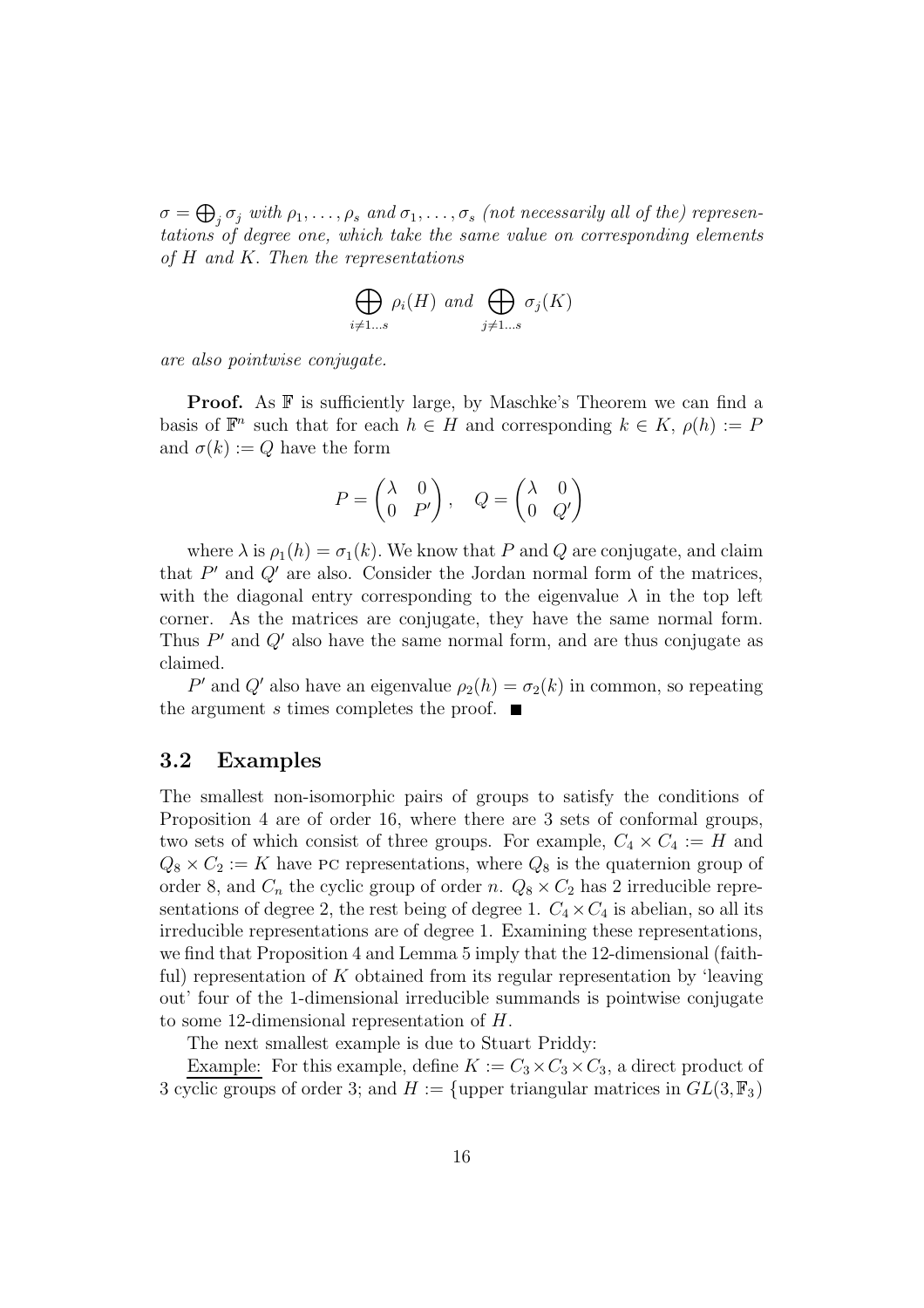with 1's on the diagonal.

$$
H = \left\{ \begin{pmatrix} 1 & * & * \\ 0 & 1 & * \\ 0 & 0 & 1 \end{pmatrix} \in GL(3, \mathbb{F}_3) \right\}
$$

H and K both have order 27, but are not isomorphic, as  $K$  is abelian and  $H$  is not.

Consider the regular representations  $reg(H), reg(K) < GL(3^3, \mathbb{F}_2)$  of H and K over the field  $\mathbb{F}_2$ . Every non-identity element of H and K has order 3, and Proposition 4 implies that these representations are pointwise conjugate. Adjoining a primitive third root of unity,  $\omega$ , to the field does not change this, so we can take  $\mathbb F$  to be sufficiently large.

This example generalises immediately to  $C_p \times C_p \times C_p$  and  $\left\{ \left( \begin{array}{c} 1 \ * \ * \\ 0 \ 0 \ 1 \end{array} \right) \in GL(3, \mathbb{F}_p) \right\}$ . These groups have  $p^3$  elements, which act as  $p^2$  disjoint p-cycles in  $S_{p^3}$ , and are thus PC. Similarly we do not have to take  $GL(p^3, \mathbb{F}_2)$ ; any finite field of characteristic  $\neq p$  works just as well.

Going back to the case  $p = 3$ , we can say more. As the situation is nonmodular and the field  $\mathbb F$  is large enough with respect to H and K, we know (Brauer) that the character and representation theories for these groups are 'the same' over  $\mathbb F$  as over  $\mathbb C$ . This means that if we identify  $\omega$  with a primitive third root of unity  $\Omega$  say in  $\mathbb{C}$ , then the lifts of representations decompose the same as in characteristic p.

In fact, we know exactly how the regular representations of  $H$  and  $K$ decompose (see e.g. [12], p.298):

$$
reg(K) \cong \bigoplus_{i,j,k=1}^{3} \rho_{i,j,k}, \quad reg(H) \cong \bigoplus_{l,m=1}^{3} \sigma_{l,m} \bigoplus 3\mu_1 \bigoplus 3\mu_2,
$$

where  $\rho_{i,j,k}$  i,  $j, k = 1...3$  and  $\sigma_{l,m}, l, m = 1...3$  are one-dimensional representations. If we write elements of K as triples  $(a_1, a_2, a_3)$ , with  $a_m \in \mathbb{Z}/3\mathbb{Z}$ , then we can take

$$
\rho_{i,j,k}(a_1, a_2, a_3) = \Omega^{ia_1+ja_2+ka_3 \pmod{3}}.
$$

What about the  $\sigma_j$ ? Matrix multiplication gives

$$
\begin{pmatrix} 1 & a & b \\ 0 & 1 & c \\ 0 & 0 & 1 \end{pmatrix} \cdot \begin{pmatrix} 1 & x & y \\ 0 & 1 & z \\ 0 & 0 & 1 \end{pmatrix} = \begin{pmatrix} 1 & a+x & b+y+az \\ 0 & 1 & c+z \\ 0 & 0 & 1 \end{pmatrix}
$$

so we can express H as the set of triples  $(a, b, c)$ , with entries in  $\mathbb{Z}/3\mathbb{Z}$  and composition rule  $(a, b, c) \cdot (x, y, z)=(a + x, b + y + az, c + z)$ . With this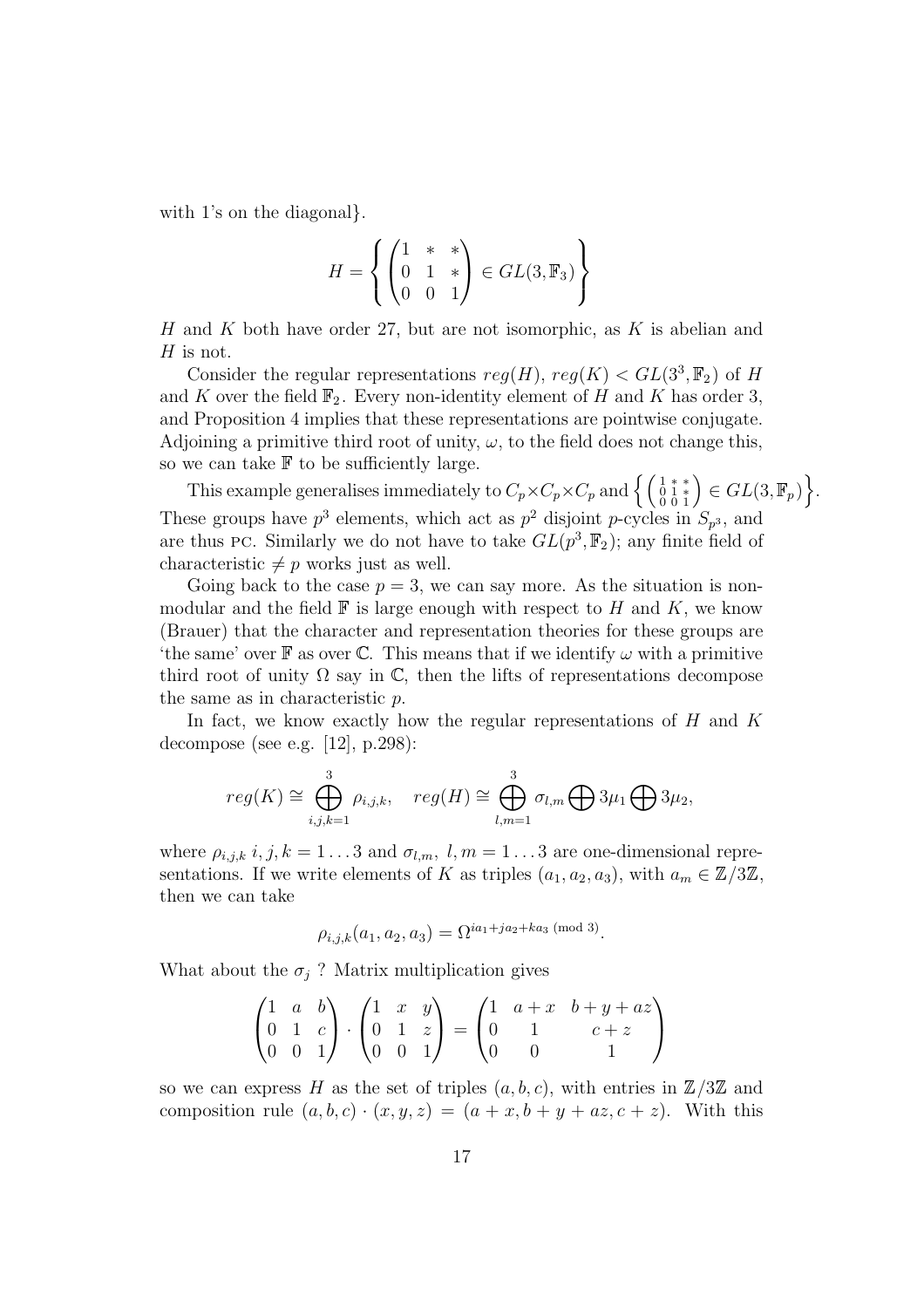notation it is easy to see that the 9 one-dimensional representations are  $\sigma_{r,s}(a, b, c)=\Omega^{ra+sc}.$ 

Comparing this with the values of  $\rho_{i,j,k}$  and using Lemma 5 we see that, renumbering so that  $\{\rho_1 \dots \rho_9\} = \{\rho_{i,1,k} : i, k = 1 \dots 3\}$ , and  $\{\rho_{10} \dots \rho_{27}\} =$  $\{\rho_{i,j,k} : j \neq 1\}$ , the following matrix representations are also pointwise conjugate:

$$
rep(k) = \begin{pmatrix} \rho_{10}(k) & 0 & \cdots & 0 \\ 0 & \ddots & \ddots & \vdots \\ \vdots & \ddots & \ddots & 0 \\ 0 & \cdots & 0 & \rho_{27}(k) \end{pmatrix}
$$

for  $k \in K$  and

$$
rep'(h) = \begin{pmatrix} \mu_1(h) & 0 & \cdots & & \cdots & 0 \\ 0 & \mu_1(h) & 0 & & & \vdots \\ & \vdots & & 0 & \mu_1(h) & \ddots & & \\ & & \ddots & \mu_2(h) & & \vdots & \\ \vdots & & & \ddots & \mu_2(h) & 0 \\ 0 & \cdots & & & \cdots & 0 & \mu_2(h) \end{pmatrix}
$$

for  $h \in H$ . Thus we obtain an explicit example of two pointwise conjugate representations of non-isomorphic groups.

How can we find more examples? A useful tool, in the non-modular case, is the *character table:*

**Proposition 6** Let  $\rho : H \hookrightarrow GL(n, \mathbb{F})$ ,  $\sigma : K \hookrightarrow GL(n, \mathbb{F})$  be (faithful) representations of the finite groups  $H$  and  $K$  over the field  $\mathbb{F}$ , sufficiently large and of characteristic not dividing  $|H|, |K|$ . Let  $\{C_i\}$  and  $\{D_i\}$  be the conjugacy classes of elements of  $H$  respectively  $K$ , and suppose there is a bijection  $\{C_i\} \longrightarrow \{D_j\}$ , where  $C_k \mapsto D_k$ , and

- 1)  $|C_k| = |D_k|$ ,
- 2)  $\chi_{\rho}(C_k) = \chi_{\sigma}(D_k)$ , with  $\chi$  denoting (Brauer) character,
- 3) for  $x \in C_k$ ,  $y \in D_k$ ,  $\text{ord}(x) = \text{ord}(y)$ , and this order is either prime, or in the case  $n = 2$ , odd.

Then the representations are pointwise conjugate. Furthermore, if  $H = K$ , condition (3) need only hold for those  $C_k \neq D_k$ .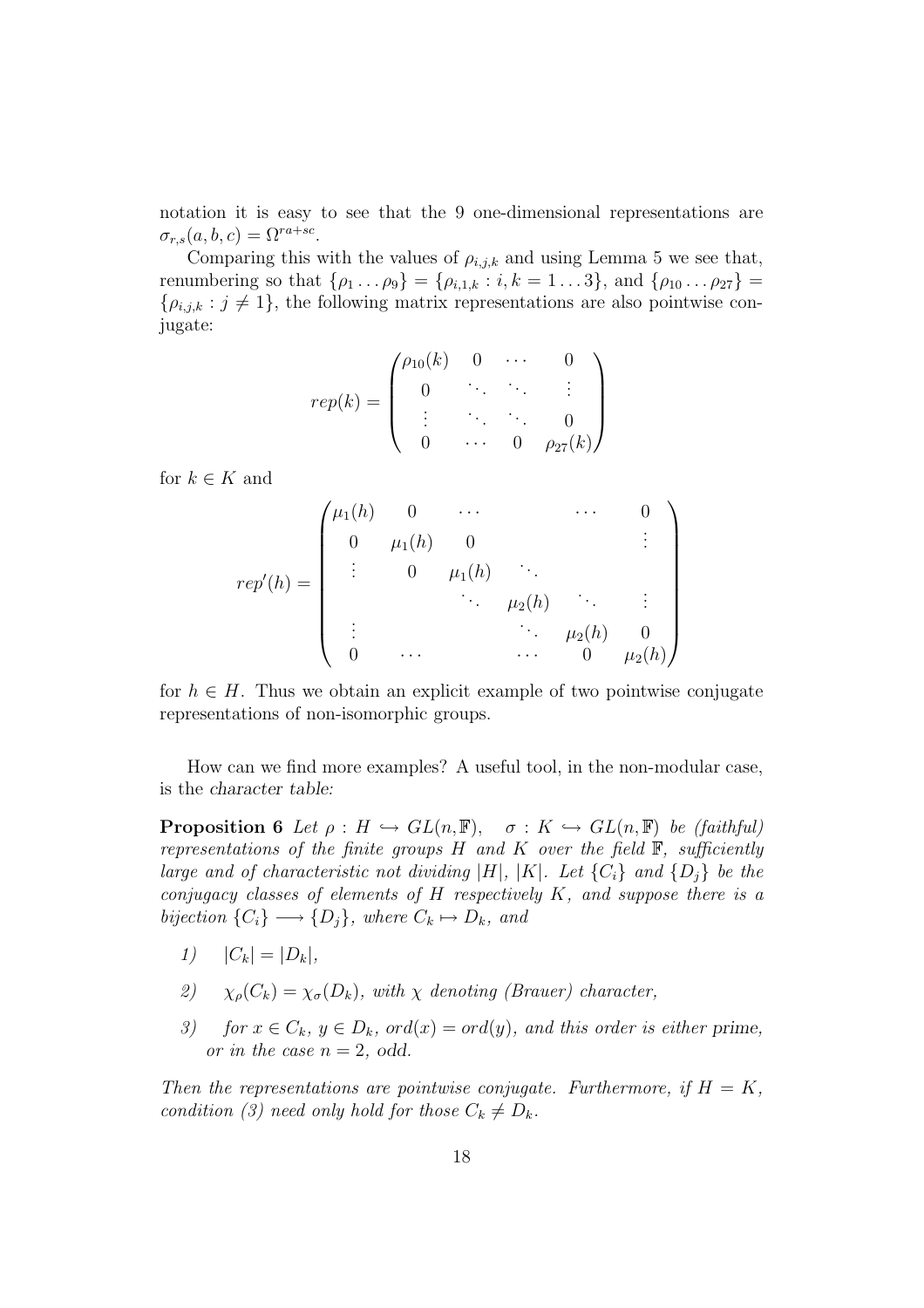In fact  $\{C_i\}$  and  $\{D_i\}$  do not actually have to be conjugacy classes; any sets of elements of the same order on which the characters are constant will do - for example single group elements.

**Proof.** Over F, every matrix  $\rho(h)$  (or  $\sigma(k)$ ) is diagonalisable, with diagonal entries  $\text{ord}(h)$ -th roots of unity whose sum gives the character of h. Suppose that  $\{\omega_i\}$  are those for  $\rho(x)$ ,  $\{\nu_j\}$  those for  $\sigma(y)$  with x and y as in (3). Then from (2),

$$
\sum_{i=1}^{n} \omega_i = \chi_{\rho}(x) = \chi_{\sigma}(y) = \sum_{j=1}^{n} \nu_j.
$$
 (\*)

If there is a renumbering such that  $\omega_k = \nu_k$  for all k, then  $\rho(x)$  is conjugate to  $\sigma(y)$  in  $GL(n, \mathbb{F})$ , as a permutation of basis is a conjugacy operation:

$$
A \sim \begin{pmatrix} \omega_1 & & \\ & \ddots & \\ & & \omega_n \end{pmatrix} \sim \begin{pmatrix} \omega_{i_1} & & \\ & \ddots & \\ & & \omega_{i_n} \end{pmatrix} \sim B \Rightarrow A \sim B.
$$

When is there such a renumbering?

i) Take the case  $ord(x) = ord(y) = p$ , prime. Let  $\zeta$  be a primitive p-th root; each  $\omega_i$  and  $\nu_j$  is a p-th root of unity, and is thus some power (between 0 and  $p-1$ ) of  $\zeta$ . So we can rewrite equation (\*) as follows, noting that  $1 + \zeta + \cdots + \zeta^{p-1} = 0$ :

$$
\sum_{i=1}^{n} \omega_i = \sum_{k=0}^{p-1} a_k \zeta^k, \quad \sum_{j=1}^{n} \nu_j = \sum_{k=0}^{p-1} b_k \zeta^k,
$$
  

$$
\Rightarrow \sum_{k=0}^{p-1} a_k \zeta^k = \sum_{k=0}^{p-1} b_k \zeta^k
$$
  

$$
\Rightarrow \sum_{k=0}^{p-1} (a_k - b_k) \zeta^k = 0
$$
  

$$
\Rightarrow \sum_{k=0}^{p-1} (a_k - b_k) \zeta^k - (a_{p-1} - b_{p-1})(1 + \zeta + \dots + \zeta^{p-1}) = 0
$$
  

$$
\Rightarrow \sum_{k=0}^{p-2} ((a_k - b_k) - (a_{p-1} - b_{p-1})) \zeta^k = 0
$$
  

$$
\Rightarrow (a_k - b_k) - (a_{p-1} - b_{p-1}) = 0, \quad \forall k
$$

as the minimum polynomial of  $\zeta$  is  $1+x+\cdots+x^{p-1}$ , which has degree  $p-1$ . So  $(a_k-b_k)=(a_{p-1}-b_{p-1})=r$ , say, for each k. However,  $\sum_k a_k = n = \sum_k b_k$ ,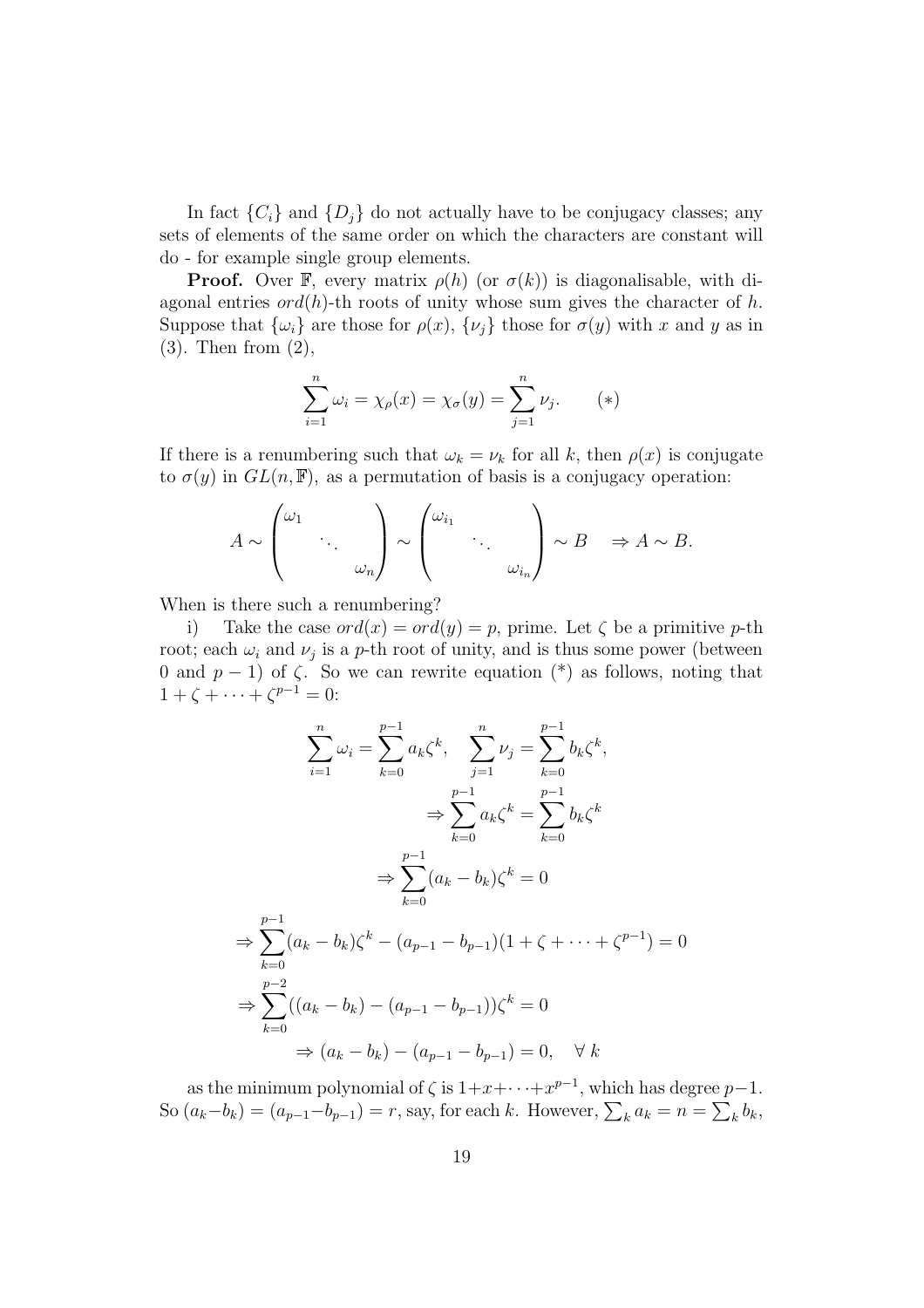so  $\sum_{k}(a_{k}-b_{k})=(p-1)r=0$ , and  $r=0$ . So  $a_{k}=b_{k}$   $\forall k$ , and  $\{\omega_{i}\}=\{\nu_{j}\}$ as required.

ii) Take the case  $n = 2$  and  $ord(x) = ord(y)$  is odd. Then  $\omega$  is an ord(x)-th root of unity  $\Rightarrow -\omega$  is not. Lifting the characters to  $\mathbb{C}$ , the equality of  $\chi_{\rho}(x) = \omega_1 + \omega_2$  and  $\chi_{\sigma}(y) = \nu_1 + \nu_2$  gives us the following picture:

$$
\begin{pmatrix} \omega_1 & \omega_2 \\ \omega_2 & \omega_1 \end{pmatrix} \Rightarrow {\omega_1, \omega_2} = {\nu_1, \nu_2}.
$$

 $\blacksquare$ 

#### **Examples:**

The 2-dimensional irreducible representations of  $D_{2p}$  over  $\mathbb C$  are PC; the 2-dimensional irreducible representations of  $SL(2, \mathbb{F}_3)$  over  $\mathbb C$  are PC; the 3-dimensional irreducible representations of  $A_5$  over  $\mathbb C$  are PC; and so on. (see e.g. [12] for a collection of character tables of small groups).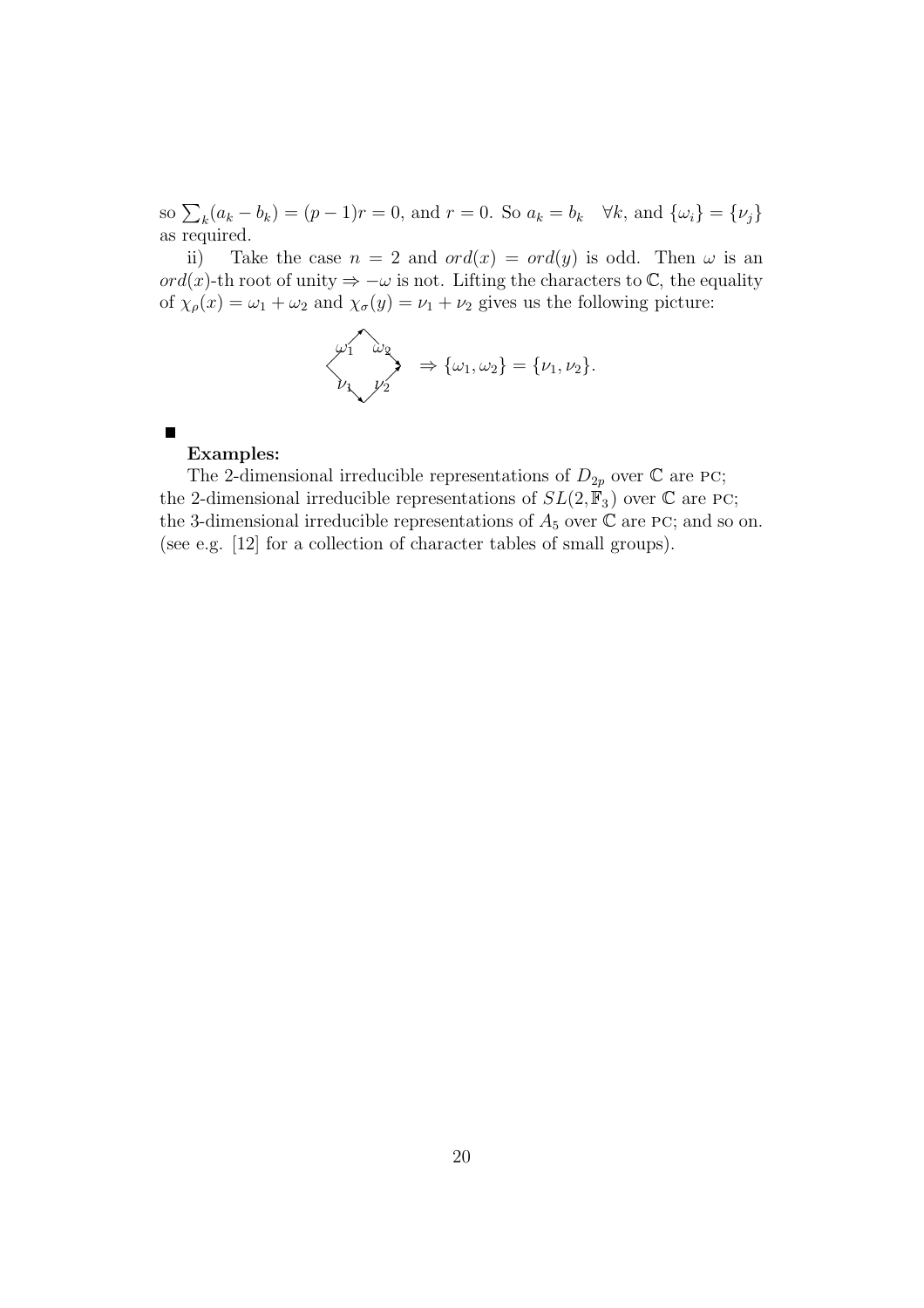### **4 Rings of Polynomial Invariants**

In the sequel, we shall apply the group-theoretical results of the last sections to invariant theory. For this, we need to introduce two important algebras which are specific to the characteristic  $p$  case. A brief general introduction to polynomial invariants is given in Section 1.2 at the beginning of the paper.

#### **4.1 The Dickson algebra**

The *Dickson algebra*  $\mathcal{D}^*(n)$  is the invariant ring  $\mathbb{F}[V]^{GL(n,\mathbb{F})}$ , where  $\mathbb F$  is a *finite* field. Note that, for a finite field  $\mathbb{F}$ ,  $GL(n, \mathbb{F})$  is a finite group. As p divides the order of this group we are in the modular case.  $\mathcal{D}^*(n)$  is in fact a polynomial subalgebra of  $\mathbb{F}[V]$ , generated by elements denoted by  $d_{n,n-1},\ldots,d_{n,0}$  and called the Dickson polynomials (see [11]). It is clear that  $\mathcal{D}^*(n) \subset \mathbb{F}[V]^G$  for any subgroup  $G < GL(n, \mathbb{F})$ , as any polynomial invariant under all of  $GL(n, \mathbb{F})$  is certainly invariant under a subgroup. It follows further from Galois theory that  $FF(\mathcal{D}^*(n)) \subset FF(\mathbb{F}[V]^G)$  is in fact a finite extension of fields, where  $FF-$  denotes field of fractions, and that  $\mathbb{F}[V]^G$  is a finitely generated  $\mathcal{D}^*(n)$ -module with respect to polynomial multiplication. See [22] for more details.

#### **4.2 The Steenrod algebra**

Let **F** be the finite field with  $q = p^{\nu}$  elements and define

$$
P(\zeta): \mathbb{F}[V] \longrightarrow \mathbb{F}[V][[\zeta]]
$$

via

- (a)  $P(\zeta)$  is **F**-linear,
- (b)  $P(\zeta)(v) = v + v^q \zeta$  for  $v \in V^*$ ,
- (c)  $P(\zeta)(f \cdot q) = P(\zeta)(f) \cdot P(\zeta)(q)$  for  $f, q \in \mathbb{F}[V]$ ,
- (d)  $P(\zeta)(1) = 1$ .

Giving  $\zeta$  degree  $(1 - q)$ ,  $P(\zeta)$  is a graded ring homomorphism of degree zero. If we define  $P^i$  by requiring

$$
P(\zeta)(f) = \sum_{i=1}^{\infty} P^{i}(f)\zeta^{i}
$$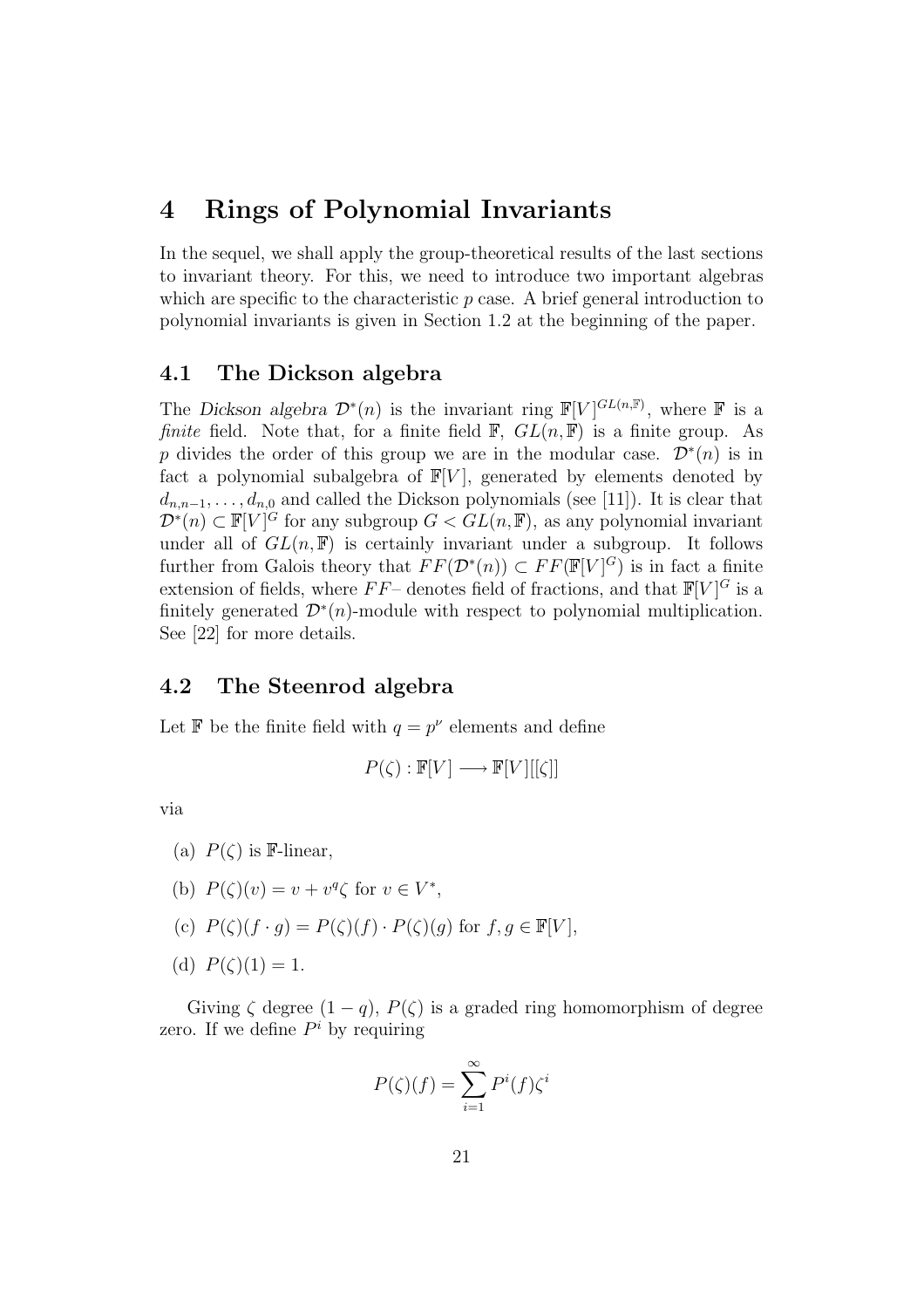then each  $P^i$  is an F-linear map  $\mathbb{F}[V] \longrightarrow \mathbb{F}[V]$ .

The operations  $P^i$  are called the *Steenrod reduced power operations over* **F.** (For  $q = 2$ , the  $P<sup>i</sup>$  are denoted  $Sq<sup>i</sup>$ , and are called the *Steenrod squaring operations*). We define the *Steenrod algebra*, denoted  $\mathcal{P}^*$ , to be the subalgebra of the graded algebra of endomorphisms of the functor  $V \mapsto \mathbb{F}[V]$ generated by the Steenrod operations. Note that the subalgebra is not free: the operations satisfy various relations such as the identity

$$
P^1P^1 = 2P^2.
$$

A graded algebra which is also a module over  $\mathcal{P}^*$  is said to be an unstable algebra if it satisfies the unstability conditions:

$$
P^{i}(u) = \begin{cases} u^{q} & \text{if } \deg(u) = i \\ 0 & \text{if } \deg(u) < i. \end{cases}
$$

We are also interested in certain elements of  $\mathcal{P}^*$  which act as derivations and are denoted  $P^{\Delta_i}$ . They are defined inductively by:

$$
P^{\Delta_1} := P^1,
$$
  

$$
P^{\Delta_i} := [P^{\Delta_{i-1}}, P^{q^{i-1}}], i \ge 2
$$

where  $[-, -]$  denotes commutator.

For an unstable algebra A over  $\mathcal{P}^*$ , define  $\Delta(A)$  to be the A-module of endomorphisms of A generated by  $\{P^{\Delta_i} \mid i = 0, 1, \ldots\}$ , where  $P^{\Delta_0}(a) :=$  $deg(a)a$ . Suppose<sup>1</sup> that  $\mathcal{D}^*(n) \leq A \leq \mathbb{F}[V]$ . Then  $\Delta(A)$  is finitely generated over A by  $\{P^{\Delta_0}, \ldots, P^{\Delta_{n-1}}\}$ , and the relation

$$
(-1)^{n} d_{n,0} P^{\Delta_0} + \dots + (-1) d_{n,n-1} P^{\Delta_{n-1}} + P^{\Delta_n} = 0 \tag{ \Delta}
$$

is minimal with respect to the  $P^{\Delta_i}$  appearing in it: that is, any other linear dependance in  $\Delta(A)$  involves  $P^{\Delta_i}$  with *i* larger than *n*, or is a multiple of  $\Delta$ . We can give  $\Delta(A)$  a  $\mathcal{P}^*$ -module structure by linearly extending the definition

$$
P^i(aP^{\Delta_j}) := P^i(a)P^{\Delta_j}
$$

(see [18] Chapter 1).

If a finite group G acts on  $\mathbb{F}[V]$  via a linear representation, then the Gaction commutes with the Steenrod operations. Thus  $\mathbb{F}[V]^G$  is mapped into itself by the Steenrod algebra, and is in fact an unstable algebra over  $\mathcal{P}^*$ . See for example [22] Chapter 10 for a more complete treatment of the subject.

<sup>&</sup>lt;sup>1</sup>Note that  $n = \dim_{\mathbb{F}}(V)$ , so  $\mathcal{D}^*(n) \leq A \leq \mathbb{F}[V]$  are finite extensions.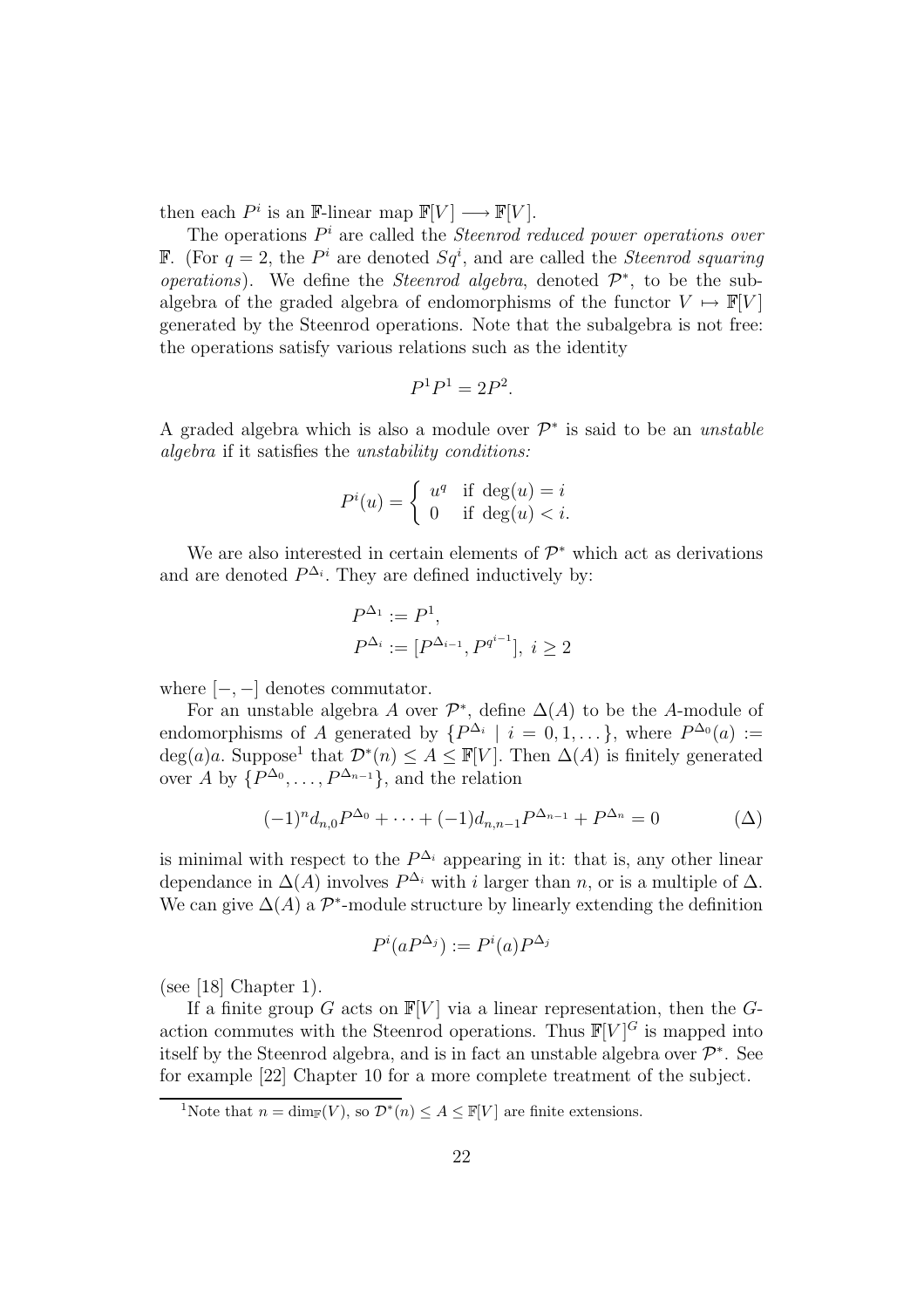## **5 Modules over** P<sup>∗</sup>

In this section we prove the central results, namely that, in the non-modular case, two invariant rings are isomorphic as modules over  $\mathcal{P}^*$  if and only if the corresponding groups are pointwise conjugate in  $GL(n, \mathbb{F})$ . As preparation, we need a couple of Lemmas:

**Lemma 7** Suppose that  $\mathbb{F}[V]^H \stackrel{\phi}{\longrightarrow} \mathbb{F}[V]^K$  is an isomorphism of unstable  $\mathcal{P}^*$ -algebras. Then  $\phi(d)$  is scalar multiplication by an element  $\lambda$  of  $\mathbb F$  for all  $d \in \mathcal{D}^*(n)$ .

**Proof.** There is an obvious extension of  $\phi$  to  $\widetilde{\phi}$  :  $\Delta(\mathbb{F}[V]^H) \longrightarrow \Delta(\mathbb{F}[V]^K)$ via

$$
\widetilde{\phi}\left(\sum f_i P^{\Delta_i}\right) = \sum \phi(f_i) P^{\Delta_i}.
$$

This is a  $\mathcal{P}^*$ -module isomorphism, as  $\phi$  is. Thus

$$
-P^{\Delta_n} = \widetilde{\phi}(-P^{\Delta_n})
$$
  
=  $\widetilde{\phi}((-1)^n d_{n,0} P^{\Delta_0} + \dots + (-1) d_{n,n-1} P^{\Delta_{n-1}})$   
=  $(-1)^n \phi(d_{n,0}) P^{\Delta_0} + \dots + (-1) \phi(d_{n,n-1}) P^{\Delta_{n-1}}$ 

and the uniqueness of  $\Delta$  implies  $\phi(d_{n,i}) = \lambda d_{n,i}$  for all i, for a fixed  $\lambda \in \mathbb{F}$ . As  $\mathcal{D}^*(n)$  is generated as an algebra by the  $d_{n,i}$ , the claim follows.  $\blacksquare$ 

For two subgroups H and K of  $GL(n, \mathbb{F})$ , consider their rings of invariants  $\mathbb{F}[V]^H$ ,  $\mathbb{F}[V]^K$ . If  $FF(-)$  denotes the field of fractions functor, then  $FF(\mathbb{F}[V]) = \mathbb{F}(V)$  is a Galois extension of the field  $FF(\mathbb{F}[V]^H) = \mathbb{F}(V)^H$ with Galois group  $H$ , and similarly for  $K$  (see [22]).

**Proposition 8** Let  $\mathbb{F}$  be a finite field of characteristic p, and let  $V = \mathbb{F}^n$ be an n-dimensional vector space over  $\mathbb F$ . Suppose that for the subgroups  $H$ ,  $K \leq GL(n, \mathbb{F})$  there is an algebra isomorphism  $\phi : \mathbb{F}[V]^H \cong \mathbb{F}[V]^K$  fixing  $\mathcal{D}^*(n)$ . Then H is conjugate to K in  $GL(n,\mathbb{F})$ .

**Proof.** We can extend  $\phi$  to an isomorphism of field extensions  $\mathbb{F}(V)^H \cong$  $\mathbb{F}(V)^K$  of  $FF(\mathcal{D}^*(n))$ . The result now follows from the next lemma, taking  $\mathbb{D} = FF(\mathcal{D}^*(n)), \mathbb{K} = \mathbb{F}(V):$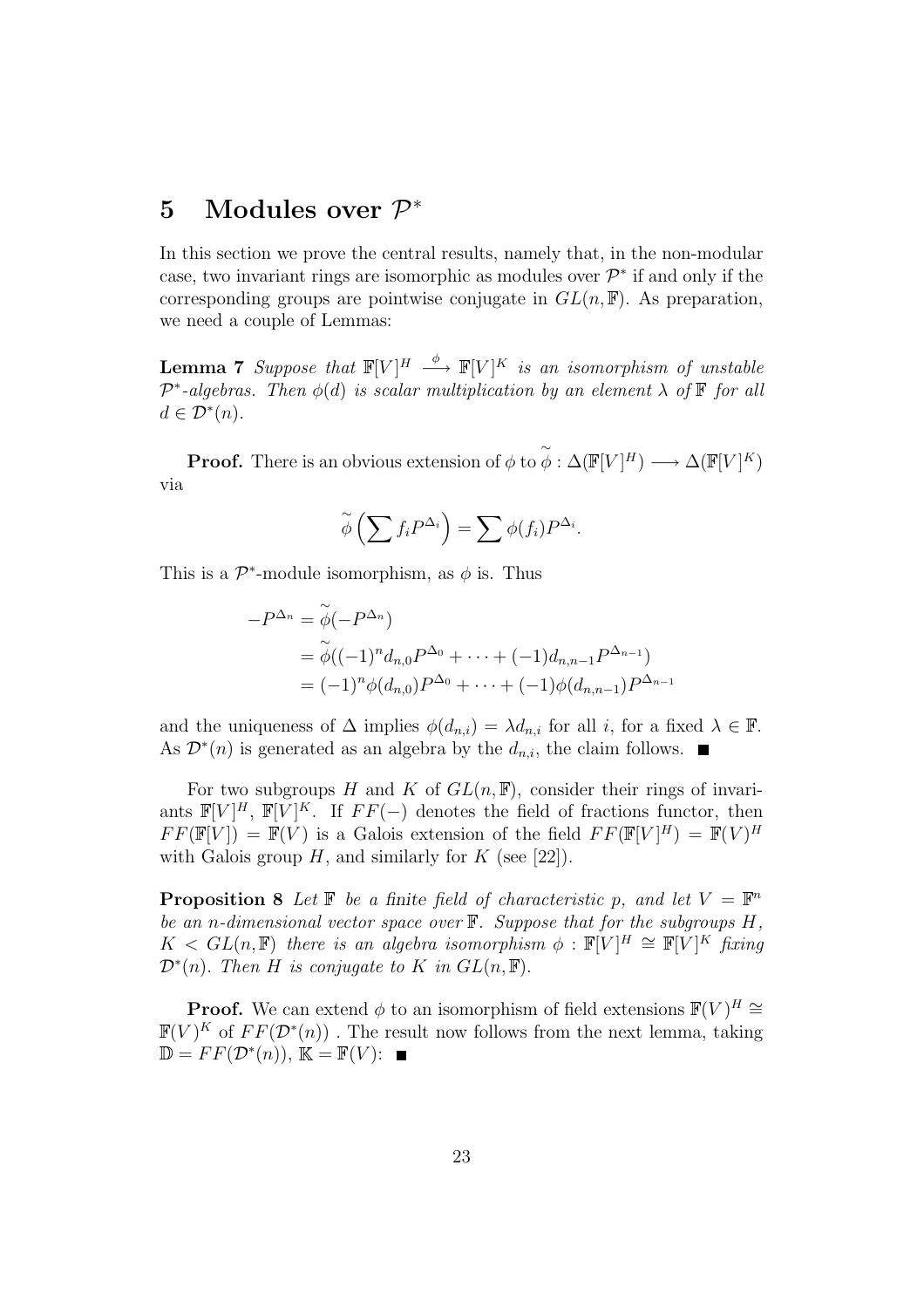**Lemma 9** Suppose there is a lattice of field extensions



such that  $\mathbb K$  is a finite Galois extension of each of the other three fields. Suppose there is a field isomorphism  $\sigma : F_1 \longrightarrow F_2$  fixing  $\mathbb D$ . Then  $Gal(\mathbb K/F_1)$  is conjugate to  $Gal(\mathbb{K}/F_2)$  in  $Gal(\mathbb{K}/\mathbb{D})$ .

**Proof.** Let  $Gal(\mathbb{K}/F_i) = G_i$  for each i. K is a finite Galois extension of  $\mathbb{D}$ , so there is a primitive element  $\alpha \in \mathbb{K}$  such that  $\mathbb{K} = \mathbb{D}(\alpha) = \mathbb{D}[\alpha]$ . Since  $\mathbb D$  is contained in  $F_i$  for  $i = 1, 2$  it follows that  $\mathbb{K} = F_i(\alpha) = F_i[\alpha]$  for each i. Thus every element  $a$  of K can be written as a polynomial in  $\alpha$  with coefficients in  $F_1, a = \sum_{j=0}^{|G_1|} a_j \alpha^j, a_j \in F_1$  for all j. We extend  $\sigma$  to a K-automorphism via

$$
\sigma: a = \sum a_j \alpha^j \mapsto \sum \sigma(a_j) \alpha^j,
$$

calling this map  $\sigma$  also by abuse of notation. (This is a K-automorphism as  $|G_1| = [\mathbb{K}/F_1] = [\mathbb{K}/F_2] = |G_2|$  by the tower law). As  $\sigma$  fixes  $\mathbb{D}$ , it is an element of  $Gal(\mathbb{K}/\mathbb{D})$ . Then  $G_1$  is conjugate to  $G_2$  via the map

$$
g_1\mapsto \sigma^{-1}g_1\sigma
$$

for all  $g_1 \in G_1$ , which has inverse  $g_2 \mapsto \sigma g_2 \sigma^{-1}$ .

It follows from Lemma 7 that a  $\mathcal{P}^*$ -algebra isomorphism automatically fulfills the condition of Proposition 8, taking if necessary a scalar multiple so that the  $\lambda \in \mathbb{F}$  occurring in the proof of 8 is 1. Thus the unstable  $\mathcal{P}^*$ algebra structure of  $\mathbb{F}[V]^G$  determines the representation of the group G, up to conjugate representations.

Suppose that we have two groups,  $G_1$  and  $G_2$  say, with the property that  $\mathbb{F}[V]^{G_1} \cong \mathbb{F}[V]^{G_2}$  as *modules* over  $\mathcal{D}^*(n)$  and over  $\mathcal{P}^*$ . One might then expect this to imply  $\mathbb{F}[V]^{G_1} \cong \mathbb{F}[V]^{G_2}$  as graded algebras, and thus there to be an isomorphism of groups, as  $\mathcal{D}^*(n)$  is 'large' in  $\mathbb{F}[V]^{G_i}$ , and the  $\mathcal{P}^*$ -module structure is restrictive, determining the q-th powers; in other words that the structure of  $\mathbb{F}[V]^G$  over  $\mathcal{D}^*(n)$  and  $\mathcal{P}^*$  determines the group representation. Surprisingly, this is not true, even in the non-modular case: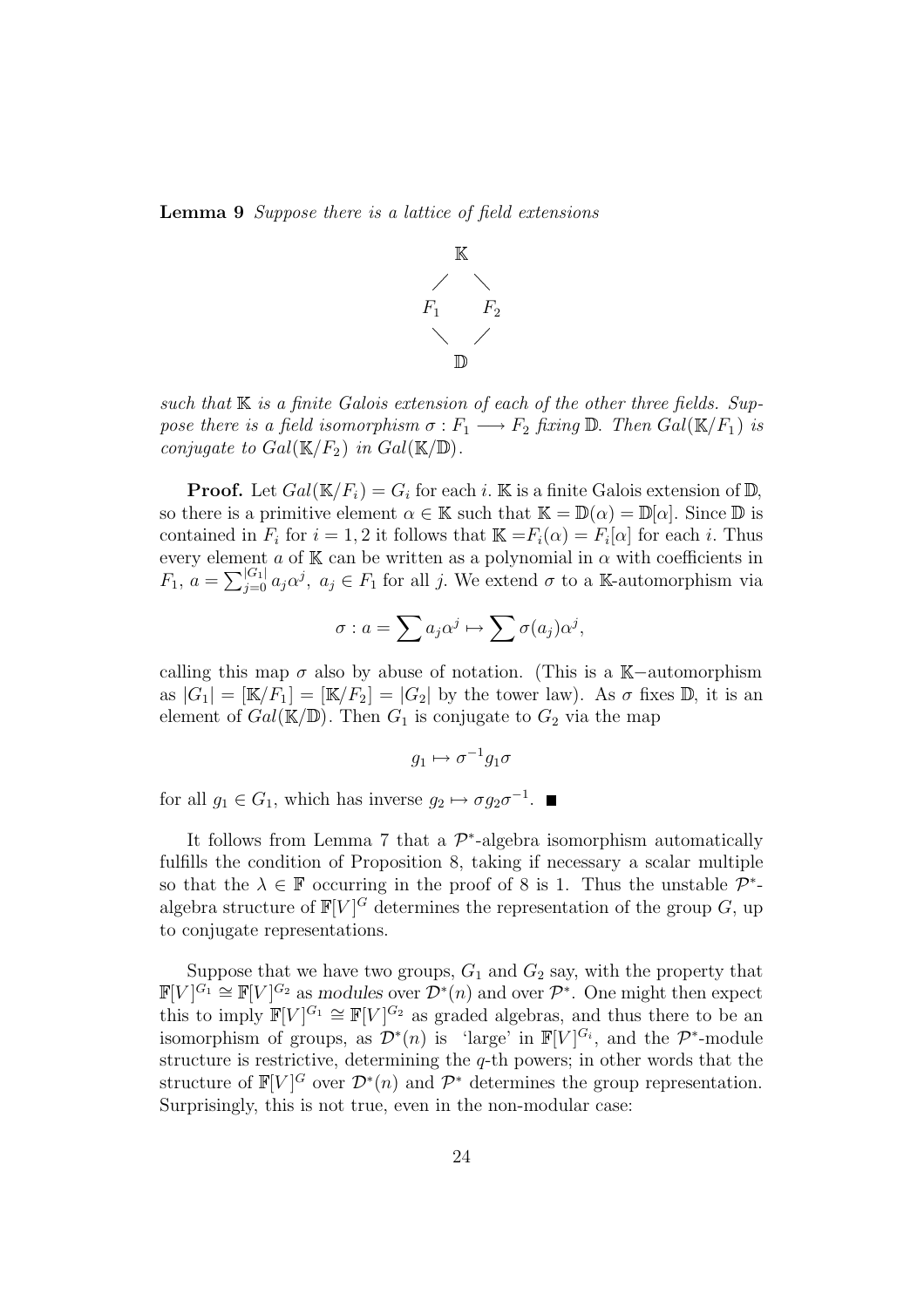**Proposition 10** Let  $\mathbb{F}$  be a finite field of characteristic p, and let  $V = \mathbb{F}^n$ be an n-dimensional vector space over  $\mathbb{F}$ . Suppose H,  $K < GL(n, \mathbb{F})$  are pointwise conjugate subgroups such that  $p \nmid |H|, |K|$ . Then

$$
\mathbb{F}[V]^H \cong \mathbb{F}[V]^K
$$

as modules over  $\mathcal{D}^*(n)$  and over  $\mathcal{P}^*$ .

**Proof.** Note that we are in the non-modular case, where the image of the transfer map is surjective (see e.g. [22] Chapter 2, [14]). In other words,

$$
\mathbb{F}[V]^H = e_H \mathbb{F}[V] \quad \text{and} \quad \mathbb{F}[V]^K = e_K \mathbb{F}[V]
$$

From part (c) of Theorem 3 we know that there is some element a of  $\mathbb{F}(GL(n,\mathbb{F}))$ such that  $e_H = a^{-1}e_K a$ , i.e.  $ae_H = e_K a$ . Define

$$
\phi : \mathbb{F}[V]^H \longrightarrow \mathbb{F}[V]^K
$$

by  $y \mapsto ay$ . We claim this is the required  $\mathcal{D}^*(n)$ - and  $\mathcal{P}^*$ -module isomorphism.

First, if  $y \in \mathbb{F}[V]^H$ , then  $y = e_H x$  for some  $x \in \mathbb{F}[V]$ . Thus

$$
\phi(y) = ay = ae_Hx = e_Kax \in e_K\mathbb{F}[V] = \mathbb{F}[V]^K.
$$

Now suppose  $d \in \mathcal{D}^*(n)$ . d commutes with every element of  $GL(n,\mathbb{F})$ , so it also commutes with a, a linear combination of such elements. So

$$
\phi(dy) = ady = day = d\phi(y).
$$

Furthermore  $\phi$  is clearly additive, so it is a  $\mathcal{D}^*(n)$ -module homomorphism. Elements of  $\mathcal{P}^*$  commute with a just as the elements of  $\mathcal{D}^*(n)$ ; replace  $d \in$  $\mathcal{D}^*(n)$  with  $d \in \mathcal{P}^*$  and it follows that  $\phi$  is also a  $\mathcal{P}^*$ -module homomorphism. Finally  $\phi$  is invertible via  $z \mapsto a^{-1}z$ , so it is in fact an isomorphism.  $\blacksquare$ 

Thus if we have two groups which are pointwise conjugate but not isomorphic, then their invariant rings are isomorphic as modules over  $\mathcal{P}^*$  and  $\mathcal{D}^{*}(n)$ , but not as algebras over  $\mathcal{D}^{*}(n)$ . Furthermore, the converse is also true:

**Theorem 11** Let  $\mathbb{F}$  be a field of characteristic p, and let  $V = \mathbb{F}^n$  be an ndimensional vector space over  $\mathbb{F}$ . Let H,  $K < GL(n, \mathbb{F})$  be subgroups such that  $p \nmid |H|, |K|$ . Suppose that  $\mathbb{F}[V]^K$  is isomorphic to  $\mathbb{F}[V]^H$  as  $\mathcal{P}^*$ -modules. Then K is pointwise conjugate to H.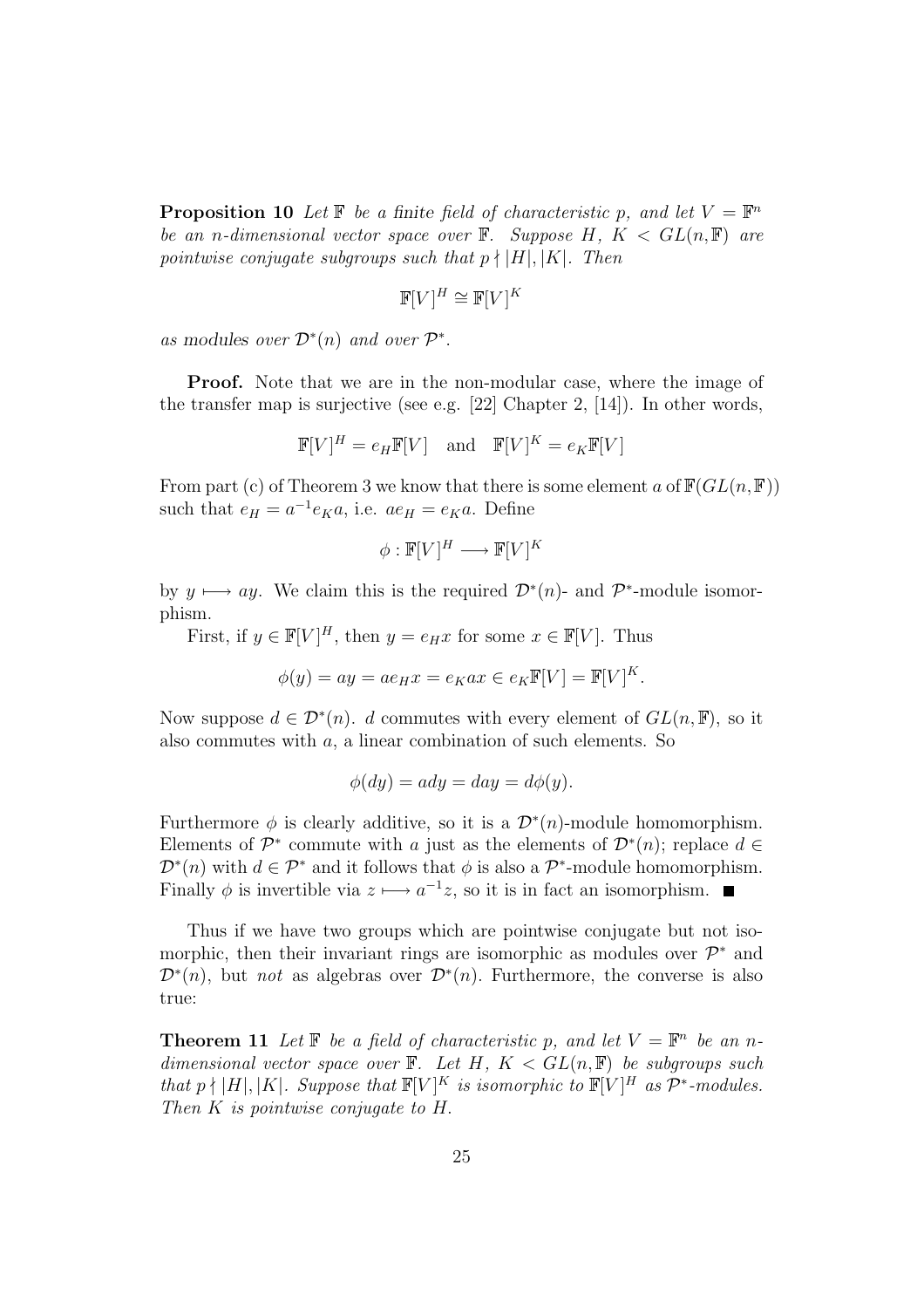**Proof.** Consider the direct sum decomposition of  $\mathbb{F}[V]$ :

$$
\mathbb{F}[V] \cong e_H \cdot \mathbb{F}[V] \oplus (1 - e_H) \cdot \mathbb{F}[V],\tag{\#}
$$

where  $e_H = \frac{1}{|H|} \sum_{h \in H} h$  is the group idempotent defined in Section 2. This is a direct sum of unstable  $\mathcal{P}^*$ -modules, as the Steenrod operations commute with elements of the group ring  $F(H)$ . Furthermore,

$$
e_H \cdot \mathbb{F}[V] = \mathbb{F}[V]^H
$$

as noted in the proof of Theorem 3, so if  $\phi: \mathbb{F}[V]^H \longrightarrow \mathbb{F}[V]^K$  is the module isomorphism,  $\phi$  maps  $e_H \cdot \mathbb{F}[V]$  to  $e_K \cdot \mathbb{F}[V]$  where  $e_K$  is the group idempotent for K.  $\mathbb{F}[V]$  is an injective object in the category  $\mathcal{U}'$  of unstable modules over P<sup>∗</sup> (see [13]), and the Krull-Schmidt-Azumaya Theorem ([4] Theorem 3, p.22) states that an injective object in a locally noetherian category is a unique direct sum of (injective) indecomposibles, that is, of objects not expressible as a non-trivial direct sum. The category  $\mathcal{U}'$  is locally noetherian ([20] Theorem 1.8.1), so

$$
\mathbb{F}[V] \cong \bigoplus_{E \in \mathcal{I}} E^{\oplus a_E}
$$

where  $\mathcal I$  is a set of isomorphism class representatives of indecomposible injective  $\mathcal{P}^*$ -modules, and the  $a_E$  are cardinals. As  $\mathbb{F}[V]$  is finite dimensional in each degree, each  $a_E$  is in fact an integer, so the isomorphism  $\phi : e_H \cdot \mathbb{F}[V] \cong$  $e_K \cdot \mathbb{F}[V]$  and the decomposition  $(\#)$  imply that  $(1-e_H) \cdot \mathbb{F}[V] \cong (1-e_K) \cdot \mathbb{F}[V]$ . Call this map  $\phi'$ , and let  $\chi : \mathbb{F}[V] \longrightarrow \mathbb{F}[V]$  be the isomorphism induced by the sum of  $\phi$  and  $\phi'$  on the direct summands of  $\mathbb{F}[V]$ . Thus  $\chi$  is invertible,  $\chi|_{\mathbb{F}[V]^H} = \phi$ , and  $\chi^{-1}|_{\mathbb{F}[V]^K} = \phi^{-1}$ .

An endomorphism of unstable  $\mathcal{P}^*$ -algebras from  $\mathbb{F}[V]$  to itself is determined by its behaviour in degree 1. At this degree, any map is the dual to a linear map  $V \longrightarrow V$ , so the map  $End(V) \longrightarrow End_{\mathcal{K}'}(\mathbb{F}[V]), \alpha \longmapsto \alpha^*$  is a bijection, where  $K'$  denotes the category of unstable algebras over  $\mathcal{P}^*$ . Note that  $End(V) = M_n(\mathbb{F})$ , the multiplicative semi-group of  $n \times n$  matrices over F.

Theorem 6.4 in the paper [13] and the remark above show that there are natural equivalences

$$
End_{\mathcal{U}'}(\mathbb{F}[V]) \cong \mathbb{F}[End_{\mathcal{K}'}(\mathbb{F}[V])] \cong \mathbb{F}[End(V)].
$$

Thus we can consider  $\chi \in End_{\mathcal{U}}(\mathbb{F}[V])$  as an element of the semi-group ring  $\mathbb{F}[M_n(\mathbb{F})]$ , acting on  $\mathbb{F}[V]$  naturally. Let  $\beta = e_K \chi - \chi e_H$ , which is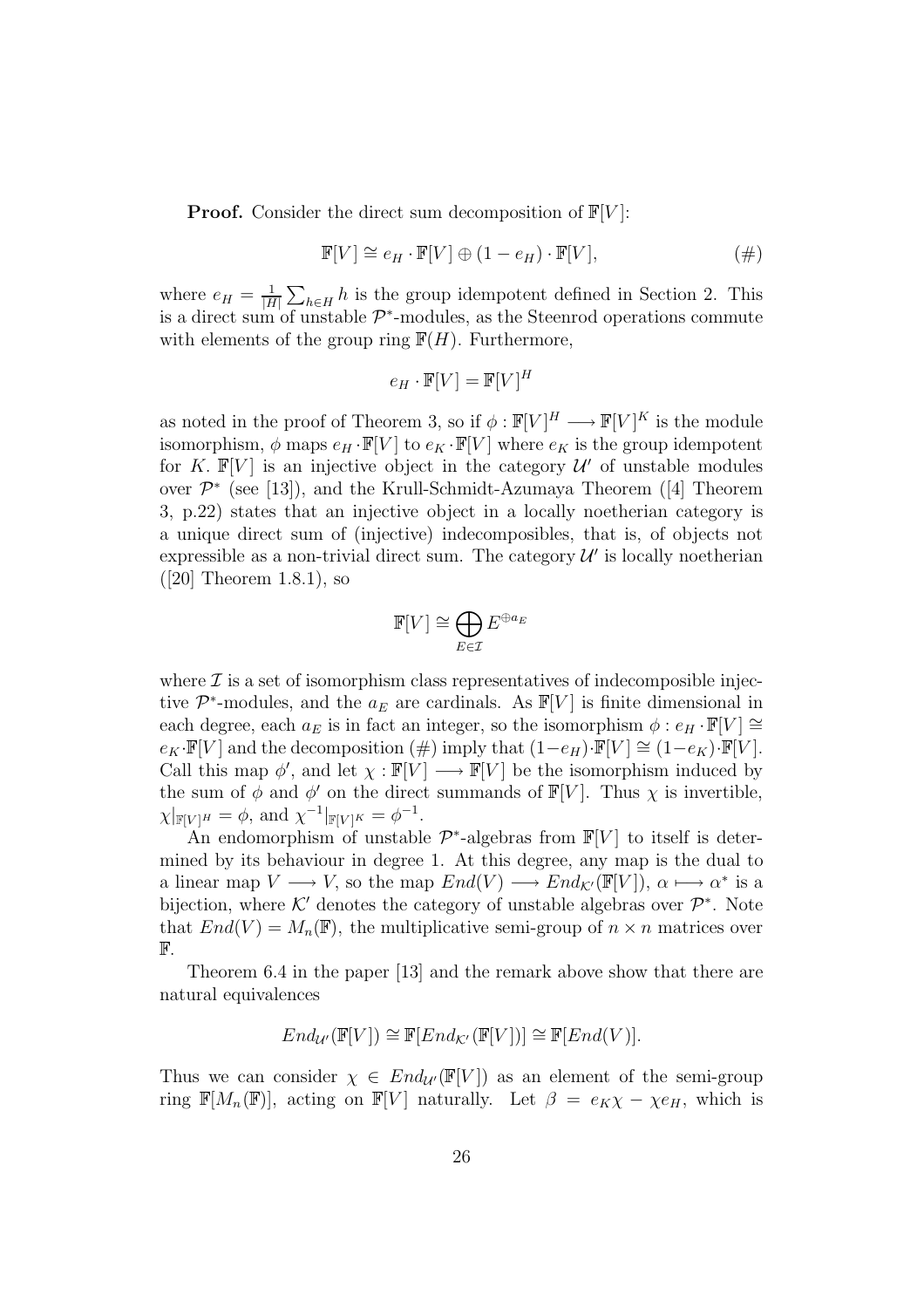also in  $End_{\mathcal{U}}(\mathbb{F}[V])$ . We shall calculate the value of  $\beta$  on each of the direct summands in the decomposition  $(\#)$ , thus giving its value on  $\mathbb{F}[V]$ .

Suppose  $x \in e_H \mathbb{F}[V]$ , i.e.  $x = e_H y$  for some  $y \in \mathbb{F}[V]$ . Then

$$
\beta x = (e_K \chi - \chi e_H) e_H y
$$
  
=  $e_K \chi e_H y - \chi e_H e_H y$   
=  $\chi e_H y - \chi e_H y$   
= 0,

as  $e_H^2 = e_H$ , and  $\chi e_H y \in \mathbb{F}[V]^K$  is fixed by  $e_K$  (recall that  $\chi|_{\mathbb{F}[V]^H} = \phi$ :  $\mathbb{F}[V]^H \longrightarrow \mathbb{F}[V]^K$ ).

For the other summand, let  $x \in (1 - e_H)\mathbb{F}[V]$ ,  $x = (1 - e_H)y$  for some  $y \in \mathbb{F}[V]$ . Then

$$
\beta x = (e_K \chi - \chi e_H)(1 - e_H)y
$$
  
=  $e_K \chi (1 - e_H) y - \chi e_H (1 - e_H) y$   
=  $e_K (1 - e_K) z - 0$  for some  $z \in \mathbb{F}[V],$   
= 0,

as  $e_H(1 - e_H) = 0 = e_K(1 - e_K)$ , and  $\chi|_{(1-e_H)\mathbb{F}[V]} : (1 - e_H)\mathbb{F}[V] \longrightarrow (1 - e_H)$  $e_K$ )F[V]. Thus  $\beta \equiv 0$  on each summand, hence on the whole of F[V]. As  $\beta$ corresponds to the zero map in  $End_{\mathcal{U}}(\mathbb{F}[V])$ , it must correspond to the zero map in  $\mathbb{F}[End(V)] = \mathbb{F}[M_n(\mathbb{F})]$ . So as a formula in  $\mathbb{F}[M_n(\mathbb{F})]$ ,

$$
\beta = e_K \chi - \chi e_H = 0,
$$

so  $e_K \chi = \chi e_H$ , and  $\chi^{-1} e_K \chi = e_H$ .

The claim of the Theorem now follows either from the following Lemma, or by returning to the proof of Theorem 3. Examining the proof of  $(c) \implies$  (b), we see that it is not necessary for  $e_H$  and  $e_K$  to be conjugate in  $\mathbb{F}[GL(n,\mathbb{F})]$ ; it is sufficient for them to be conjugate in  $\mathbb{F}[M_n(\mathbb{F})]$ , as the map  $\psi : \mathbb{F}(G) \cdot e_H \longrightarrow \mathbb{F}(G) \cdot e_K$  given by  $\psi(xe_H) = xe_H \chi = x\chi^{-1}e_K$  is a left  $\mathbb{F}(G)$ -module isomorphism for  $\chi \in \mathbb{F}[M_n(\mathbb{F})]$  as long as  $\chi^{-1}e_K\chi = e_H$ . Thus part (b) of Theorem 3 holds, and  $H$  and  $K$  are pointwise conjugate in  $GL(n, \mathbb{F})$  as claimed.  $\blacksquare$ 

Thus two invariant rings are isomorphic as modules over  $\mathcal{P}^*$  precisely when the corresponding groups are pointwise conjugate in  $GL(n, \mathbb{F})$ .

Note that the last step in the above proof gives a special case of the following Lemma, due to Larry Smith, which I cannot resist including: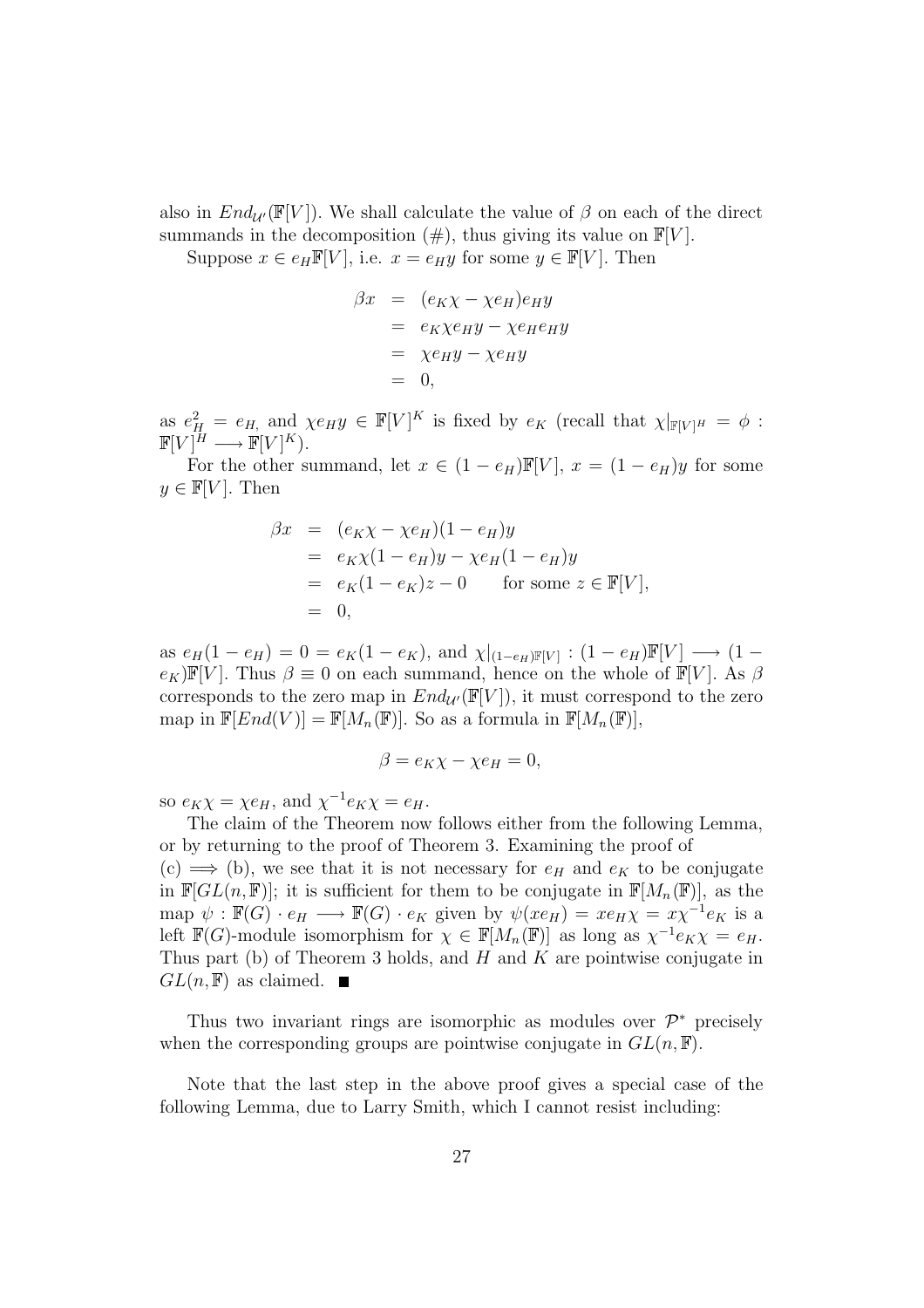**Lemma 12** Suppose two elements  $\alpha, \beta \in \mathbb{F}[GL(n, \mathbb{F})]$  are conjugate in  $\mathbb{F}[M_n(\mathbb{F})]$ . Then they are conjugate in  $\mathbb{F}[GL(n,\mathbb{F})].$ 

**Proof.** Consider the map  $\eta : M_n(\mathbb{F}) \to GL(n, \mathbb{F})$  given by

$$
\eta(M) = \begin{cases} M & \text{if } M \in GL(n, \mathbb{F}) \\ 0 & \text{otherwise.} \end{cases}
$$

This is in fact a homomorphism of semi-groups, as if  $M$  is not invertible neither are  $MN$  or  $NM$  for any matrix N. We shall call the ring homomorphism induced on the semi-group algebras  $\eta$  also, by abuse of notation.

$$
\eta: \mathbb{F}[M_n(\mathbb{F})] \to \mathbb{F}[GL(n, \mathbb{F})].
$$

Suppose that for  $\chi \in \mathbb{F}[M_n(\mathbb{F})],$ 

$$
\chi \alpha \chi^{-1} = \beta.
$$

Then applying  $\eta$ ,

$$
\eta(\chi)\eta(\alpha)\eta(\chi)^{-1} = \eta(\beta).
$$

But  $\eta(\alpha) = \alpha$ ,  $\eta(\beta) = \beta$ , and  $\eta(\chi) \in \mathbb{F}[GL(n,\mathbb{F})]$ , so

$$
\eta(\chi)\alpha\eta(\chi)^{-1} = \beta
$$

shows that  $\alpha$  and  $\beta$  are conjugate in  $\mathbb{F}[GL(n,\mathbb{F})]$  as claimed.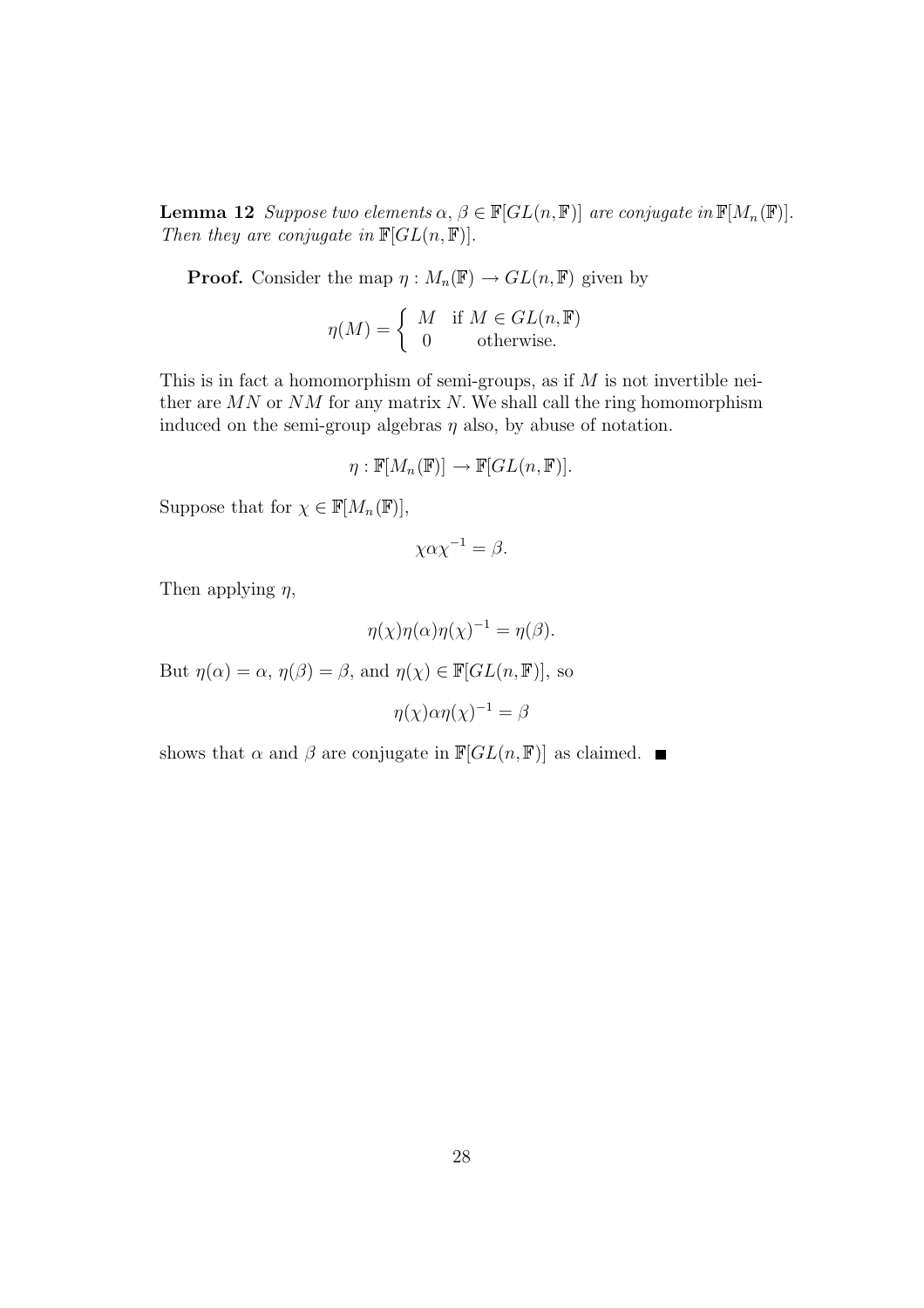## **6 Cohomology**

In this section we shall give general constructions of topological spaces which have cohomology rings isomorphic as modules over the topological Steenrod algebra  $\mathcal{A}_p$ , but not as algebras over  $\mathcal{A}_p$ . In order to do this, we shall apply the results of the previous sections to cohomology rings which have the structure of rings of invariants.

Note that the results mostly stated here for  $\mathcal{A}_p$  also hold for it's natural extension  $\mathcal{A}_q$ , where q is a power of p. See [5] for details.

#### **6.1 Examples**

Let  $G \stackrel{\rho}{\hookrightarrow} GL(n, \mathbb{F}_p)$  be a faithful representation of the finite group G over the field  $\mathbb{F}_p = \mathbb{Z}/p$ , whereby  $p \nmid |G|$ . We want to lift  $\rho$  to a representation of G over the p-adic integers  $\mathbb{Z}_p$ . We shall proceed step by step, lifting  $\rho$  to  $GL(n,\mathbb{F}_{p^r})$  for successive values of r.

For a group H let BH denote the classifying space of H. B– is a functor, so applying it to our representation we get  $BG \overset{B\rho}{\hookrightarrow} BGL(n, \mathbb{F}_p)$ . Consider the following lifting problem:



where  $B\pi$  is the map induced from  $\pi$  :  $GL(n,\mathbb{Z}/p^2) \longrightarrow GL(n,\mathbb{F}_p)$ , reduction mod p. The kernel of  $\pi$  is a finite p-group K, and the map  $B\pi$ is a fibration with fibre  $BK$ . According to obstruction theory, there is a lift f if and only if a series of elements in  $H^{i}(BG; \pi_{i-1}(BK))$  vanish. As  $\pi_j(BK) = \begin{cases} K & \text{if } k = 1 \\ 0 & \text{otherwise,} \end{cases}$ the only obstruction can be in  $H^2(BG; K)$ . From the cohomology of groups, we know that  $H^*(BG; K) = H^*(G; K)$ is annihilated by  $|G|$ . On the other hand, K is a finite p-group, so some power of p annihilates  $H^*(BG; K)$  for  $* > 0$ . As  $(p, |G|) = 1$  it follows that  $H^2(BG; K)=0$ , and there is no obstruction. Consider the map f induces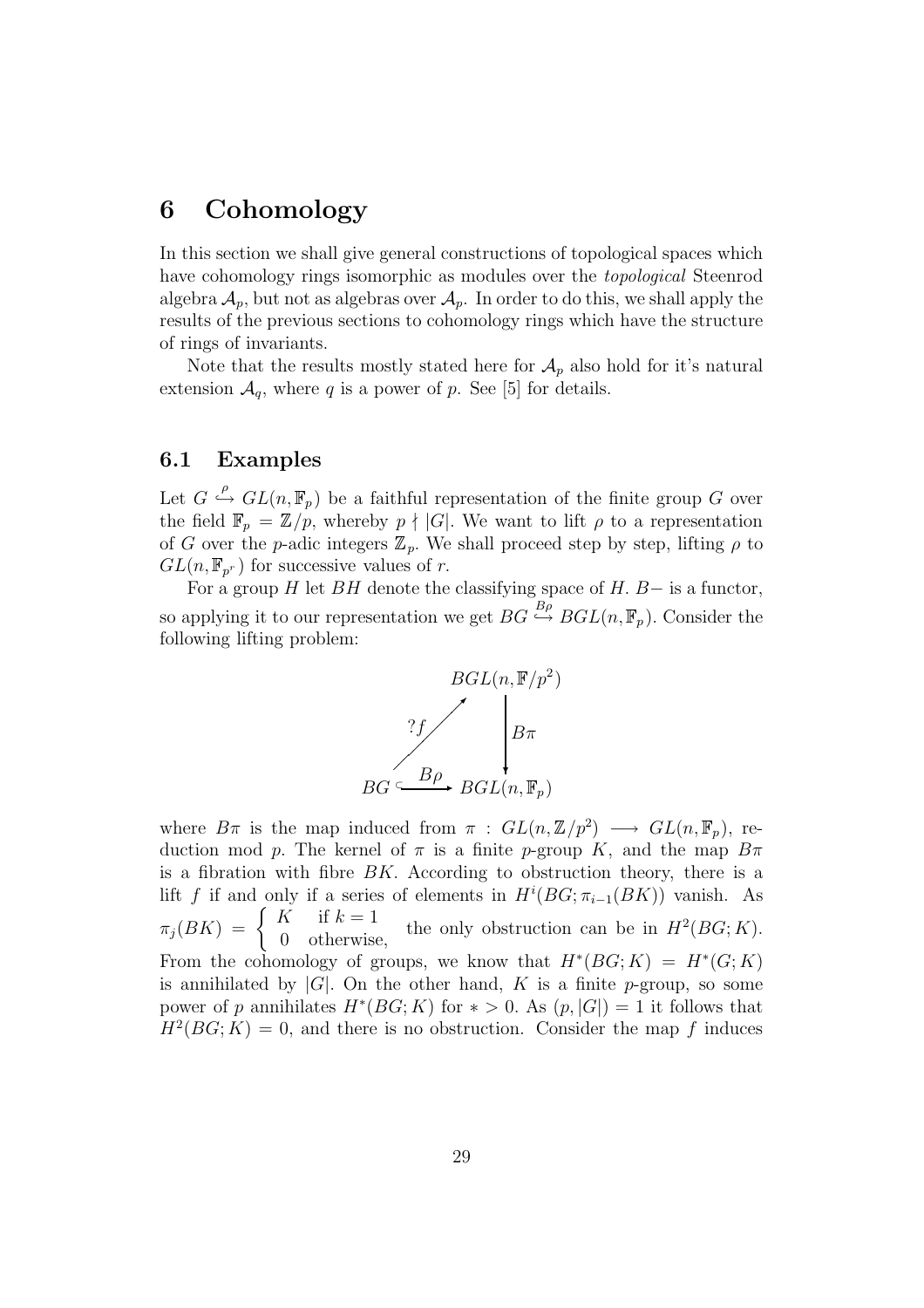on fundamental groups:



This shows that  $f_* := \rho_2$  lifts  $\rho$  to  $GL(n, \mathbb{Z}/p^2)$ .

We can repeat this argument inductively; suppose given  $\rho_k : G \hookrightarrow$  $GL(n,\mathbb{Z}/p^k)$  lifting  $\rho$ . The map  $\pi_k : GL(n,\mathbb{Z}/p^{k+1}) \longrightarrow GL(n,\mathbb{Z}/p^k)$  has as kernel a finite p-group, and the rest of the steps are carried out exactly as above, lifting  $\rho_k$  to  $\rho_{k+1}$  :  $G \hookrightarrow GL(n, \mathbb{Z}/p^{k+1})$ .

Taking the limit of this construction, we obtain a lift of  $\rho$  into the p-adic integers  $\rho_{\infty}: G \hookrightarrow GL(n, \mathbb{Z}_p)$  as required.

From [9] we know that

$$
H^*(K(\mathbb{Z}_p^n,2);\mathbb{F}_p)=\mathbb{F}_p[x_1,\cdots,x_n]
$$

where  $K(\mathbb{Z}_p^n, 2)$  denotes the Eilenberg-MacLane space, and  $\mathbb{F}_p[x_1, \dots, x_n]$ is the  $\mathbb{F}_p$ -algebra of polynomials in generators  $x_i$  of degree 2. Identifying G with its image in  $GL(n, \mathbb{Z}_p)$  we have an action of G on  $\mathbb{Z}_p^n$ , hence on  $K(\mathbb{Z}_p^n, 2)$ , which passes to its cohomology ring. This action is natural, and so coincides with our usual action of  $G$  on the polynomial ring, except for the doubling of degrees. Following Clark and Ewing, define

$$
X = X(G, p, n) := K(\mathbb{Z}_p^n, 2) \times_G EG,
$$

where EG is the total space of a universal bundle for G.

**Proposition 13** [9] If p does not divide the order of G,  $H^*(X; \mathbb{F}_p)$  is the subalgebra of invariants of  $H^*(K(\mathbb{Z}_p^n, 2); \mathbb{F}_p)$  under the action of G. In other words,  $H^*(X; \mathbb{F}_p) \cong \mathbb{F}_p[x_1, \cdots, x_n]^{G^P}.$ 

Equally, we can easily extend this result to  $\mathbb{F}_q$ , where  $q = p^s$ , as

$$
H^*(K(\mathbb{Z}_p^n, 2); \mathbb{F}_q) = \mathbb{F}_q \otimes_{\mathbb{F}_p} H^*(K(\mathbb{Z}_p^n, 2); \mathbb{F}_p)
$$
  
=  $\mathbb{F}_q \otimes_{\mathbb{F}_p} \mathbb{F}_p[x_1, \cdots, x_n]$   
=  $\mathbb{F}_q[x_1, \cdots, x_n],$ 

and from [2] p.95

$$
\mathbb{F}_q\otimes_{\mathbb{F}_p} \mathbb{F}_p[V]^G\cong \mathbb{F}_q[V]^G.
$$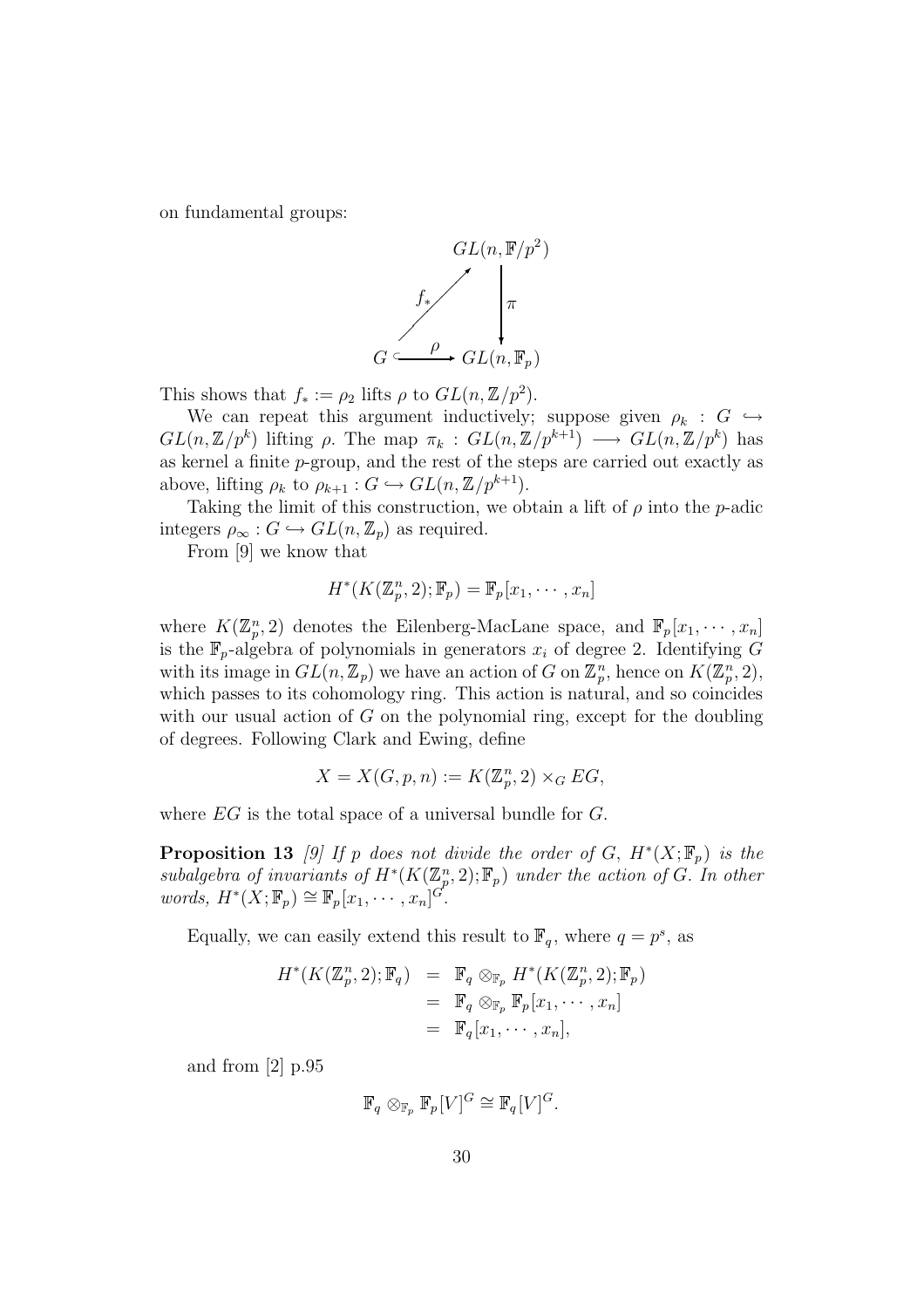Thus for pointwise conjugate representations of groups  $G_1, G_2$  in  $GL(n, \mathbb{F}_q)$ , the topological spaces  $X_1 = X(G_1, p, n)$  and  $X_2 = X(G_2, p, n)$  have  $\mathbb{F}_q$ cohomology rings which are isomorphic as modules over  $\mathcal{A}_p$ . If  $G_1 \not\cong G_2$ , their invariant rings are not isomorphic as algebras over  $\mathcal{A}_p$ , so the cohomology of  $X_1$  and  $X_2$  are not the same.

#### **6.2 Polynomial tensor exterior algebras**

Let  $\mathbb F$  be a Galois field of characteristic p, and consider the *n*-dimensional vector space  $V = \mathbb{F}^n$  as an additive group. Then the (topological) classifying space BV has mod p cohomology ring  $H^*(BV) \cong \mathbb{F}[V] \otimes \Lambda(V)$ , where  $\mathbb{F}[V]$ is the polynomial ring defined above (with algebra generators  $x_1, \ldots, x_n$  in degree 2 dual to a basis of V) and  $\Lambda$ (V) is an exterior algebra on generators  $dx_1, \ldots, dx_n$  in degree 1. (See [7]). Considering H,  $K \subset GL(n, \mathbb{F}) = Aut(V)$ , we obtain  $\mathbb{F}[V]^H$  and  $\mathbb{F}[V]^K$  as subalgebras of  $\mathbb{F}[V] \subset H^*(BV)$ , and H and K act naturally on  $H^*(BV)$ , the action commuting with that of  $\mathcal{A}_q$ . We can extend Proposition 10 to this case:

**Corollary 14** Let  $\mathbb{F}$  be a finite field of characteristic p, with  $q = p^s$  elements, and let  $V = \mathbb{F}^n$  be an n-dimensional vector space over  $\mathbb{F}$ . Suppose H, K <  $GL(n, \mathbb{F})$  are pointwise conjugate subgroups such that  $p \nmid |H|, |K|$ . Then

$$
H^*(BV)^H \cong H^*(BV)^K
$$

as modules over  $\mathcal{A}_q$ .

**Proof.** In the same way as for  $\mathbb{F}[V]^H$ , the image of the transfer is surjective for  $(\mathbb{F}[V] \otimes \Lambda(V))$ <sup>H</sup>, i.e.

$$
(\mathbb{F}[V] \otimes \Lambda(V))^H \cong e_H \cdot (\mathbb{F}[V] \otimes \Lambda(V)).
$$

The map  $\phi: \mathbb{F}[V]^H \to \mathbb{F}[V]^K$  defined in the proof of 10 by  $y \longmapsto ay$  where  $a^{-1}e_K a = e_H$  extends to a map  $\phi' : (\mathbb{F}[V] \otimes \Lambda(V))^H \to (\mathbb{F}[V] \otimes \Lambda(V))^K$ , and the rest of the proof is identical.  $\blacksquare$ 

From [15] and its extension [5]  $H^*(BV)$  is an injective object in the category U of unstable modules over  $\mathcal{A}_q$ , and in the paper [1] it is shown that

$$
End_{\mathcal{U}}(H^*(BV)) \cong \mathbb{F}[End_{\mathcal{K}}(H^*(BV))] \cong \mathbb{F}[End(V)],
$$

where K denotes the category of unstable algebras over  $A_q$ . The Krull-Schmitt-Azumaya Theorem also holds in  $\mathcal{U}$  ([20] Thm. 3.11.7), so we can recycle the proof of Theorem 11 to get a 'topological' version: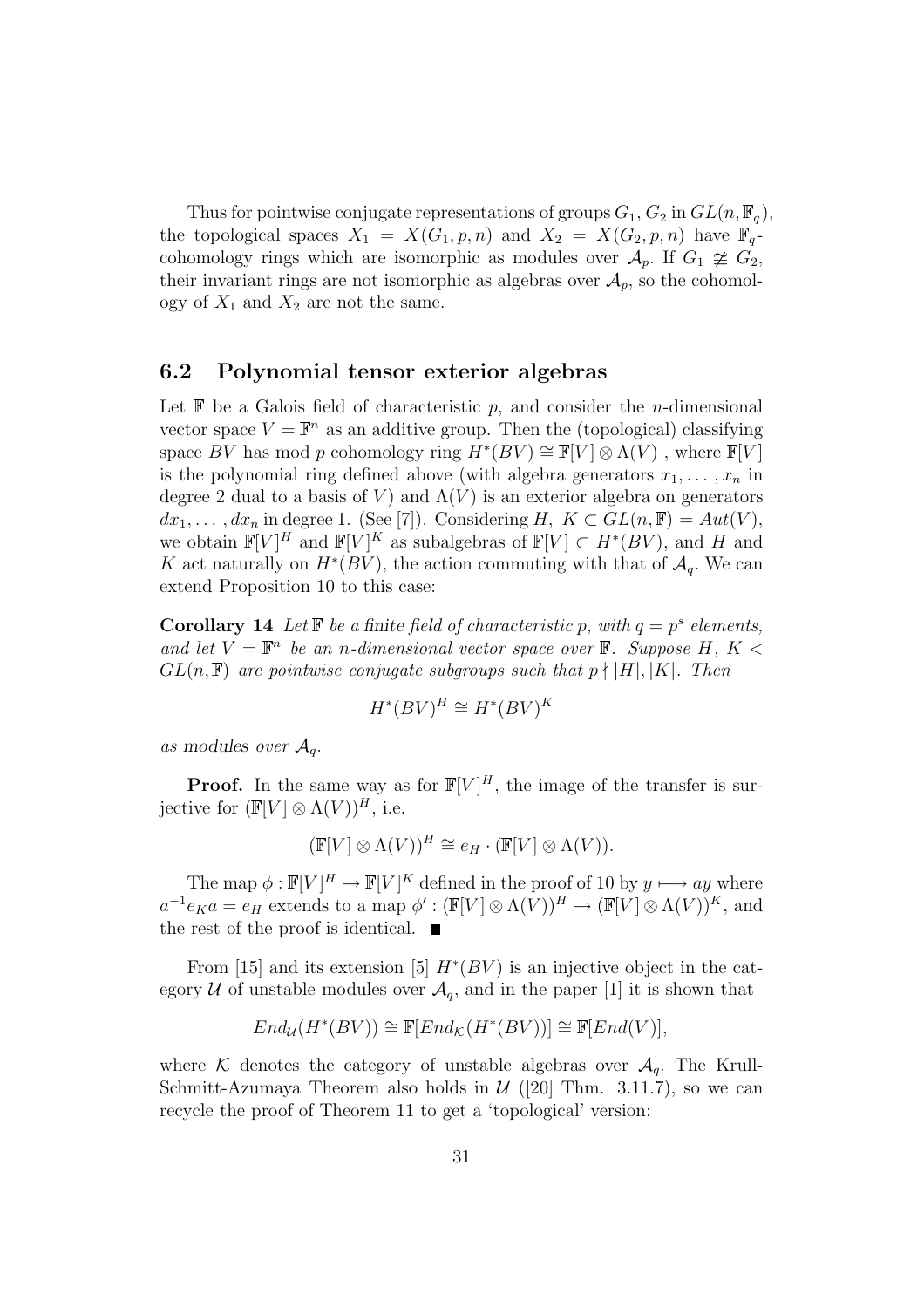**Corollary 15** Let  $\mathbb{F}$  be a field of characteristic p, and let  $V = \mathbb{F}^n$  be an n-dimensional vector space over  $\mathbb F$ . Let H,  $K < GL(n, \mathbb F)$  be subgroups such that p  $\nmid$  |H|,|K|. Suppose that  $H^*(BV)^K$  is isomorphic to  $H^*(BV)^H$  as  $\mathcal{A}_a$ -modules. Then K is pointwise conjugate to H.

Using the following Theorem, number III.10.4 in [7], we can construct pairs of classifying spaces which are not homotopy equivalent, but which have mod p cohomology rings isomorphic as modules over the Steenrod algebra:

**Theorem 16** [7] Let G be an arbitrary group, M a G-module and K a subgroup of finite index such that  $(G: K)$  is invertible in M. Then res<sup>\*</sup>, the map in cohomology induced by the restriction map, maps  $H^*(G;M)$  isomorphically onto the G-invariants of  $H^*(K;M)$ . In particular, if K is a normal subgroup,

$$
res^*: H^*(G;M) \cong H^*(K;M)^{G/K}.
$$

Let K be the abelian group  $\mathbb{F}_p^n$ , and  $G_i$  be a subgroup of  $GL(n, \mathbb{F}_p)$ , acting on the vector space  $M = \mathbb{F}_p^n = V$  naturally with  $p \nmid |G_i|$ . Let  $\tilde{G}_i$ be the semidirect product of K and  $G_i$ . Then  $H^*(K; \mathbb{F}_p) \cong \mathbb{F}_p[V] \otimes \Lambda[V],$ a polynomial tensor exterior algebra, and  $H^*(K; \mathbb{F}_p)^{\tilde{G}_i/K} \cong H^*(K; \mathbb{F}_p)^{G_i} \cong$  $(\mathbb{F}_p[V] \otimes \Lambda[V])^{G_i}$ . Thus taking the classifying space  $B\tilde{G}_i$ , we have

$$
H^*(B\tilde{G}_i; \mathbb{F}_p) \cong H^*(\tilde{G}_i; \mathbb{F}_p)
$$
  
\n
$$
\cong H^*(K; \mathbb{F}_p)^{G_i}
$$
  
\n
$$
\cong (\mathbb{F}_p[V] \otimes \Lambda[V])^{G_i}
$$

.

As mentioned above, it is clear that  $(\mathbb{F}_p[V] \otimes \Lambda[V])^{G_i} = e_{G_i} \cdot (\mathbb{F}_p[V] \otimes \Lambda[V])$ where  $e_{G_i} = \frac{1}{|G_i|} \sum_{g \in G_i} g$ , precisely as in the polynomial case. (In fact, res<sup>\*</sup> acts on  $H^*(\tilde{G}_i; M)$  as  $\sum_{g \in G_i} g$ . Thus Corollary 14 implies that, given two pointwise conjugate groups  $G_1, G_2 < GL(n, \mathbb{F}_q)$ , the topological spaces  $B\tilde{G}_1$ and  $BG_2$  constructed above have cohomology rings isomorphic as modules over  $\mathcal{A}_p$ . If they were isomorphic as *algebras* over  $\mathcal{A}_p$ , then the subalgebras  $(\mathbb{F}_q[V] \otimes 1)^{G_i} \cong \mathbb{F}_q[V]^{G_i}$  would be isomorphic as algebras, as an  $\mathcal{A}_p$ -algebra map preserves the natural gradings of  $\mathbb{F}_q[V]$  and  $\Lambda[V]$ . Then 8 would imply that  $G_1$  is conjugate to  $G_2$  in  $GL(n, \mathbb{F}_q)$ , as the  $\mathcal{A}_p$  action on the polynomial invariant ring is the same as that of  $\mathcal{P}^*$ . Thus choosing  $G_1$  not conjugate to  $G_2$ produces spaces  $B\tilde{G}_1$  and  $B\tilde{G}_2$  which have mod p cohomology not isomorphic as algebras over  $\mathcal{A}_p$ , (and which are hence not homotopy equivalent).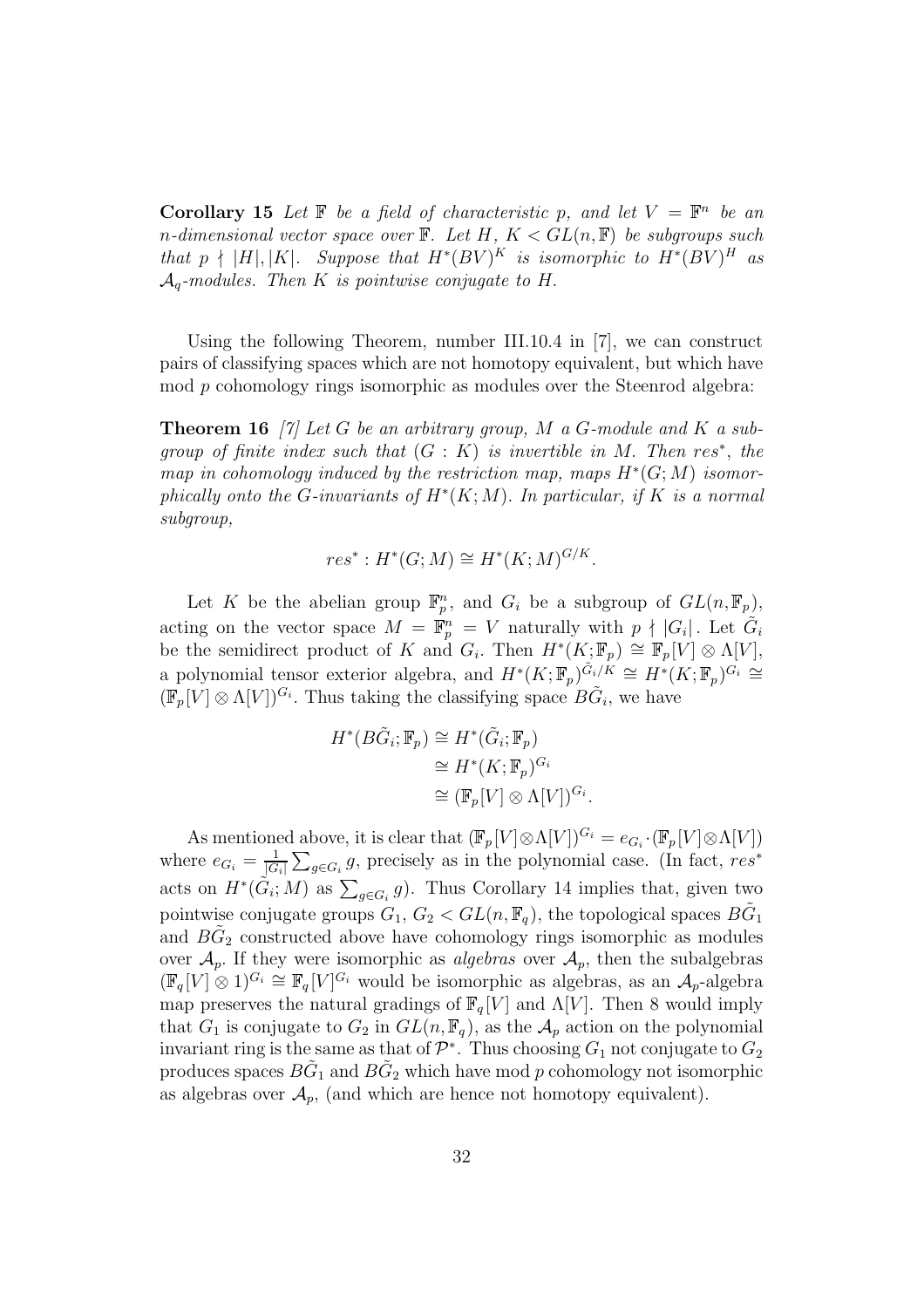## **7 Modular Representations**

#### **7.1 Pointwise conjugacy**

Let us finally turn to a more difficult situation, namely that when the characteristic of the field over which the representations are defined divides the order of the group. Let H be a finite group, and  $\mathbb F$  a field of characteristic  $p \neq 0$  such that  $p||H|$  (usually F will be taken to be a finite field). Let  $\rho: H \hookrightarrow GL(n, \mathbb{F})$  be a faithful representation, and let us identify H with its image in  $GL(n, \mathbb{F})$ . This is called the *modular case*, and much of the machinery we used in the non-modular case can no longer be applied. In particular, the elements  $e_H \in \mathbb{F}(H)$  introduced in Section 2 can no longer be defined, for:

$$
e_H:=\frac{1}{|H|}\sum_{h\in H}h
$$

is not allowed, as  $|H| = 0$  in F. The transfer map  $Tr^H : \mathbb{F}[V] \longrightarrow \mathbb{F}[V]^H$ defined by

$$
Tr^{H}(x) := \sum_{h \in H} hx
$$

is no longer surjective - in fact it never hits a power of one of the Dickson polynomials (see [14]). It is also however never identically zero (see [22] Lemma  $11.5.2$  and  $\left[14\right]$ , so it is natural to ask whether there is at least a connection between the images of the transfer for pointwise conjugate modular representations of groups, analog to that in the non-modular situation.

Let us thus examine the element  $\widetilde{e}_H \in \mathbb{F}(H)$  defined by

$$
\widetilde{e}_H := \sum_{h \in H} h,
$$

as the image of the transfer is  $\widetilde{e}_H \cdot \mathbb{F}[V] \subset \mathbb{F}[V]^H$ . Unlike  $e_H$ ,  $\widetilde{e}_H$  is not an<br>idempotent: in fact  $\widetilde{e}_H \cdot \widetilde{e}_H = 0$ . How much of Theorem 3 can be translated idempotent; in fact  $\tilde{e}_H \cdot \tilde{e}_H = 0!$  How much of Theorem 3 can be translated into this context?

Unfortunately, almost nothing. Recall the five conditions, equivalent in the non-modular case with  $char(\mathbb{F}) \neq 2$ , expressed for  $\widetilde{e}_H$  and  $\widetilde{e}_K$ :

- (a)  $H, K < G$  are pointwise conjugate.
- (b)  $Ind_H^G(1_H) \cong Ind_K^G(1_K)$  as  $\mathbb{F}(G)$ -modules,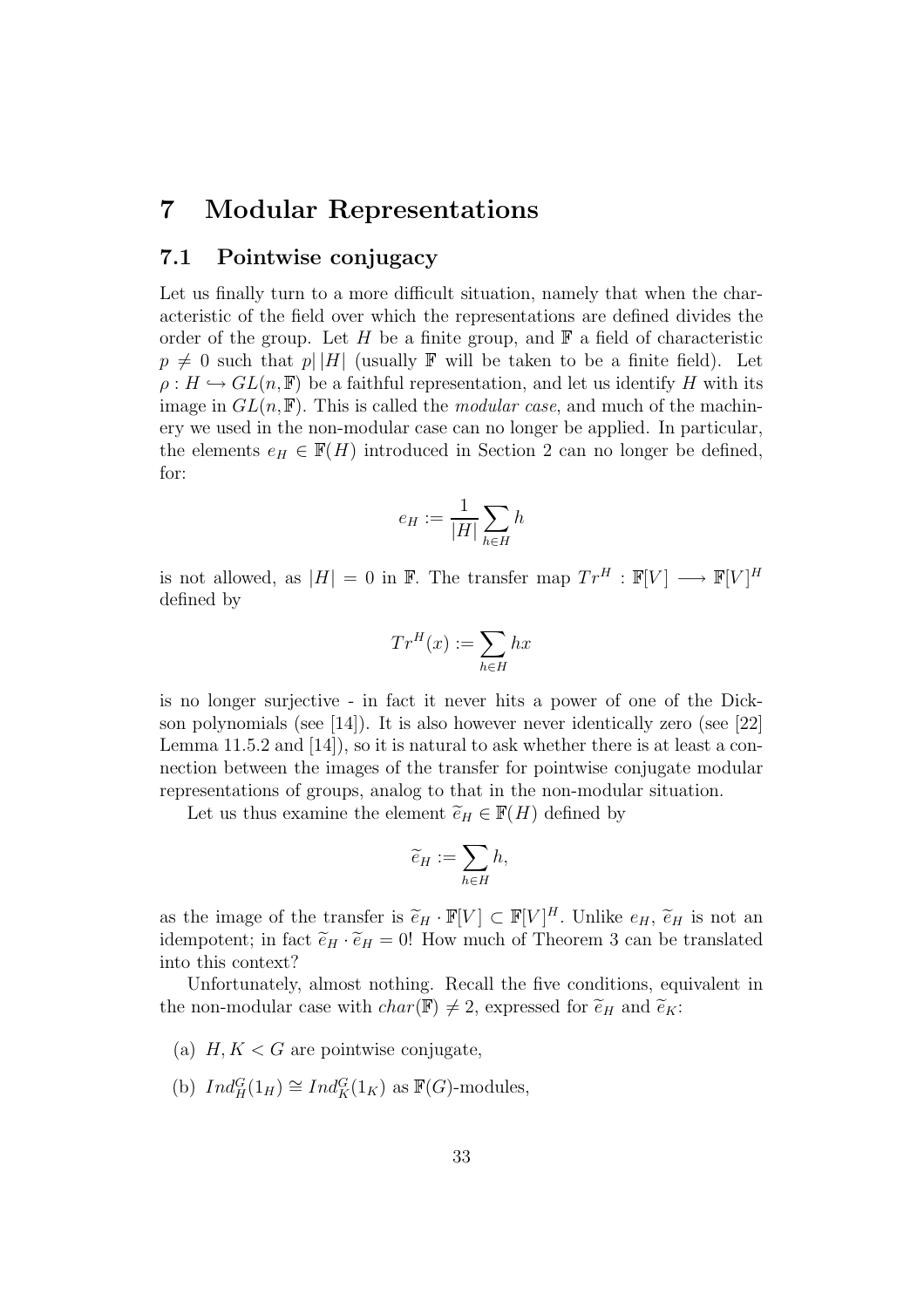- (c) the idempotents  $\tilde{e}_H = \sum_{h \in H} h$ ,  $\tilde{e}_K = \sum_{k \in K} k$  are conjugate in the group ring  $\mathbb{F}(G)$ group ring  $\mathbb{F}(G)$ ,
- (d) there are elements  $\zeta$  and  $\xi$  in  $\mathbb{F}(G)$  such that:  $\tilde{e}_H = \zeta \tilde{e}_K \xi \tilde{e}_H$  and  $\widetilde{e}_K = \xi \widetilde{e}_H \zeta \widetilde{e}_K,$
- (e)  $\widetilde{e}_H \widetilde{e}_K \in [\mathbb{F}(G), \mathbb{F}(G)]$ , where  $[\mathbb{F}(G), \mathbb{F}(G)]$  denotes the vector space generated by all commutators in  $\mathbb{F}(G)$ .

Condition (e) is still equivalent to condition (a), as an easy modification of the proof in Chapter 1 shows:

**Proof.** (a)  $\Longrightarrow$  (e): As H and K are pointwise conjugate, for each  $h \in H$ there is a  $g_h \in G$  and  $k \in K$  with

$$
k = g_h h g_h^{-1}.
$$

Thus

$$
\widetilde{e}_H - \widetilde{e}_K = \sum_{h \in H} h - \sum_{k \in K} k = \sum_{h \in H} (h - g_h h g_h^{-1}),
$$

which is clearly in the vector subspace  $S$  defined in Lemma 2, which is equal to  $[\mathbb{F}(G), \mathbb{F}(G)]$ .

 $(e) \Longrightarrow$  (a): Effectively the identical proof as in the non-modular case. π

Condition (d) can immediately be seen never to hold, independently of the other conditions: for suppose there exist  $\zeta$  and  $\xi$  in  $\mathbb{F}(G)$  such that  $\widetilde{e}_H = \zeta \widetilde{e}_K \xi \widetilde{e}_H$  and  $\widetilde{e}_K = \xi \widetilde{e}_H \zeta \widetilde{e}_K$ . Then

$$
0 = \zeta \widetilde{e}_K \widetilde{e}_K = (\zeta \widetilde{e}_K) \widetilde{e}_K = (\zeta \widetilde{e}_K) \xi \widetilde{e}_H \zeta \widetilde{e}_K = (\zeta \widetilde{e}_K \xi \widetilde{e}_H) \zeta \widetilde{e}_K = \widetilde{e}_H \zeta \widetilde{e}_K,
$$

so  $\xi \widetilde{e}_H \zeta \widetilde{e}_K = \xi 0 = 0 \neq \widetilde{e}_K$ , a contradiction.

Suppose that (a) holds. Then there is a counterexample to (b) for a pair of conformal groups in [10] p.255.

Finally consider condition (c), the most relevant, as it was the key to the important results in Section 5. Suppose that  $(c)$  does follow from  $(a)$ . Examining the proof of Proposition 10, we see that it would then imply that  $\widetilde{e}_H \cdot \mathbb{F}[V]$  is isomorphic to  $\widetilde{e}_K \cdot \mathbb{F}[V]$  as modules over  $\mathcal{P}^*$ . This is not in general true, as the counterexample in the next section shows.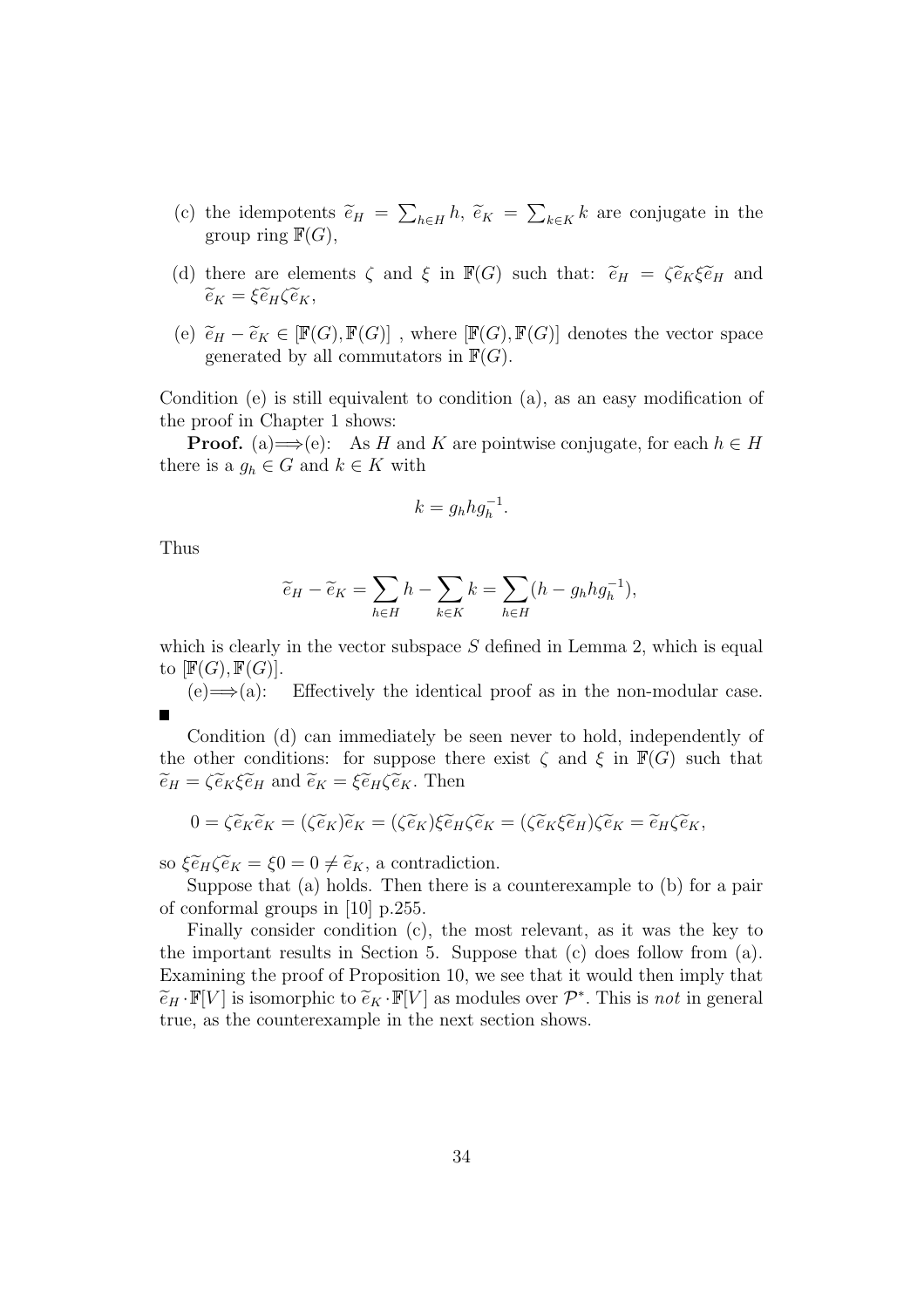#### **7.2 The image of the transfer: two examples**

Let  $\mathbb F$  be a field of characteristic 3. Define H to be the subgroup of  $GL(3,\mathbb F)$ generated by the matrices

$$
A = \begin{pmatrix} 1 & 0 & 0 \\ 0 & 1 & 1 \\ 0 & 0 & 1 \end{pmatrix}, \quad B = \begin{pmatrix} 1 & 0 & 1 \\ 0 & 1 & 0 \\ 0 & 0 & 1 \end{pmatrix}.
$$

These have order 3 and commute, so H is isomorphic to  $C_3 \times C_3$ , the direct product of two cyclic groups of order 3. Let  $\langle A \rangle$  be the subgroup generated by A, and  $Tr^{\langle A \rangle}$  the transfer map of this subgroup. H acts on  $\mathbb{F}[x, y, z]$ , which has an additive F–basis consisting of monomials  $x^a y^b z^c$  with  $a, b, c \in \mathbb{Z}$ . The image of such a monomial under  $Tr^{\langle A \rangle}$  is as follows:

$$
Tr^{\langle A \rangle}(x^a y^b z^c) = \sum_{i=0}^2 A^i (x^a y^b z^c)
$$
  
= 
$$
\sum_{i=0}^2 A^i (x)^a A^i (y)^b A^i (z)^c
$$
  
= 
$$
x^a y^b z^c + x^a (y + z)^b z^c + x^a (y - z)^b z^c
$$
  
= 
$$
x^a z^c (y^b + (y + z)^b + (y - z)^b)
$$
  
= 
$$
x^a z^c \left(3y^b + \sum_{i=0,\dots,b-1:\ b-i \text{ even}} 2\binom{b}{i} y^i z^{b-i}\right)
$$
  
= 
$$
-x^a z^c \left(\sum_{i=0,\dots,b-1:\ b-i \text{ even}} \binom{b}{i} y^i z^{b-i}\right)
$$

as char(F) =3, and when  $b - i$  is odd, the terms containing  $z^{b-i}$  and  $(-z)^{b-i}$ cancel each other out. When  $b = 0$  or 1, this is 0; when  $b = 2$ , the image is  $-x^a z^c(z^2)$ , so the ideal of  $\mathbb{F}[x, y, z]^{(A)}$  generated by  $z^2$  is contained in  $im(Tr^{\langle A \rangle})$ , as for any group  $G$   $Tr^G$  is an  $\mathbb{F}[V]^G$ -module homomorphism.

As  $b-i$  is always nonzero and even in the expression above, we see that  $z^2$ divides  $Tr^{\langle A \rangle}(x^a y^b z^c)$  for any monomial; thus  $im(Tr^{\langle A \rangle}) = (z^2)$ , the principal ideal of  $\mathbb{F}[x, y, z]^{(A)}$  generated by  $z^2$ . It is easy to calculate the invariant ring of  $\langle A \rangle$ : to wit

$$
\mathbb{F}[x, y, z]^{\langle A \rangle} = \mathbb{F}[x, y(y^2 - z^2), z].
$$

Recall that the transfer can also be defined relative to a subgroup:  $Tr_K^G$ :  $\mathbb{F}[V]^K \longrightarrow \mathbb{F}[V]^G$ , for  $K < G$ , via

$$
Tr_K^G(f) := \sum_{g \in G/K} g(f),
$$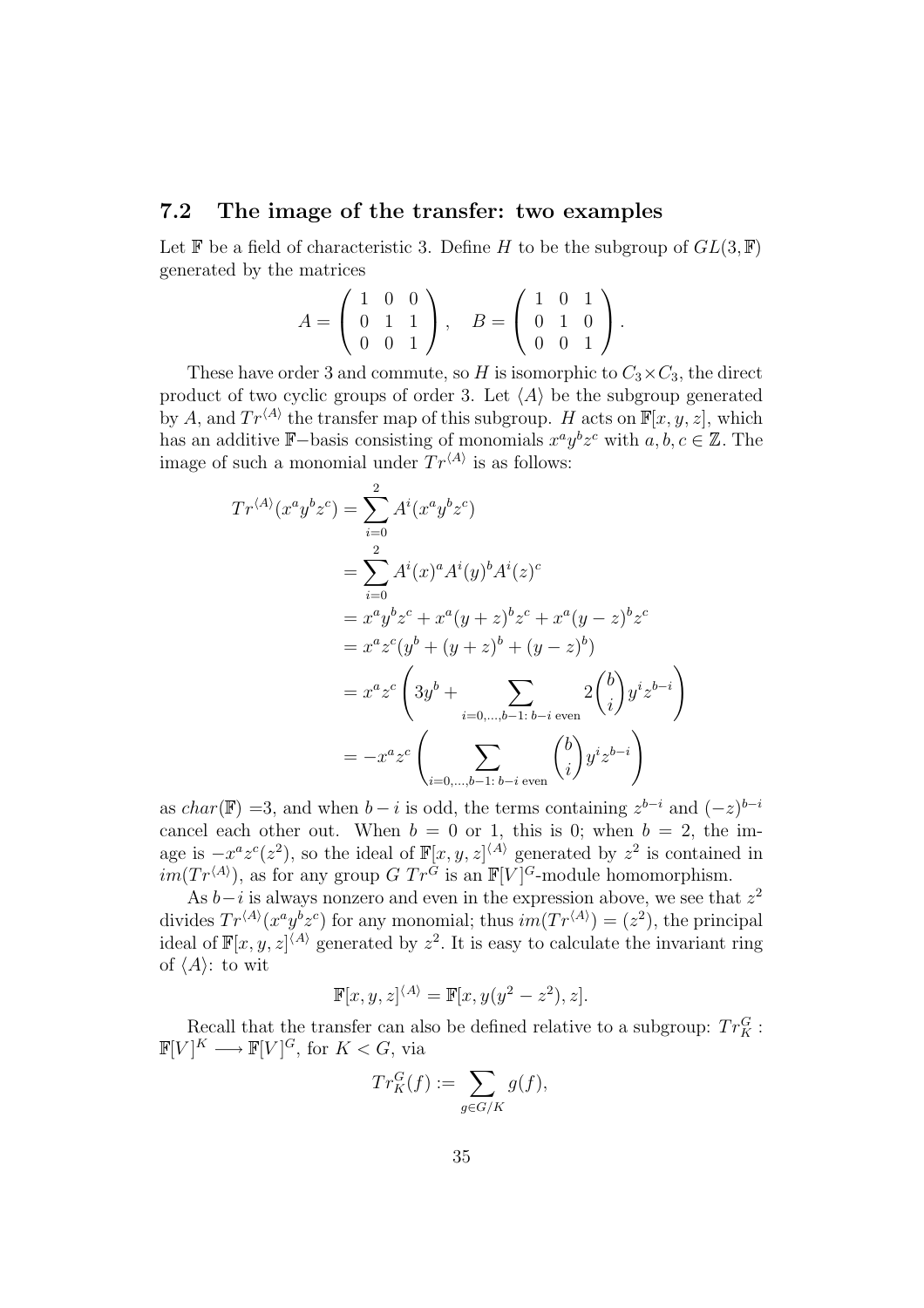where g runs over a set of representatives for left cosets of K in G. Thus  $Tr^{\langle A \rangle} = Tr_{id}^{\langle A \rangle}$  in this terminology, and further

$$
Tr^{G}(f) = Tr_{K}^{G} \cdot Tr^{K}(f)
$$

for all  $f \in \mathbb{F}[V]$ . Applying this to our group H it follows that

$$
im(Tr^{H}) = Tr_{\langle A \rangle}^{H} (im(Tr^{\langle A \rangle})).
$$

Now  $im(Tr^{\langle A \rangle}) = (z^2)$  and  $\{id, B, B^2\}$  is a set of coset representatives, so any element of  $im(Tr^H)$  is a linear combination of elements of the form

$$
Tr_A^H(x^a y^b z^c z^2) = \sum_{j=0}^2 B^j (x^a y^b z^{c+2})
$$
  
=  $y^b z^{c+2} \sum_{j=0}^2 B^j(x)^a$  as  $y, z \in \mathbb{F}[V]^H$ ,  
=  $y^b z^{c+2} (x^a + (x + z)^a + (x - z)^a)$   
=  $-y^b z^{c+2} \left( \sum_{i=0,...,a-1: a-i \text{ even}} {a \choose i} x^i z^{a-i} \right)$ 

by the same calculation as above; thus  $im(Tr^H) \subseteq (z^4)$ , the principal ideal in  $\mathbb{F}[V]^H$  generated by  $z^4$ . In fact,

$$
Tr^{H}(x^{2}y^{2}) = Tr^{H}_{\langle A \rangle} \cdot Tr^{\langle A \rangle}(x^{2}y^{2}) = Tr^{H}_{\langle A \rangle}(x^{2}z^{2}) = z^{4},
$$

so  $im(Tr^H) = \langle z^4 \rangle$ . It is known that  $\mathbb{F}[V]^H = \mathbb{F}[x^3 - xz^2, y^3 - yz^2, z]$  (see [22] Chap. 8), so we see that  $im(Tr^H)$  is very thin in  $\mathbb{F}[V]^H$ .

Let K be the subgroup of  $GL(n, \mathbb{F})$  generated by the matrices

$$
T = \left(\begin{array}{ccc} 1 & 0 & 0 \\ 0 & 1 & 0 \\ 0 & 1 & 1 \end{array}\right), \quad U = \left(\begin{array}{ccc} 1 & 0 & 0 \\ 0 & 1 & 0 \\ 1 & 0 & 1 \end{array}\right).
$$

As

$$
\begin{pmatrix} 1 & 0 & 0 \\ 0 & 0 & 1 \\ 0 & 1 & 0 \end{pmatrix} \begin{pmatrix} 1 & 0 & 0 \\ 0 & 1 & 0 \\ 0 & \pm 1 & 1 \end{pmatrix} \begin{pmatrix} 1 & 0 & 0 \\ 0 & 0 & 1 \\ 0 & 1 & 0 \end{pmatrix}^{-1} = \begin{pmatrix} 1 & 0 & 0 \\ 0 & 1 & \pm 1 \\ 0 & 0 & 1 \end{pmatrix},
$$

$$
\begin{pmatrix} 0 & 0 & 1 \\ 0 & 1 & 0 \\ 1 & 0 & 0 \end{pmatrix} \begin{pmatrix} 1 & 0 & 0 \\ 0 & 1 & 0 \\ \pm 1 & 0 & 1 \end{pmatrix} \begin{pmatrix} 0 & 0 & 1 \\ 0 & 1 & 0 \\ 1 & 0 & 0 \end{pmatrix}^{-1} = \begin{pmatrix} 1 & 0 & \pm 1 \\ 0 & 1 & 0 \\ 0 & 0 & 1 \end{pmatrix},
$$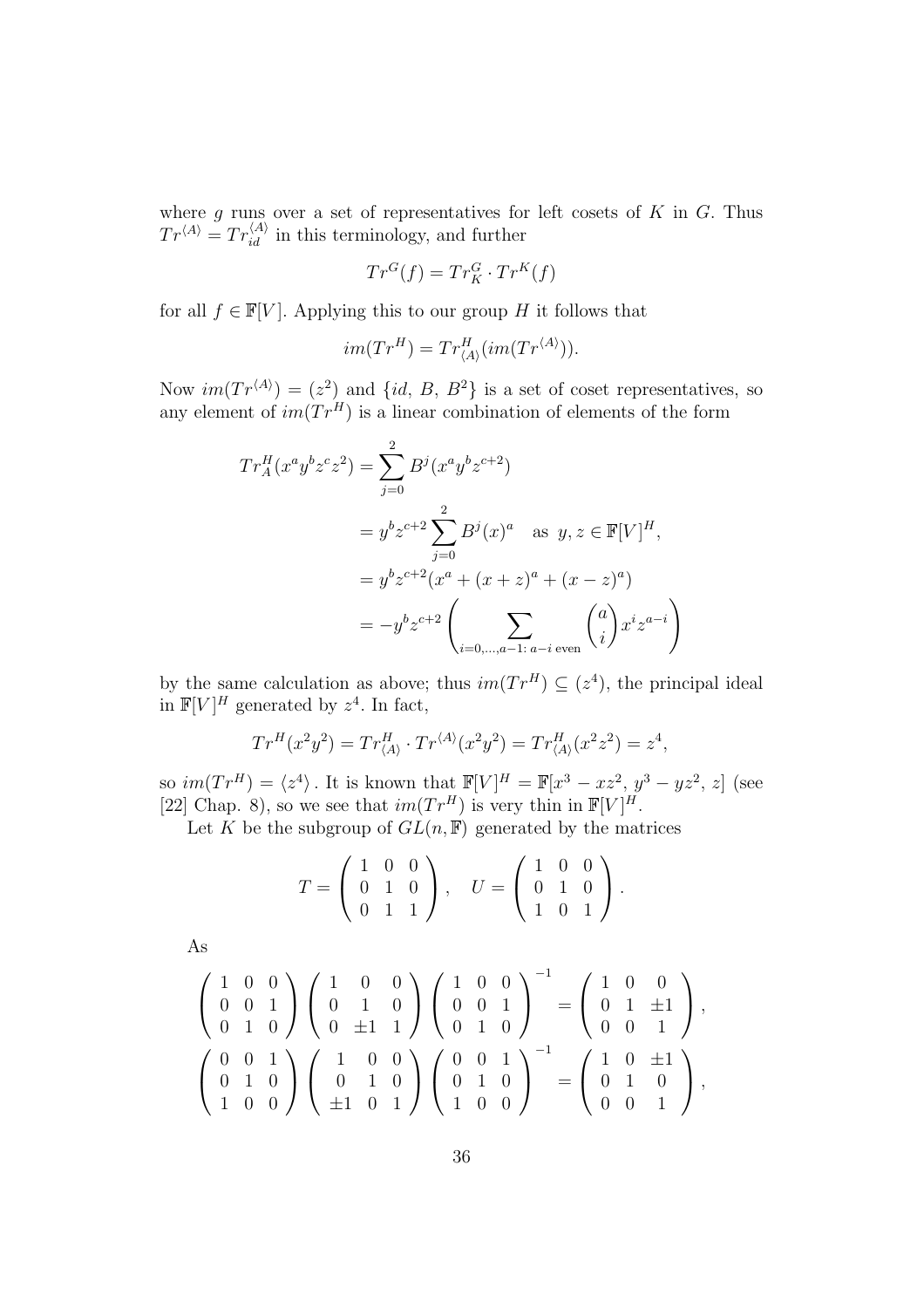we see that H and K are pointwise conjugate in  $GL(n, \mathbb{F})$ . However, the invariant ring of  $\mathbb{F}[V]^K = \mathbb{F}[x, y, f]$ , where  $f = \prod_{g \in K} gz$  is a polynomial of degree 9 ([22] Chap. 8), so  $\mathbb{F}[V]^K \ncong \mathbb{F}[V]^H$  even as graded Z-modules. What about the images of the transfer?

Using brute force, we calculate the image of a monomial under the transfer for  $K$ :

$$
Tr^{K}(x^{a}y^{b}z^{c}) = \sum_{g \in K} g(x^{a}y^{b}z^{c})
$$
  
=  $x^{a}y^{b} \sum_{i=0}^{2} g(z)^{c}$  as  $x, y \in \mathbb{F}[V]^{K}$   
=  $x^{a}y^{b}(z^{c} + (z + y)^{c} + (z - y)^{c} + (z + x)^{c} + (z - x)^{c} + (z + x + y)^{c} + (z + x - y)^{c})$ .

Substituting for c (using a computer algebra programme!), we find that this polynomial is zero mod 3 for all  $c < 8$ , and equal to

$$
x^a y^b (x^6 y^2 + x^4 y^4 + x^2 y^4)
$$

for  $c = 8$ . Thus  $im(Tr^{K})$  contains no elements of degree less than 8, and  $im(Tr^{K}) \ncong im(Tr^{\hat{H}})$  even as graded Z-modules<sup>2</sup>. This example can be (fairly) easily generalised to larger characteristic, giving a family of counterexamples to (c) in Section 7.1.

The moral of all this is that pointwise conjugacy, like so many things, is only well behaved in the non-modular case.

<sup>2</sup>Note that these calculations correct some mistakes in [22] Chapter 11.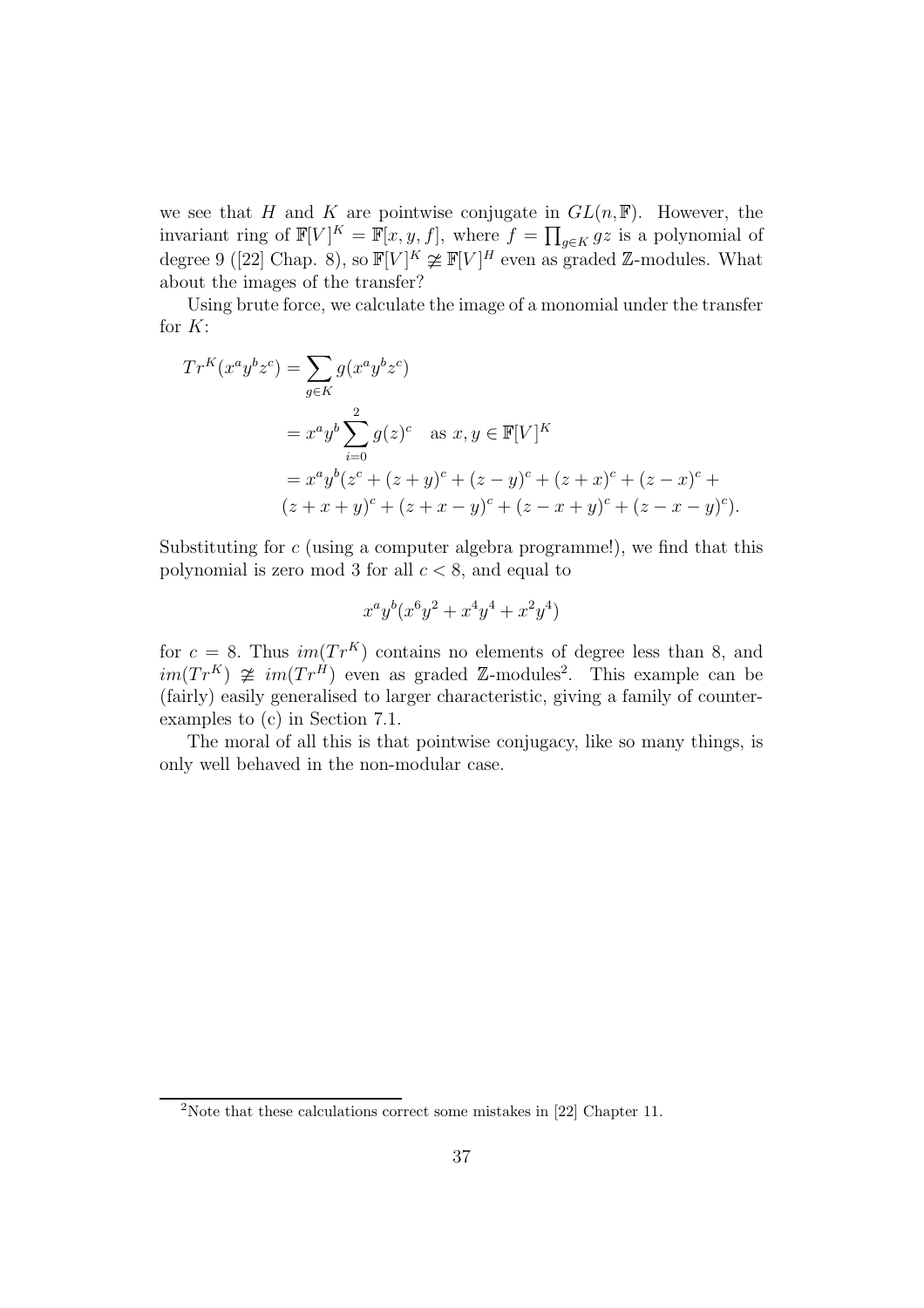## **A Appendix: Small Conformal Groups**

This is a small table giving all conformal groups of order less than 192, leaving out 128 as there are too many. On the verical axis is indicated the order of the groups, on the horizontal how many pairs, triples and so forth of conformal groups there are. Thanks to the computer algebra programme GAP:

| $G\$<br>$n$ -tuples | $n=2$          | 3                | $\overline{4}$ | $\overline{5}$ | 6              | $\overline{7}$ | 8            | 9              | 10             | Total           |
|---------------------|----------------|------------------|----------------|----------------|----------------|----------------|--------------|----------------|----------------|-----------------|
| $=16$<br> G         | $\mathbf{1}$   | $\overline{2}$   |                |                |                |                |              |                |                | 8               |
| 27                  | $\overline{2}$ |                  |                |                |                |                |              |                |                | $\,4\,$         |
| 32                  | $\overline{2}$ | 3                | 4              | $\mathbf{1}$   |                | $\mathbf 1$    |              |                |                | 41              |
| 48                  | $\overline{5}$ | 3                | $\mathbf{1}$   |                |                |                |              |                |                | 23              |
| $\overline{54}$     | $\overline{3}$ | $\mathbf{1}$     |                |                |                |                |              |                |                | $\overline{9}$  |
| 64                  | $\overline{4}$ | $\overline{5}$   | 3              | $\sqrt{2}$     | $\overline{2}$ | $\overline{1}$ | $\mathbf{1}$ | $\overline{2}$ | $2^{\dagger}$  | 252             |
| $\overline{72}$     | $\overline{1}$ |                  |                |                |                |                |              |                |                | $\overline{2}$  |
| 80                  | 8              | 3                | $\mathbf 1$    |                |                |                |              |                |                | 29              |
| 81                  | $\overline{2}$ | $\overline{1}$   |                | $\mathbf{1}$   |                |                |              |                |                | 12              |
| 96                  | 18             | $\overline{7}$   | 10             | $\overline{2}$ | $\overline{2}$ | $\overline{2}$ | $\mathbf{1}$ | $\mathbf{1}$   | $\overline{2}$ | 170             |
| 100                 | $\mathbf{1}$   |                  |                |                |                |                |              |                |                | $\overline{2}$  |
| 108                 | 11             | $\overline{2}$   |                |                |                |                |              |                |                | $\overline{25}$ |
| 112                 | $\overline{4}$ | 3                | $\mathbf{1}$   |                |                |                |              |                |                | 21              |
| 125                 | $\overline{2}$ |                  |                |                |                |                |              |                |                | $\overline{4}$  |
| 128                 | $\ast$         | $\ast$           | $\ast$         | $\ast$         | $\ast$         | $\ast$         | $\ast$       | $\ast$         | $\ast$         | $\ast$          |
| $135\,$             | $\overline{2}$ |                  |                |                |                |                |              |                |                | $\overline{4}$  |
| 144                 | 26             | 9                | $\overline{4}$ |                |                |                |              |                |                | 99              |
| 147                 | $\overline{1}$ |                  |                |                |                |                |              |                |                | $\overline{2}$  |
| 160                 | 20             | $\overline{7}$   | 11             | 3              | $\overline{2}$ | $\overline{2}$ | $\mathbf{1}$ | $\mathbf{1}$   | $\overline{2}$ | 183             |
| 162                 | 9              | $\boldsymbol{3}$ | $\mathbf{1}$   | $\mathbf 1$    |                | $\mathbf{1}$   |              |                |                | 43              |
| 176                 | $\overline{4}$ | 3                | $\mathbf 1$    |                |                |                |              |                |                | 21              |
| 189                 | $\overline{4}$ | $\mathbf{1}$     |                |                |                |                |              |                |                | 11              |

 $\dagger$  There are also two 14-tuples, and one each of *n*-tuples for  $n = 11, 12, 13, 16, 17, 20$ and 25 of groups of order 64.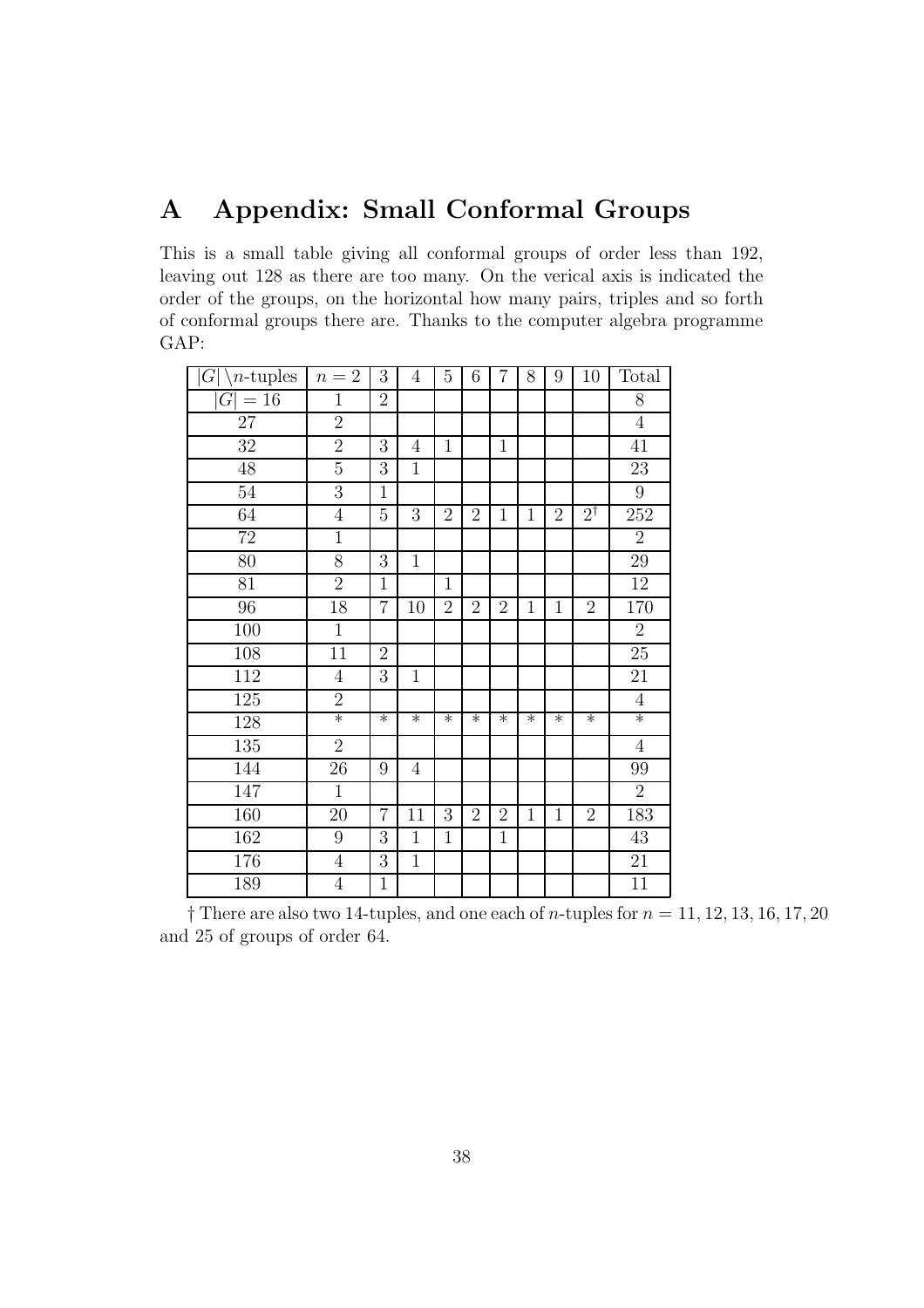| Order           | Number          | Order           | Number          | Order            | Number          | Order | Number          |
|-----------------|-----------------|-----------------|-----------------|------------------|-----------------|-------|-----------------|
| $\overline{4}$  | $\overline{2}$  | 52              | $\overline{5}$  | 100              | 16              | 147   | 6               |
| $6\phantom{.}6$ | $\overline{2}$  | 54              | 15              | 102              | $\overline{4}$  | 148   | $5\,$           |
| $8\,$           | $\overline{5}$  | 55              | $\overline{2}$  | 104              | 14              | 150   | 13              |
| $\overline{9}$  | $\overline{2}$  | 56              | 13              | 105              | $\sqrt{2}$      | 152   | 12              |
| 10              | $\overline{2}$  | 57              | $\overline{2}$  | 106              | $\overline{2}$  | 153   | $\overline{2}$  |
| $\overline{12}$ | $\overline{5}$  | 58              | $\overline{2}$  | 108              | $\overline{45}$ | 154   | $\overline{4}$  |
| 14              | $\overline{2}$  | 60              | 13              | 110              | $\,6$           | 155   | $\overline{2}$  |
| 16              | 14              | $\overline{62}$ | $\overline{2}$  | 111              | $\overline{2}$  | 156   | $\overline{18}$ |
| 18              | $\overline{5}$  | $\overline{63}$ | $\overline{4}$  | 112              | 43              | 158   | $\overline{2}$  |
| 20              | $\overline{5}$  | 64              | 267             | 114              | $\,6$           | 160   | 238             |
| $\overline{21}$ | $\overline{2}$  | $\overline{66}$ | $\overline{4}$  | 116              | $\overline{5}$  | 162   | $\overline{55}$ |
| $\overline{22}$ | $\overline{2}$  | $\overline{68}$ | $\overline{5}$  | 117              | $\overline{4}$  | 164   | $\overline{5}$  |
| 24              | 15              | 70              | $\overline{4}$  | 118              | $\overline{2}$  | 165   | $\overline{2}$  |
| $\overline{25}$ | $\overline{2}$  | 72              | 50              | 120              | 47              | 166   | $\overline{2}$  |
| 26              | $\overline{2}$  | 74              | $\overline{2}$  | 121              | $\overline{2}$  | 168   | 57              |
| $\overline{27}$ | $\overline{5}$  | $\overline{75}$ | $\overline{3}$  | 122              | $\overline{2}$  | 169   | $\overline{2}$  |
| 28              | $\overline{4}$  | 76              | $\overline{4}$  | 124              | $\overline{4}$  | 170   | $\overline{4}$  |
| $\overline{30}$ | $\overline{4}$  | $\overline{78}$ | $6\overline{6}$ | $\overline{125}$ | $\overline{5}$  | 171   | $\overline{5}$  |
| $\overline{32}$ | $\overline{51}$ | $\overline{80}$ | $\overline{52}$ | $\overline{126}$ | 16              | 172   | $\overline{4}$  |
| 34              | $\overline{2}$  | 81              | 15              | 128              | 2328            | 174   | $\overline{4}$  |
| 36              | 14              | $\overline{82}$ | $\overline{2}$  | 129              | $\overline{2}$  | 175   | $\overline{2}$  |
| 38              | $\overline{2}$  | 84              | 15              | 130              | $\overline{4}$  | 176   | 42              |
| $\overline{39}$ | $\overline{2}$  | $\overline{86}$ | $\overline{2}$  | 132              | 10              | 178   | $\overline{2}$  |
| $40\,$          | $\overline{14}$ | $\overline{88}$ | 12              | 134              | $\overline{2}$  | 180   | $\overline{37}$ |
| 42              | $6\,$           | 90              | 10              | 135              | $5\,$           | 182   | $\overline{4}$  |
| 44              | $\overline{4}$  | $\overline{92}$ | $\overline{4}$  | 136              | $\overline{15}$ | 183   | $\overline{2}$  |
| 45              | $\overline{2}$  | 93              | $\overline{2}$  | 138              | $\overline{4}$  | 184   | 12              |
| 46              | $\overline{2}$  | 94              | $\overline{2}$  | 140              | 11              | 186   | $\overline{6}$  |
| 48              | 52              | 96              | 231             | 142              | $\overline{2}$  | 188   | $\overline{4}$  |
| 49              | $\sqrt{2}$      | 98              | $\overline{5}$  | 144              | 197             | 189   | 13              |
| $\overline{50}$ | $\overline{5}$  | 99              | $\overline{2}$  | 146              | $\overline{2}$  | 190   | $\overline{4}$  |

For comparison, here is a list of the number of non-isomorphic groups of orders up to 190 (leaving out primes):

Note e.g. that for groups of order  $p^3$ ,  $p$  prime, 4 of the 5 non-isomorphic groups are pairwise conformal. The exception is of course  $C_{p^3}$ .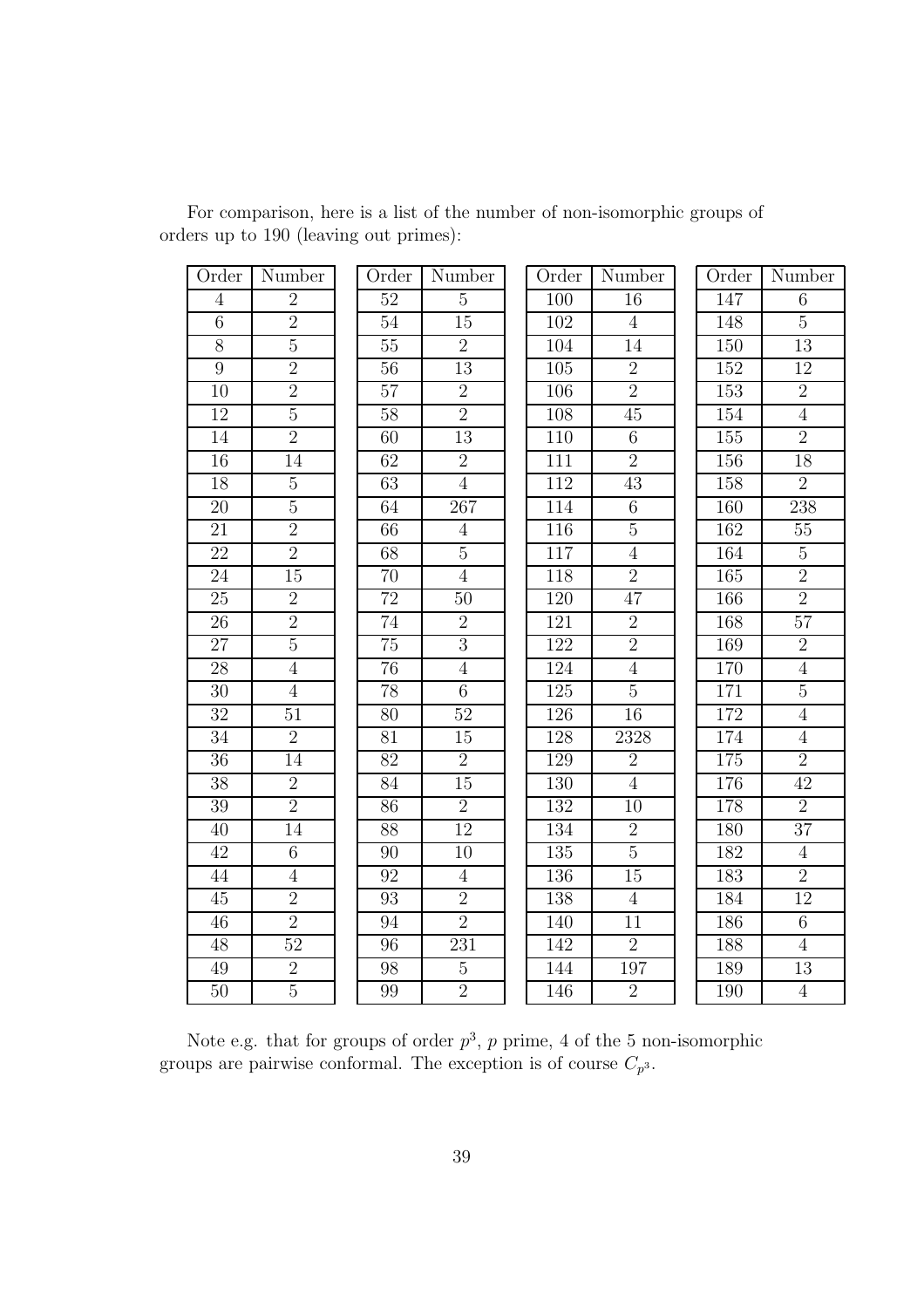## **References**

- [1] J. F. Adams, J. H. Gunawardena, H. R. Miller, The Segal conjecture for elementary abelian p-groups, Topology 24 (1985), 435-460.
- [2] A. Adem, R. J. Milgram, Cohomology of Finite Groups, Grundlehren der Mathematischen Wissenschaften vol. 309, Springer-Verlag, 1994.
- [3] D. J. Benson, Representations and Cohomology Vol. 1, Cambridge Studies in Advanced Mathematics No. 30, Cambridge University Press 1991.
- [4] N. Bourbaki, *Algébre*, Chapitre 10, Hermann, Paris 1980.
- [5] D. Bourguiba, *Profondeur et algèbre de Steenrod*, Thèse, Université de Tunis 1997.
- $[6]$  R Brauer, Über die Darstellung von Gruppen in Galoisschen Feldern, Act. Sci. Ind. 195 (1935).
- [7] K. S. Brown, Cohomology of Groups, Graduate Texts in Mathematics Vol. 87, Springer Verlag, 1982.
- [8] Carmichael, Introduction to the Theory of Groups of Finite Order, Dover Publications, 1937.
- [9] A. Clark, J. Ewing, The realization of polynomial algebras as cohomology rings, Pacific J. of Math. 67 (1974), 425-782.
- [10] C. W. Curtis, I. Reiner, Methods of Representation Theory with applications to finite groups and orders Vol. 1, Wiley-Interscience 1981.
- [11] L. E. Dickson, A fundamental system of invariants of the general modular linear group with a solution of the form problem, Trans. of the Amer. Math. Soc. 12 (1911), 75-98.
- [12] G. James, M. Liebeck, Representations and Characters of Groups, Cambridge University Press, 1993.
- [13] N. J. Kuhn, Generic representations of the finite general linear groups and the Steenrod algebra: 1, Amer. J. Math. 116(1993), 327-360.
- [14] K. Kuhnick, Der Transferhomomorphismus in modularen Invariantentheorie, Diplomarbeit, Göttingen 1998.
- [15] J. Lannes, S. Zarati, Sur les U-injectifs, Ann. Scient. Ec. Norm. Sup. 19 (1987), 25-59.